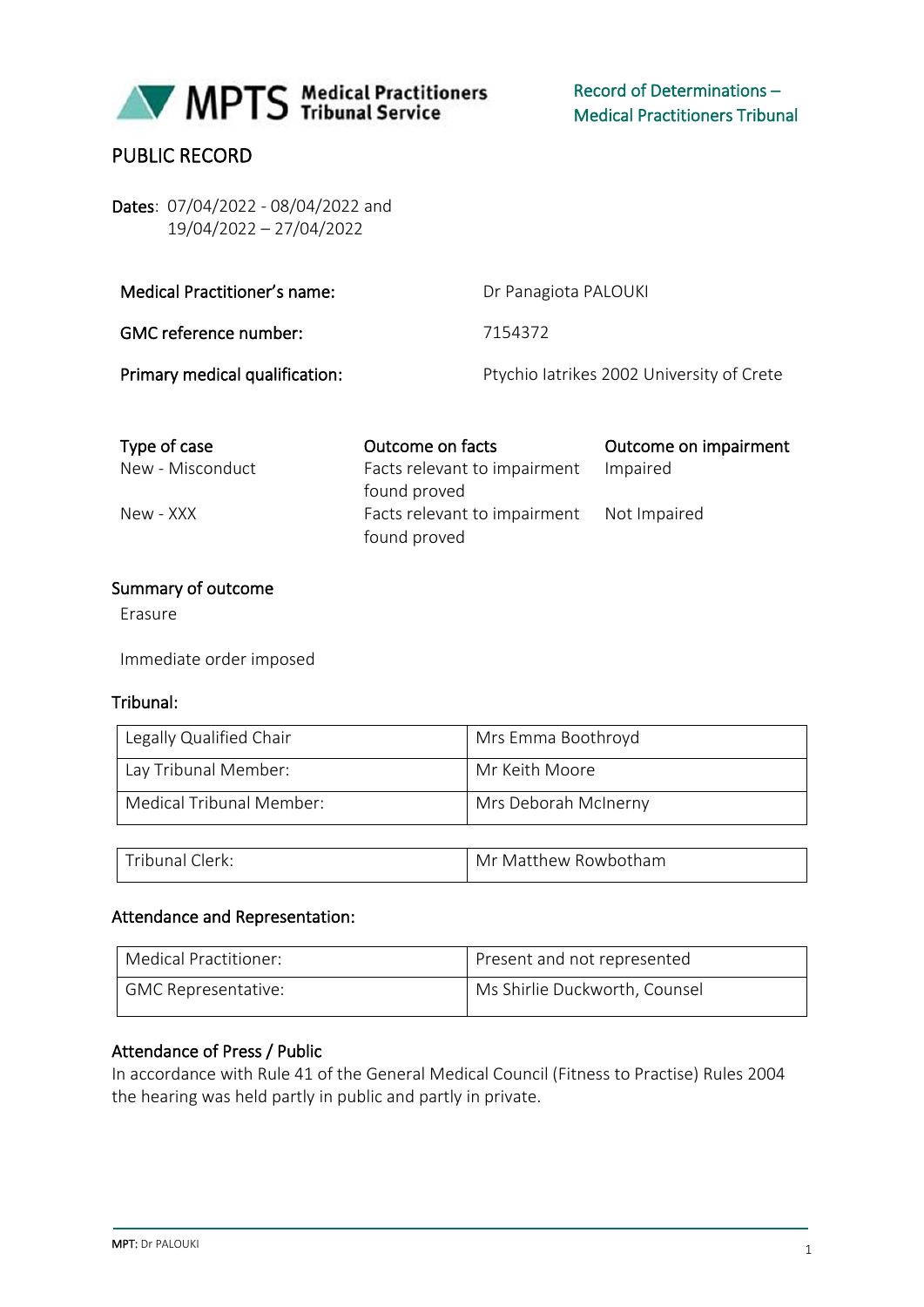## Overarching Objective

Throughout the decision making process the tribunal has borne in mind the statutory overarching objective as set out in s1 Medical Act 1983 (the 1983 Act) to protect, promote and maintain the health, safety and well-being of the public, to promote and maintain public confidence in the medical profession, and to promote and maintain proper professional standards and conduct for members of that profession.

## Determination on Facts - 25/04/2022

1. This determination will be read in private. However, as this case concerns Dr Palouki's misconduct, a redacted version will be published at the close of the hearing with those matters relating to XXX removed.

### Background

- 2. Dr Palouki qualified in 2002 with a Ptychio Iatrikes from the University of Crete. Prior to the events which are the subject of the hearing Dr Palouki practised in Obstetrics and Gynaecology in Greece. From 2013, Dr Palouki held various locum roles in the UK, becoming a Clinical Fellow in Fertility in 2016. Dr Palouki became a Member of the Royal College of Obstetrics and Gynaecology in February 2018.
- 3. The allegation that has led to Dr Palouki's hearing can be summarised as failing to adequately consult and treat Patient A, who was suffering a miscarriage, including behaving inappropriately and making inaccurate records. Dr Palouki is also alleged to have consulted with Patient B and not informed her of scan results and that her case needed to be discussed at a multi-disciplinary meeting before commencing IVF treatment. Following the consultation with Patient B, Dr Palouki is alleged to have dictated or authorised a letter to Patient B that contained incorrect information.
- 4. Additionally, Dr Palouki is alleged to have knowingly recorded incorrect follicle scan results from several patients that she knew were inaccurate. She is also alleged to have not notified other staff, or seek their assistance, when it was apparent that the scan results were inaccurate.
- 5. Dr Palouki is also alleged to have not attended a locum shift and not informed anyone that she would not be doing so.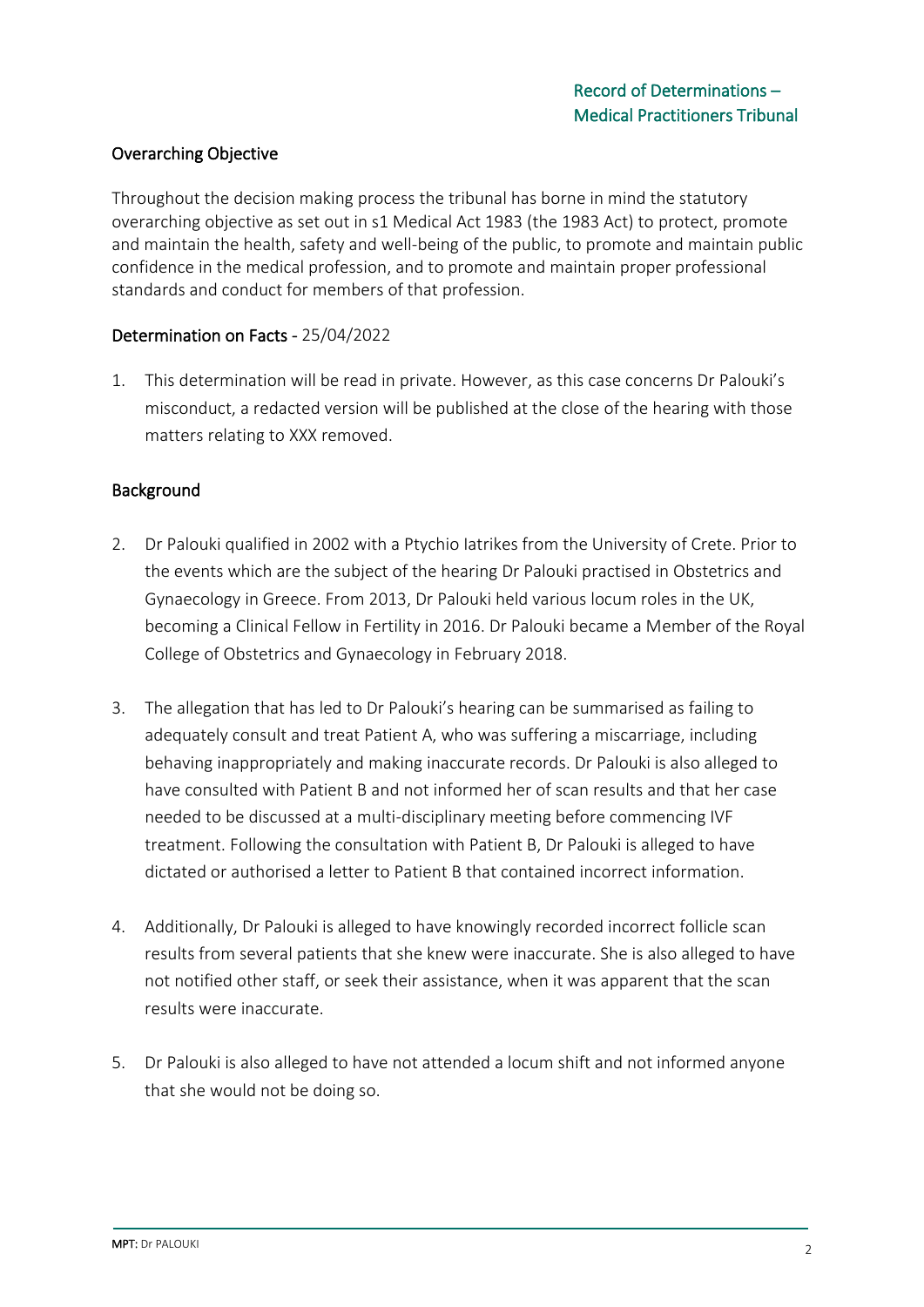- 6. In addition, during a meeting at Birmingham Women's and Children's NHS Foundation ('BWCT'), Dr Palouki is alleged to have produced confidential patient records taken from another hospital without permission.
- 7. Dr Palouki is also alleged to have attended a meeting whilst under the influence of alcohol, and asked a colleague to state that she was not under the influence when the incident was investigated. In addition, XXX.
- 8. Further, Dr Palouki is alleged to have dishonestly not informed a hospital and a locum agency that she was under investigation by the GMC when asked.
- 9. The initial concerns were raised with the GMC in 2018, following an internal investigation and referral from BWCT.

## The Allegation and the Doctor's Response

10. The Allegation made against Dr Palouki is as follows:

That being registered under the Medical Act 1983 (as amended):

## University Hospital NHS Foundation Trusts (formerly Heart of England NHS Trust) ('UHFT')

1. On 3 June 2017 you consulted with Patient A, who was suffering a miscarriage and you:

a. were rude and abrupt;

b. inappropriately pushed and pulled Patient A into a seated position on the hospital bed;

c. kept grabbing at Patient A's face and turning it to face you;

d. failed to:

- i. make an initial assessment of Patient A's vital signs, including her:
	- 1. airway;
	- 2. pulse;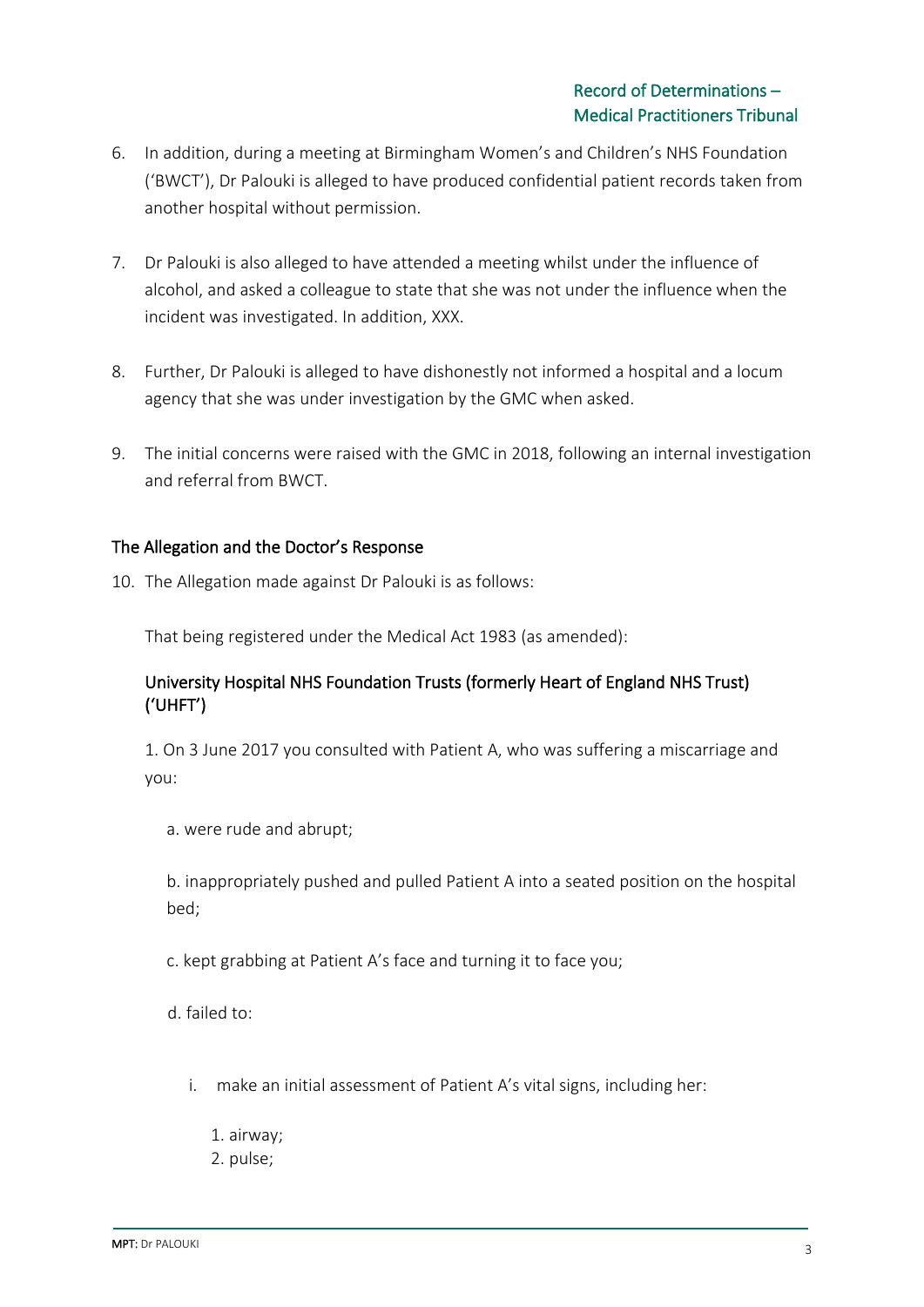3. blood pressure;

4. respiratory rate;

ii. explain to Patient A the procedure involved for delivering the placenta and membranes;

iii. obtain informed consent from Patient A to deliver the placenta and membranes;

iv. estimate Patient A's blood loss;

- v. consider administration of the medication, syntometrine;
- vi. assess whether there was any placental separation;
- e. pulled on the umbilical cord more than once, despite Patient A informing you that:
	- i. the placenta would not deliver naturally;
	- ii. she would need to have an operation to remove the placenta;
- f. failed to make an adequate record of your treatment of Patient A, including:

i. any initial assessment;

ii. whether you had obtained informed consent to attempt to deliver the placenta and membranes;

- iii. Patient A's blood loss;
- iv. your attempt to deliver the placenta and membranes.

## To be determined

- 2. On or around 27 July 2018 you failed to:
	- a. attend your locum shift at UHFT;
	- b. notify anyone that you would not be in work.

## Admitted and found proved

## Birmingham Women's and Children's NHS Foundation ('BWCT')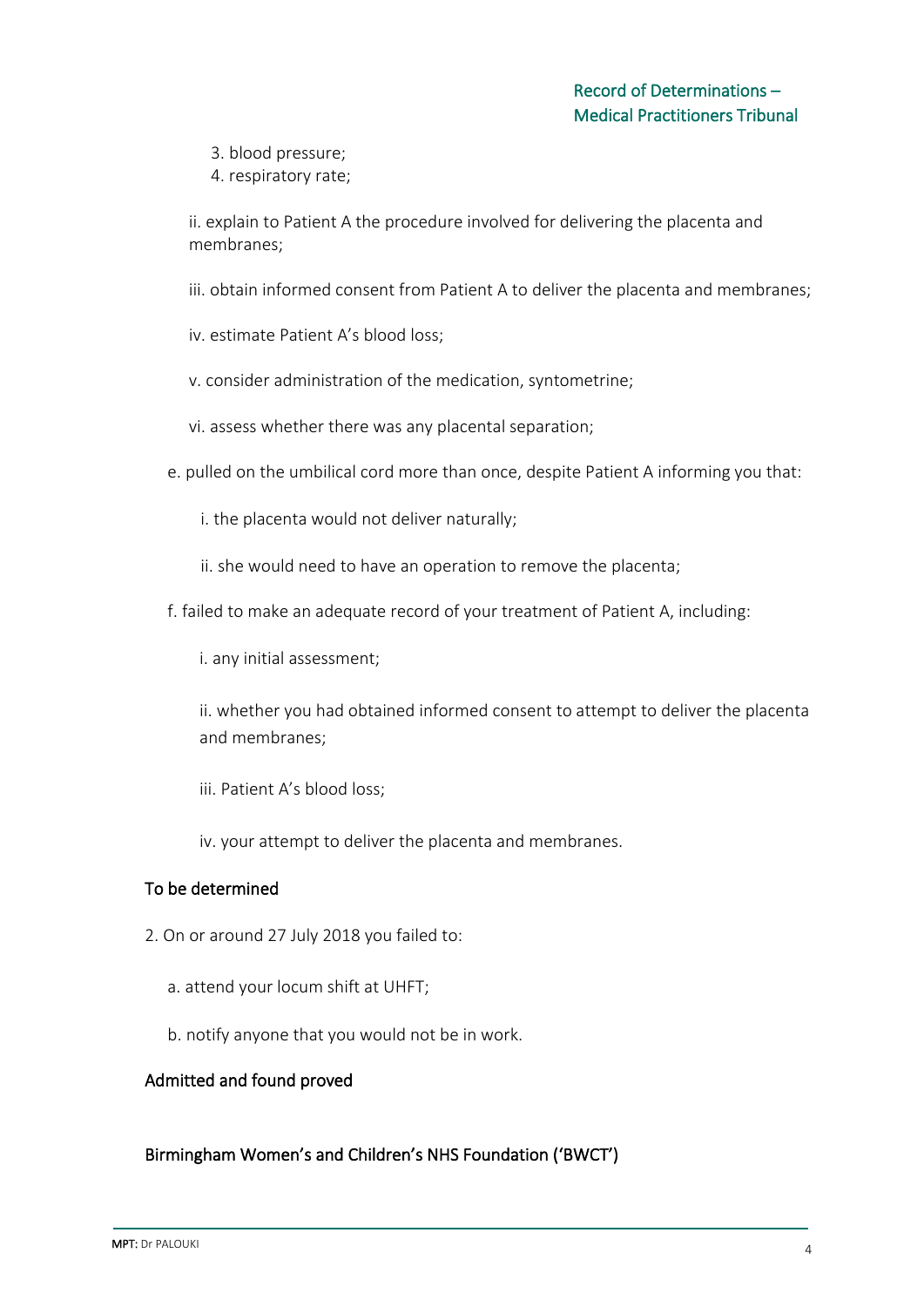3. On 8 June 2018 you recorded incorrect scan results for more than one patient (the 'Scan Patients').

## To be determined

4. You knew you recorded incorrect scan results for more than one Scan Patient as you knew:

- a. you could not see or take accurate measurements of the follicles;
- b. the follicle measurements you had taken were not correct.

## Admitted and found proved

- 5. You failed to:
	- a. inform a colleague(s) that:
		- i. you were having difficulties in scanning the Scan Patients and/or reading the follicle measurements;

ii. your follicle measurements for more than one of the Scan Patients were incorrect.

- b. seek assistance from a more experienced colleague;
- c. rescan any of the Scan Patients to obtain further follicle measurements.

## Admitted and found proved

6. On 21 June 2018 you consulted with Patient B with regard to fertility matters ('the June Consultation') and you failed to:

a. discuss the results of the scan undertaken before the consultation on 21 June 2018;

b. inform Patient B of the requirement for her case to be discussed at a multidisciplinary meeting before IVF treatment could be commenced;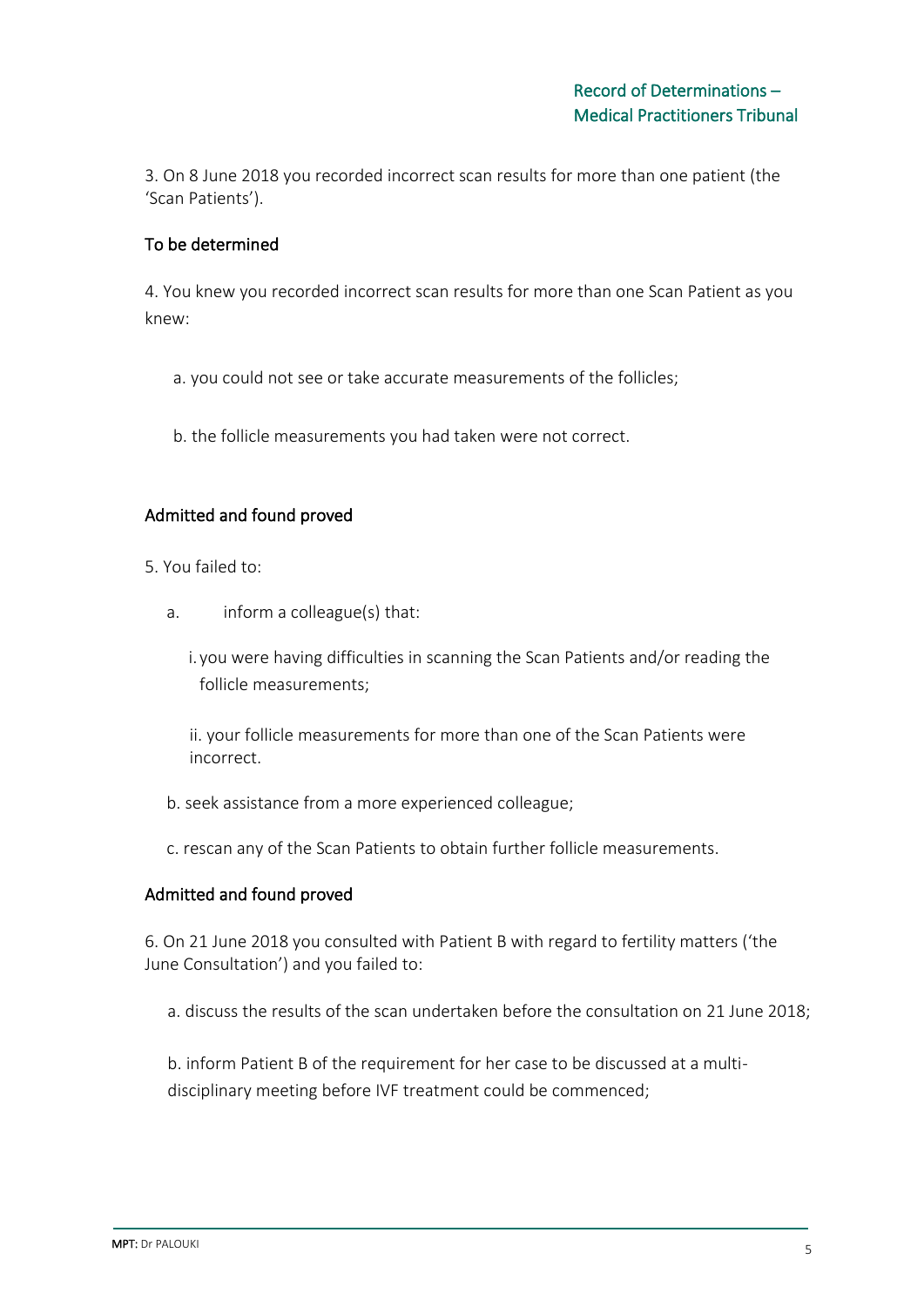c. make an adequate record of your clinical findings of the speculum examination performed, in that you did not document the appearance of the cervix and vagina.

## To be determined

7. Following the June Consultation you dictated and/or authorised a clinic letter, dated 20 July 2018, to Patient B which contained inaccurate information, in that it stated:

- a. Patient B had pain during sexual intercourse;
- b. Patient B's scan results were discussed;
- c. Patient B could not tolerate the speculum examination.

## To be determined

8. You knew the information contained in the letter at paragraph 7 was incorrect.

## To be determined

9. On 13 September 2018 you arrived at BWCT for a meeting under the influence of alcohol ('the Incident').

## Admitted and found proved

10. On 28 September 2018 you:

a. emailed the Investigating Officer at BWCT and gave Ms C's name as someone to ask about the Incident;

b. sent Ms C, a staff member at BWCT, a text:

i. and you asked Ms C to say you were 'not under the influence of alcohol', when you knew that was untrue;

ii. telling Ms C 'you will help me a lot please. XXX. Please' which was inappropriate.

## Admitted and found proved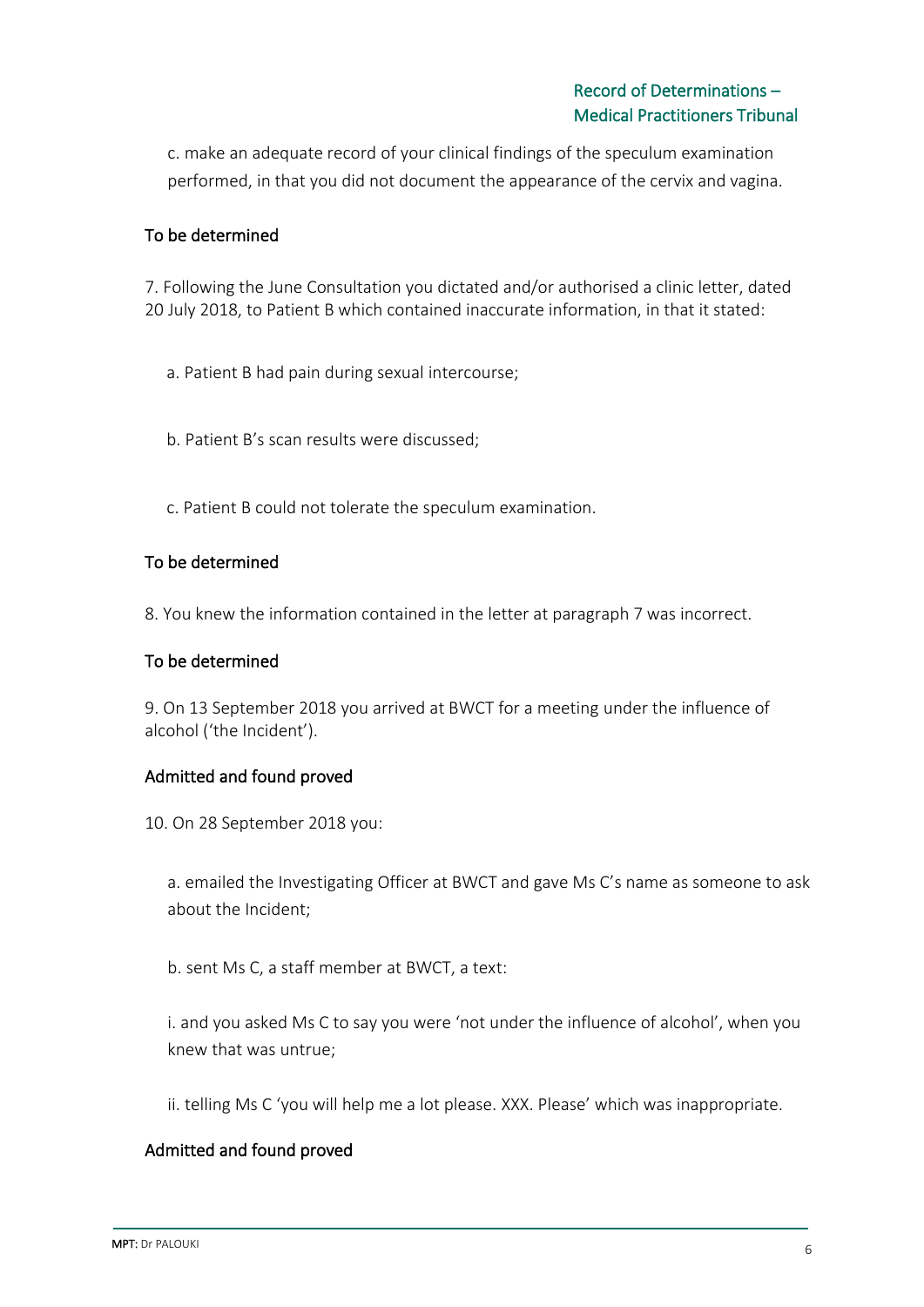11. During a meeting at BWCT on 19 September 2018 you produced confidential patient records which had been taken from other hospitals without:

- a. adequate redaction/anonymisation;
- b. the requisite permission from:
	- i. the patients;
	- ii. the hospitals.

## Admitted and found proved

### Additional matters

12. During a telephone call on 12 November 2018 you were notified by the General Medical Council ('GMC') that:

- a. information had been received which raised concerns about your fitness to practise;
- b. the GMC had opened an investigation into your fitness to practise.

## Admitted and found proved

13. In correspondence sent to you by email on 13 November 2018, the GMC notified you that they had opened an investigation into your fitness to practise.

### Admitted and found proved

14. On 22 November 2018 in accepting a post at James Paget Hospital you stated in an email 'I am not under investigation from the GMC' which:

- a. was untrue;
- b. you knew was untrue.

## To be determined

15. On 22 November 2018 DRC Locums contacted you to ask if you 'have any investigation on on (sic) GMC' and you: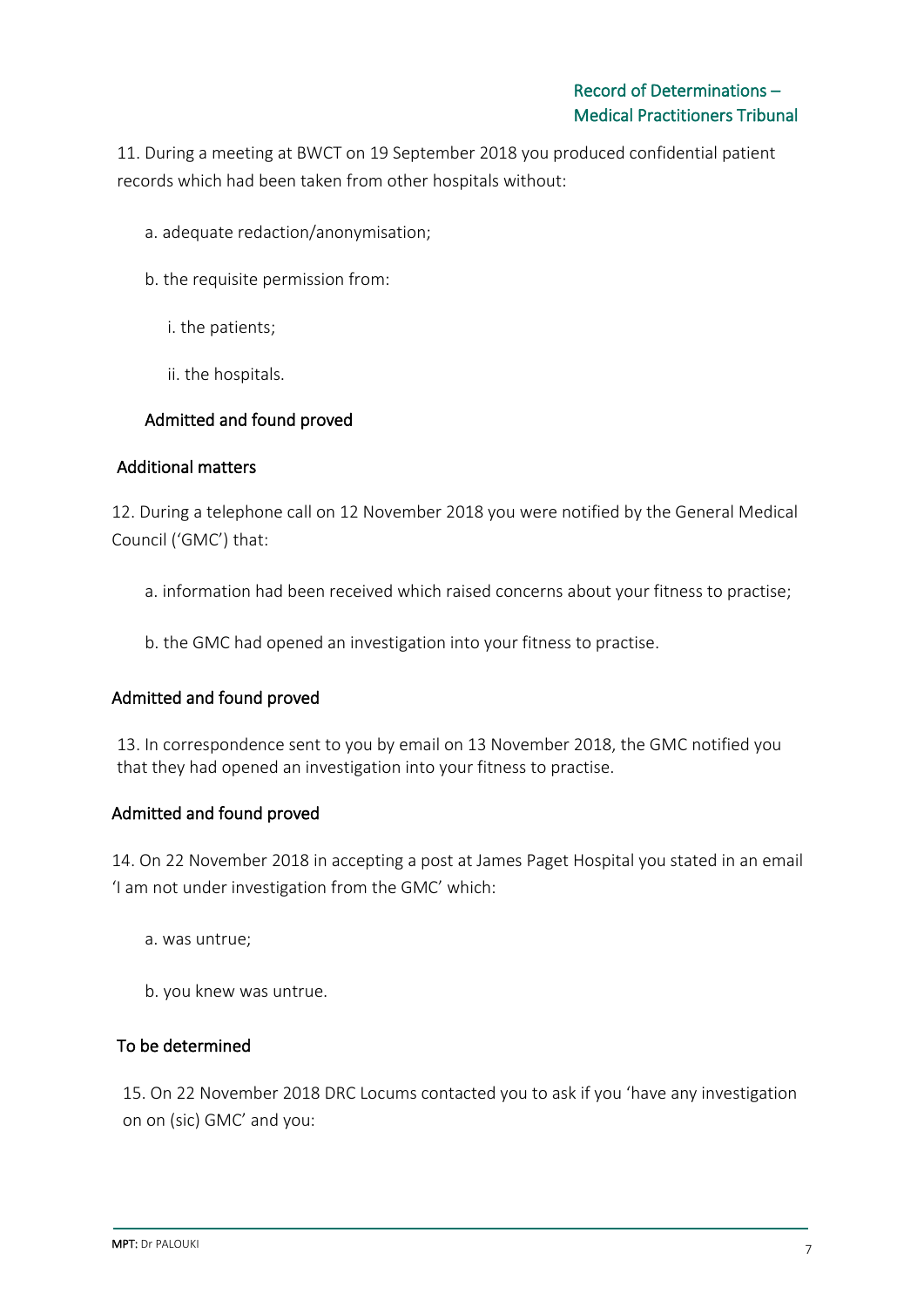a. failed to notify DRC Locums of your GMC investigation during a telephone call on 23 November 2018 (the Telephone Call');

b. you knew you were under a GMC investigation during the Telephone Call.

## To be determined

16. Your conduct at paragraph(s)

- a. 3 was dishonest by reason of paragraph 4;
- b. 7 was dishonest by reason of paragraph 8;
- c. 10b was dishonest by reason of paragraph 9;
- d. 14a was dishonest by reason of paragraphs 12, 13 and 14b
- e. 15a was dishonest by reason of paragraphs 12, 13 and 15b.

### Admitted in part, to be determined

17. XXX.

## Admitted and found proved

And that by reason of the matters set out above your fitness to practise is impaired because of your:

- a. misconduct in respect of paragraphs 1 to 16;
- b. XXX

## To be determined

## The Admitted Facts

11. At the outset of these proceedings, Dr Palouki made admissions to some paragraphs and sub-paragraphs of the Allegation, as set out above, in accordance with Rule 17(2)(d) of the General Medical Council (GMC) (Fitness to Practise) Rules 2004, as amended ('the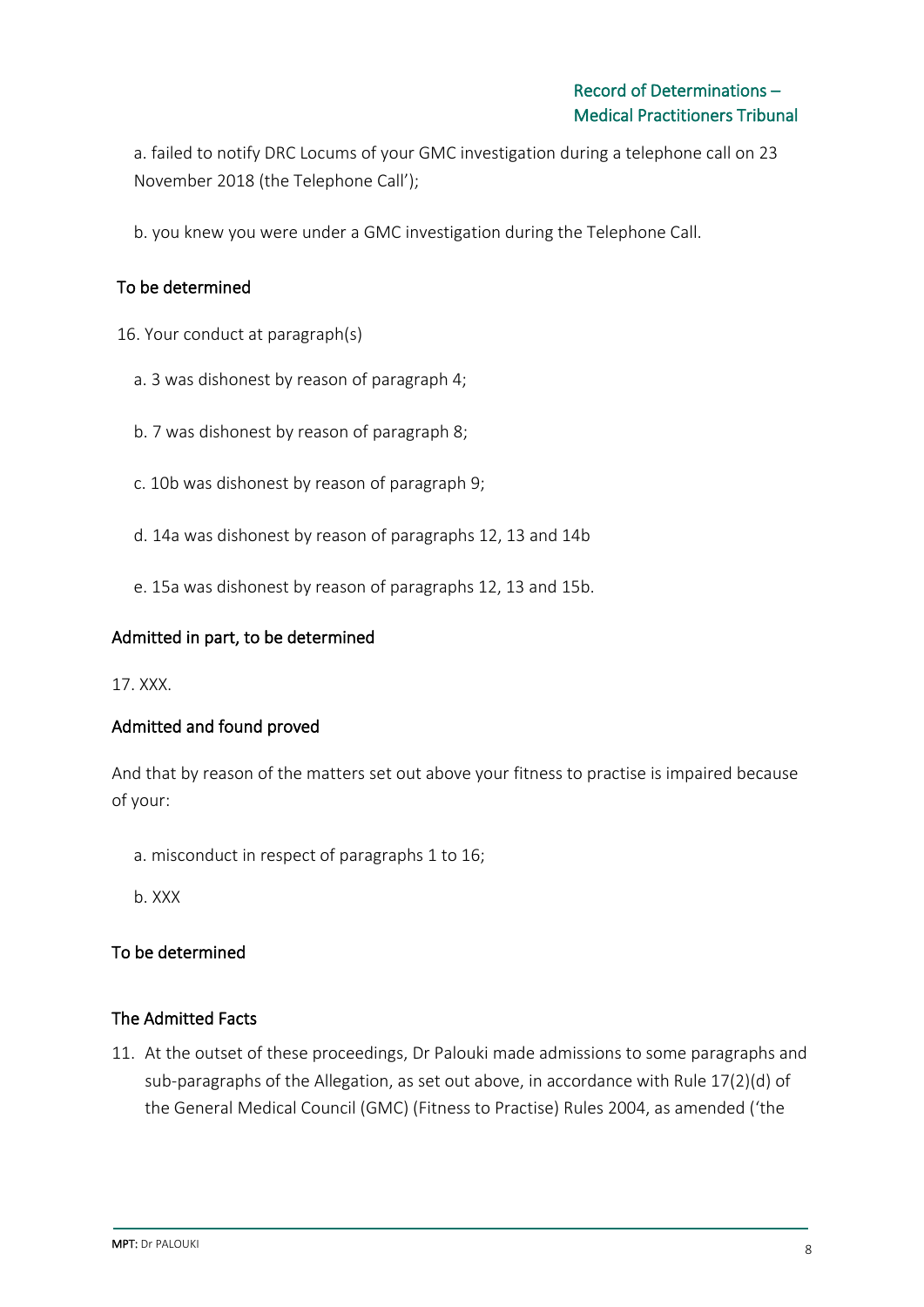Rules'). In accordance with Rule 17(2)(e) of the Rules, the Tribunal announced these paragraphs and sub-paragraphs of the Allegation as admitted and found proved.

## The Facts to be Determined

12. In light of Dr Palouki's response to the Allegation made against her, the Tribunal is required to determine whether Dr Palouki provided inadequate care to Patients A and B, made inadequate records of scans and consultations, and dishonestly stated that she was not under investigation by the GMC to two organisations.

### Witness Evidence

- 13. The Tribunal received evidence on behalf of the GMC from the following witnesses:
	- XXX;
	- XXX.

XXX.

- 14. The Tribunal also received evidence on behalf of the GMC in the form of witness statements from the following witnesses who were not called to give oral evidence on the basis that Dr Palouki agreed their evidence:
	- Dr F, Consultant Obstetrician and Gynaecologist at BWCT, dated 28 October 2021
	- Patient A, dated 16 November 2021
	- Ms G, Director of the Fertility Centre at BWCT, dated 29 October 2021
	- Dr H, Clinical Director at BWCT during the time of the incident, 27 October 2021
	- Ms I, Head of Operational Human Resources at BWCT, dated 8 November 2021
	- Ms J, Radiology Health Care Assistant at BWCT, 8 November 2021
	- Patient B, dated 10 November 2021
	- Ms K, Radiology Office Manager at BWCT, dated 11 November 2021
	- Dr M, Consultant Gynaecologist in the Fertility Unit at BWCT, dated 18 November 2021 and 31 January 2022 34-35
	- Dr L, Speciality Doctor in the Fertility Centre at BWCT during the time of the incident, dated 7 December 2021
	- Ms N, Health Care Assistant at BWCT, dated 20 December 2021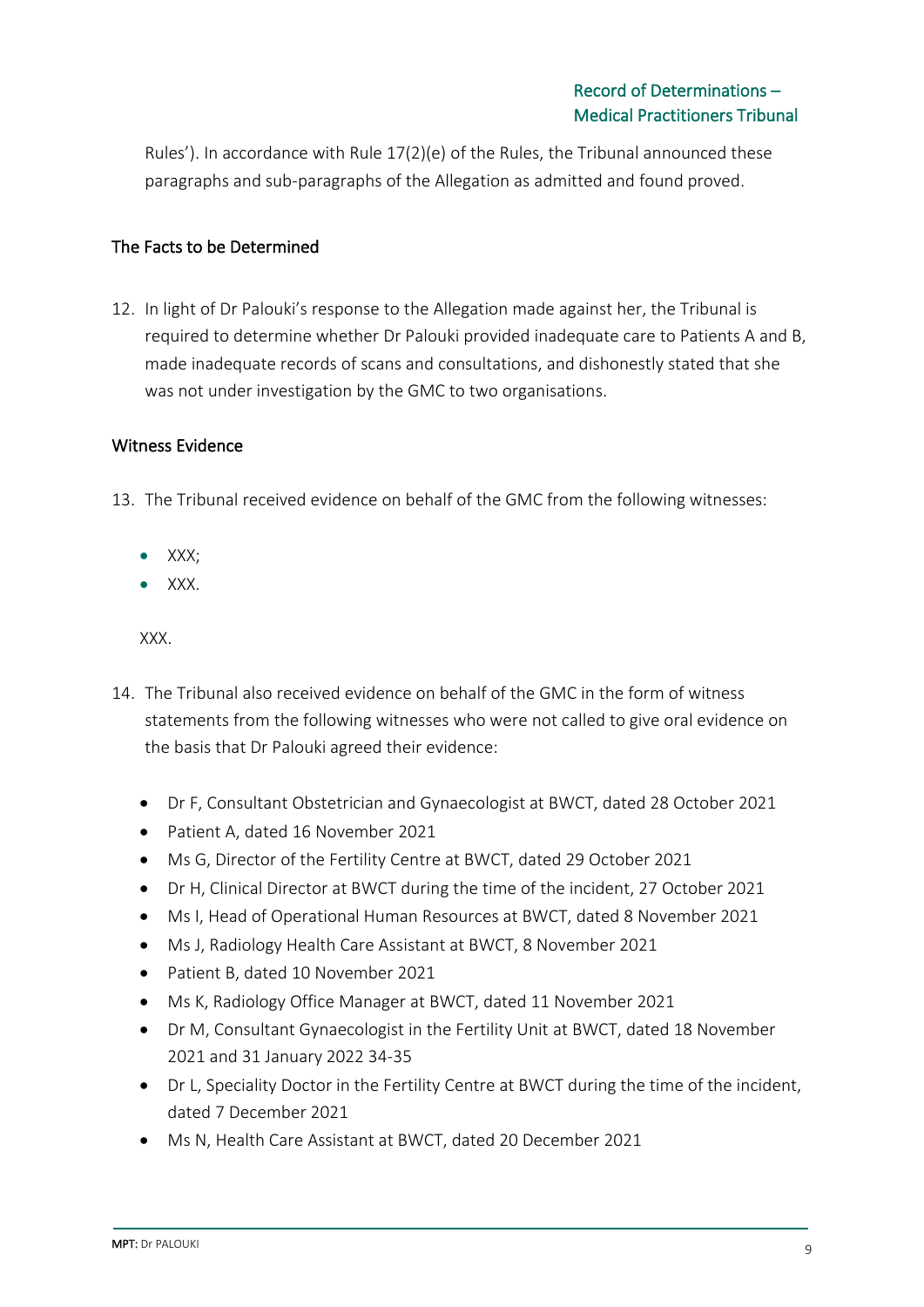- Ms O, Consultant Paediatrician in the Intensive Care Unit at BWCT, dated 16 January 2022
- Ms P, GMC as an Investigation Officer, dated 17 November 2021
- Ms Q, Governance Manager for a healthcare recruiting agency ID Medical, dated 17 November 2021
- Mr R, Head of Group Quality and Compliance at the locum agency DRC Locums, dated 15 February 2022
- 15. Dr Palouki gave oral evidence at the hearing, but produced no written statement.

## Expert Witness Evidence

16. The Tribunal received oral evidence from Dr S, an expert witness on behalf of the GMC. Dr S qualified in 1987, becoming a Member of the Royal College of Obstetricians and Gynaecology in 1992, and a Fellow in 2004. He had been practising as a Consultant Obstetrician & Gynaecologist since 1999. Dr S produced reports dated 23 July 2020 and 19 January 2022 regarding Dr Palouki's fertility scans and another report regarding her care of Patient's A and B dated 1 December 2021. These reports, and Dr S's oral evidence, assisted the Tribunal in understanding Dr Palouki's standard of care and conduct.

## Documentary Evidence

17. The Tribunal had regard to the documentary evidence provided by the parties. This evidence included, but was not limited to, XXX; correspondence between colleagues at BWCT; correspondence between colleagues at University of Birmingham NHS Trust; transcripts of interviews conducted by BWCT and University of Birmingham NHS Trust; statements taken by University of Birmingham NHS Trust from Dr Palouki's colleagues; notes of an investigation by University of Birmingham NHS Trust and the Trusts' referral to the GMC; correspondence between the GMC, Dr Palouki, ID Medical and James Paget Hospital; correspondence between the GMC, Dr Palouki and DRC locum agency; XXX; a reference letter, letters of recommendation and certificates on Dr Palouki's behalf; a certificate of good standing from the Ministry of Health and Social Solidarity in Greece; and XXX.

## The Tribunal's Approach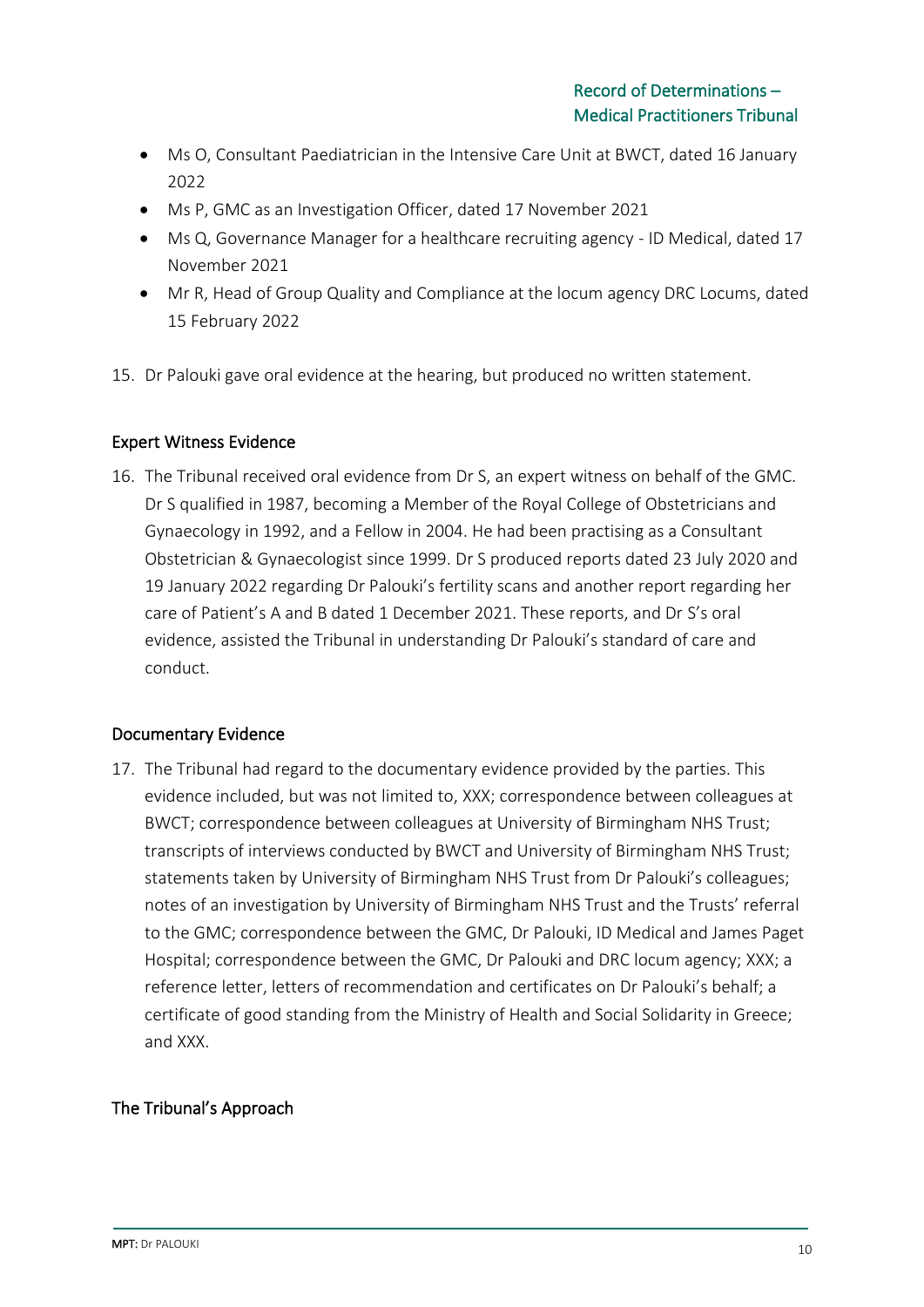- 18. In reaching its decision on facts, the Tribunal has borne in mind that the burden of proof rests on the GMC and it is for the GMC to prove the Allegation. Dr Palouki does not need to prove anything. The standard of proof is that applicable to civil proceedings, namely the balance of probabilities, i.e. whether it is more likely than not that the events occurred. The Tribunal was mindful that this standard does not vary according to the seriousness of the alleged facts, but that the evidence required to support serious allegations, such as dishonesty, should be more cogent.
- 19. The Tribunal considered each allegation separately. It was mindful of the advice given by the Legally Qualified Chair to consider the evidence relating to each allegation and not to draw conclusions based on previous findings about the reliability or credibility of evidence relating to other allegations. It was also mindful that it should take care not to speculate but that it was entitled to draw reasonable inferences based on reliable evidence.
- 20. In certain allegations, Dr Palouki is alleged to have 'failed to have acted'. The Tribunal was mindful that it must find that Dr Palouki had a professional obligation to act, such as stated in Good Medial Practice or common law, before going on to consider whether Dr Palouki did fail to act.
- 21. The Tribunal noted that the witness statements of witnesses who were not called to give oral evidence under oath would ordinarily be classed as hearsay evidence. However, Dr Palouki indicated that she accepted the witnesses' statements and that they had become agreed evidence. The Tribunal will therefore attach what weight is necessary to each statement and be mindful that Dr Palouki's comments regarding this evidence had not been put to the witnesses.
- 22. The Tribunal noted that there had been expert witness evidence produced in this hearing, which the Tribunal will take into account. If the Tribunal does not accept the evidence of an expert witness, it should give clear reasons why it has not done so.
- 23. The Tribunal was mindful that Dr Palouki faces allegations of dishonesty. It will have regard to the case of *Ivey v Genting Casinos (UK) Limited (t/a Crockfords Club) [2017] UKSC 67* which states:

*'When dishonesty is in question the fact-finding Tribunal must first ascertain (subjectively) the actual state of the individual's knowledge or belief as to the facts.*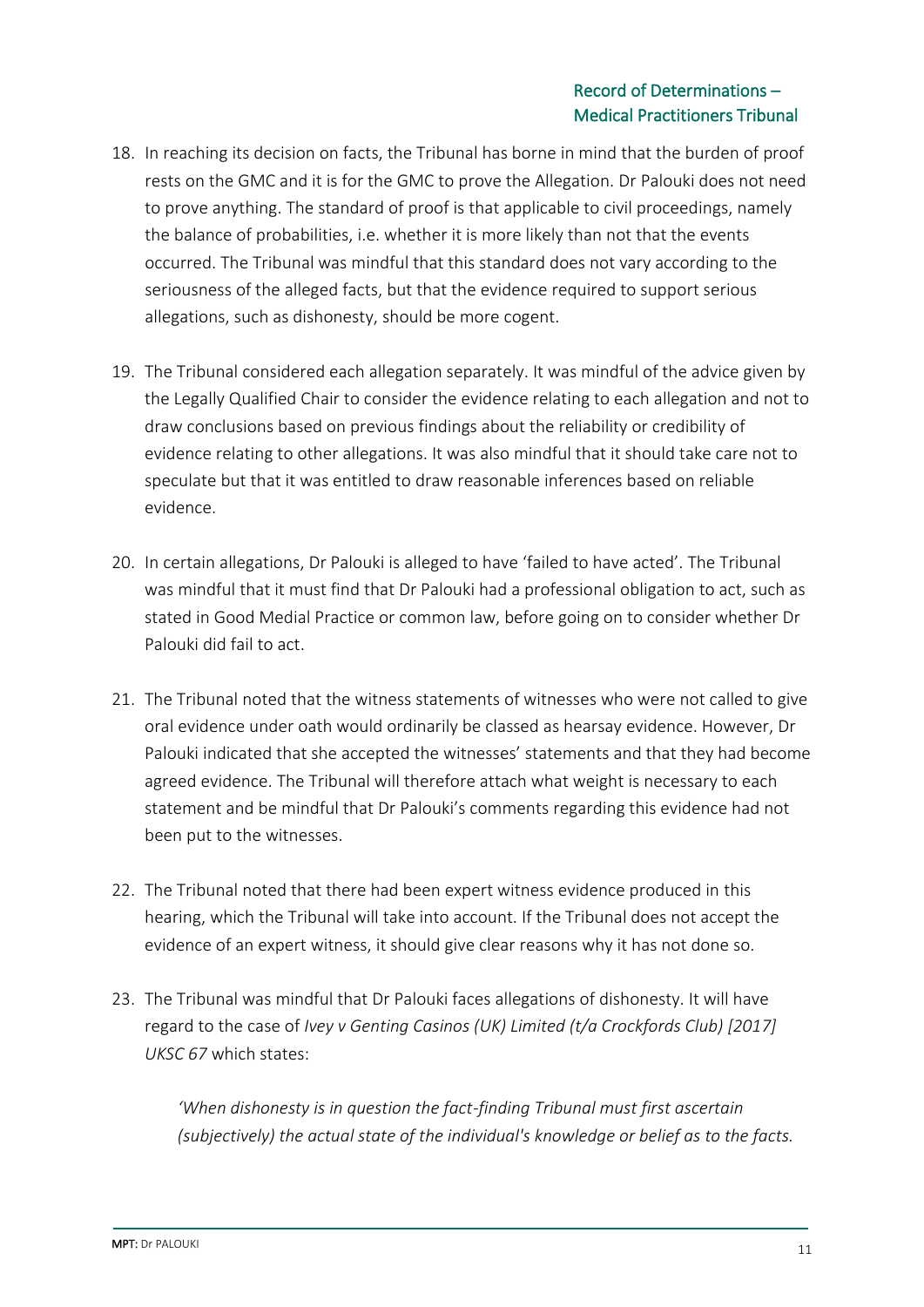## Record of Determinations – Medical Practitioners Tribunal

*The reasonableness or otherwise of his belief is a matter of evidence (often in practice determinative) going to whether he held the belief, but it is not an additional requirement that his belief must be reasonable; the question is whether it is genuinely held. When once his actual state of mind as to knowledge or belief as to facts is established, the question whether his conduct was honest or dishonest is to be determined by the fact-finder by applying the (objective) standards of ordinary decent people. There is no requirement that the defendant must appreciate that what he has done is, by those standards, dishonest.'*

24. The Tribunal noted that Dr Palouki is of good character, with no previous fitness to practise concerns. Whilst good character is not a defence to the allegations Dr Palouki faces, it can be taken into account when assessing her evidence and the likelihood of her acting in the ways alleged.

## The Tribunal's Analysis of the Evidence and Findings

25. The Tribunal has considered each outstanding paragraph of the Allegation separately and has evaluated the evidence in order to make its findings on the facts.

## Paragraph 1

- 26. Throughout its consideration of this allegation, the Tribunal was mindful that Dr Palouki could not clearly recall parts of this consultation, and gave evidence of a general approach she would employ to indicate that she would not have behaved in the way alleged. The Tribunal noted that Patient A had given an account close to the time of the event, and her evidence, when given later in her witness statement, had not changed from that account.
- 27. The Tribunal was also mindful that a health care assistant ('HCA') was also in attendance during the consultation. The Tribunal had evidence that the HCA was so concerned about Dr Palouki's behaviour that she took it upon herself to speak to the senior midwife on the ward during the shift following the consultation about her concerns. Following the HCA's comments, an internal review was conducted.
- 28. As part of this review, Patient A was called to give her account of the consultation. These notes were documented on 19 June 2017 in Patient A's medical records. The Tribunal was mindful that Patient A had not met Dr Palouki before, and noted that Patient A had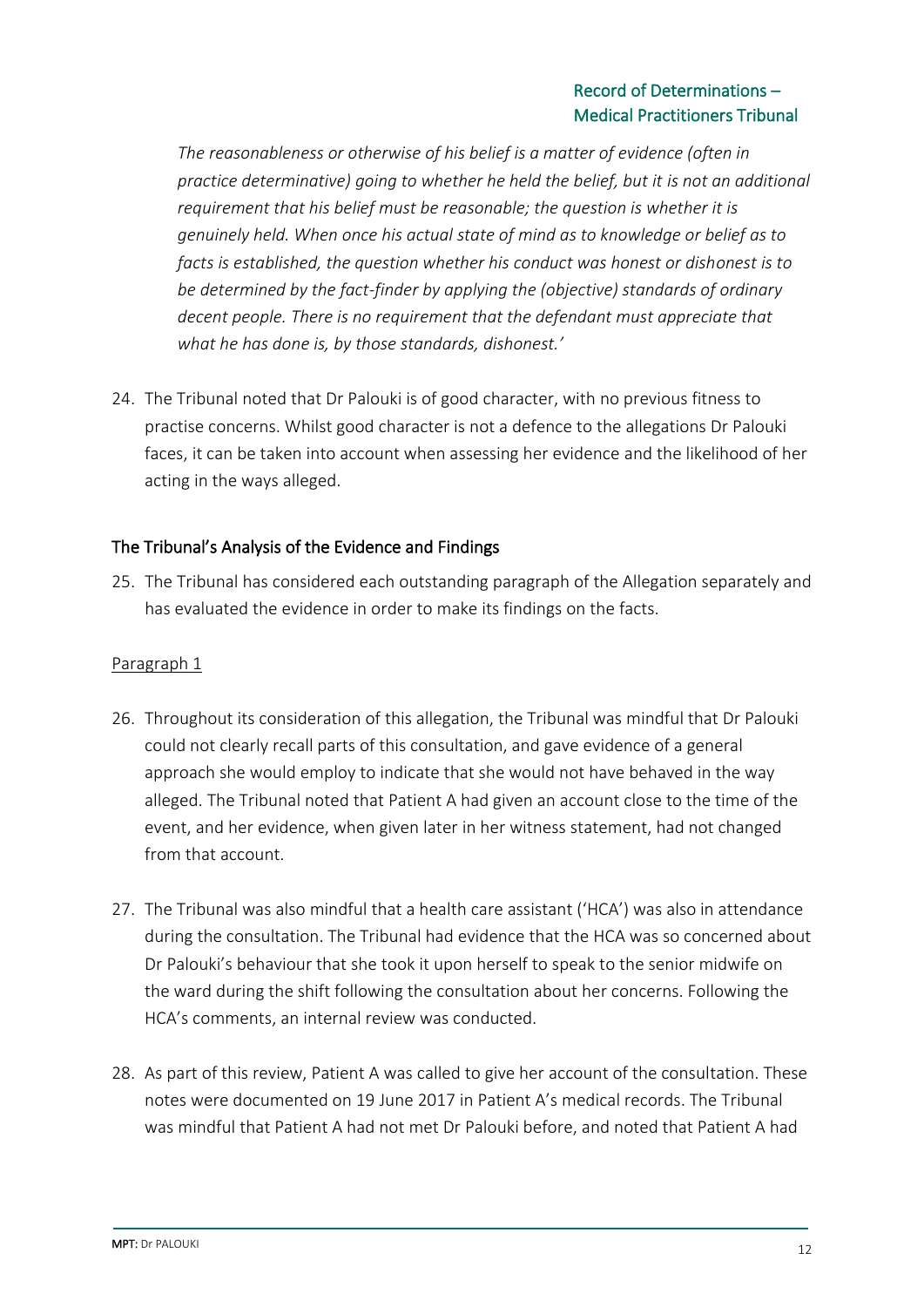not initially raised a complaint. It therefore considered that Patient A would have no reason to be untruthful, or embellish her account of the consultation.

- 29. The Tribunal therefore considered that Patient A's and the HCA's accounts were more reliable and focused on the consultation, than that of Dr Palouki's, and noted that they were recorded much closer to the incident. In addition, the Tribunal reminded itself that Dr Palouki had accepted the evidence adduced in this hearing, and that any challenges she had made to the evidence had not been put to the witnesses.
- 30. The Tribunal noted that the allegation indicated that Dr Palouki's consultation with Patient A occurred on 3 June 2017, but that the notes of the consultation were dated 4 June 2017. The Tribunal heard that the consultation occurred during the course of a nightshift, spanning the night of the  $3^{rd}$  and  $4^{th}$  of June 2017. It noted that both parties were clear that the consultation took part at some stage throughout this nightshift, and accepted that although the date in the medical record is 4 June, the consultation referred to in the allegation was agreed upon and clear to Dr Palouki. In these circumstances the Tribunal did not see a need to formally amend the allegation.

## Paragraph 1a, b and c

- 31. The Tribunal considered these allegations together, as they jointly arose from Patient A's complaint.
- 32. The Tribunal considered that it would be unusual for an HCA to be so concerned about a doctor's behaviour that they would inform a senior colleague. This added weight to the likelihood that Dr Palouki had acted in the way alleged.
- 33. The Tribunal had regard to the senior midwife's note made in Patient A's records, in which Patient A described the consultation as an 'awful experience' in which Dr Palouki was 'rude + abrupt' and that she had 'grabbed [Patient A's] face' and started 'shouting at her', probably because Patient A was sleepy.
- 34. In her GMC witness statement, Patient A explained:

*'It was at this point Dr Palouki arrived and started manhandling me. Dr Palouki kept pushing and pulling me into a seated position on the bed as if I was a child.'*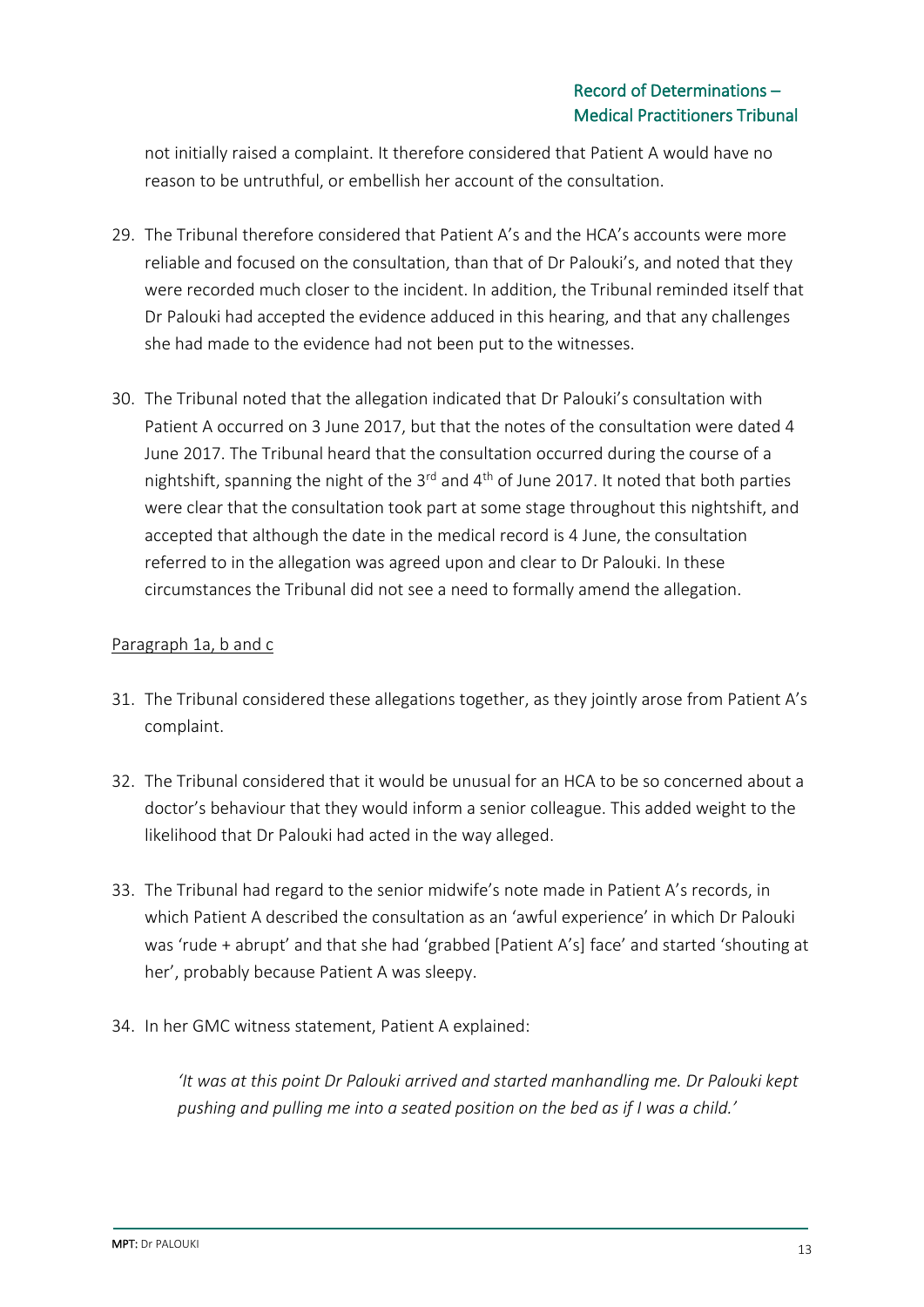*'This was an extremely traumatic experience for me, and Dr Palouki was supposed to make things easier, but she managed to make it even more traumatic by pulling and pushing me, shouting at me and ignoring me when I was trying to explain my history.'*

- 35. The Tribunal heard from Dr Palouki that she may have shouted at Patient A and grabbed her face, because she was faint and felt that this may revive her. Dr Palouki also said that Patient A may have misinterpreted her manner as 'rude and abrupt' given that English was not her native language, but that her usual tone was 'reassuring'. The Tribunal also heard that Dr Palouki was 'probably dealing with three caesareans' on this night shift, and was 'being bleeped every 5 minutes'. The Tribunal reminded itself that Dr Palouki had no recall of the consultation and was to an extent giving evidence on what she assumed she would have done based on her usual practice. The Tribunal considered that this evidence offered some room for a different interpretation of events by Dr Palouki.
- 36. Given the contemporaneous evidence of the HCA, the corroborating evidence of Patient A and the wider context given by Dr Palouki, the Tribunal were satisfied that on the balance of probabilities, Dr Palouki had acted in the way alleged. It found sub-paragraphs 1a, b and c proved.

## Paragraph 1di1, 2, 3 and 4

37. The Tribunal first considered whether Dr Palouki had a duty to make the initial assessments. The Tribunal had regard to the expert report of Dr S, which states:

> *I would have also expected that Dr Palouki would make an assessment of Patient [A]'s vital signs including her airway, breathing and circulation and document accordingly which has not been done.*

- 38. The Tribunal accepted the evidence of Dr S, and noted that this evidence was unchallenged by Dr Palouki.
- 39. The Tribunal noted that it had no evidence that Dr Palouki had made a record of her findings if she had carried out the assessments, and that it was expected of her to make these records. However, it noted that the allegation states that Dr Palouki 'failed to make an initial assessment'. The Tribunal considered that Dr Palouki could have made some of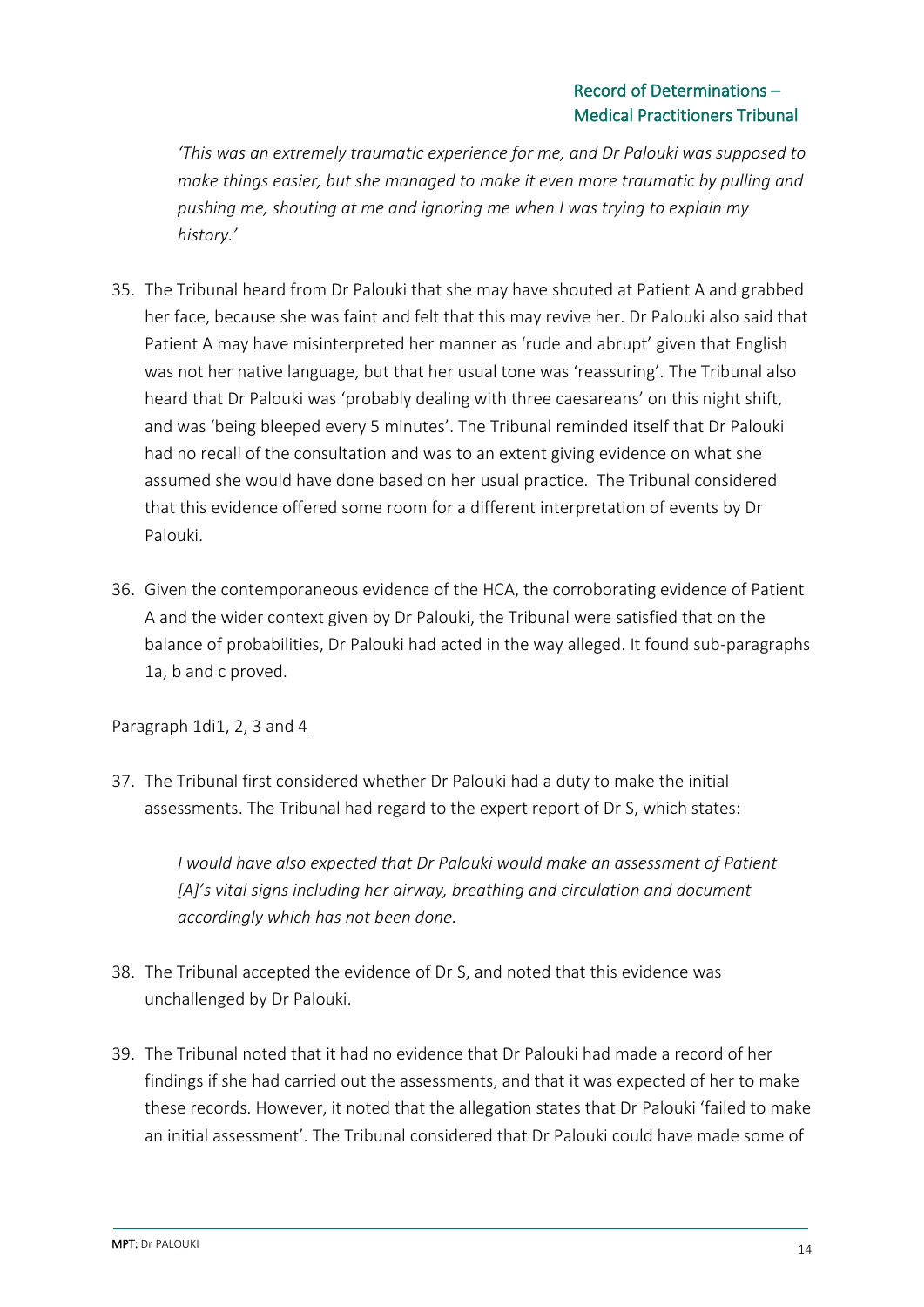these assessments via observing and interacting with Patient A, and checking previous assessment results.

- 40. For example, Dr Palouki spoke with Patient A, and in this way, she could have made an initial assessment of Patient A's airway and respiratory rate. Further, Dr Palouki could have taken Patient A's wrist to check her pulse. There was no evidence before the Tribunal that Dr Palouki had not done this, despite the lack of a note of the results in Patent A's medical record. Patient A said in her witness statement that Dr Palouki examined her and there was no evidence that this did not include checking her pulse. The Tribunal was therefore not satisfied that the GMC had discharged its burden of proof in relation to these allegations.
- 41. The Tribunal considered that Dr Palouki could not have made an assessment of Patient A's blood pressure without any equipment whereas the other aspects could have been done relatively quickly and as part of an initial examination. The Tribunal found no evidence that Dr Palouki had used a blood pressure machine with Patient A, and noted that Dr S had explained that it would have been vital to take Patient A's blood pressure given the blood loss she had experienced during her miscarriage. It therefore found that, on the balance of probabilities, Dr Palouki had not made an initial assessment of Patient A's blood pressure.
- 42. The Tribunal therefore found allegation 1di1, 2 and 4 not proved and allegation 1di3 proved.

## Paragraph 1dii and iii

43. The Tribunal accepted the unchallenged expert evidence of Dr S, which states:

*'…it appears that the placenta was retained and therefore it was reasonable to plan to deliver the placenta and membranes. However, the first course of action is to explain to the patient the procedure involved and ensure that the patient has given informed consent. If Patient [A]'s version of events is accepted, it appears that Patient [A] had not given informed consent for the attempt to deliver the placenta…'*

The Tribunal therefore found that Dr Palouki did have a duty to obtain informed consent from Patient A before carrying out the procedure.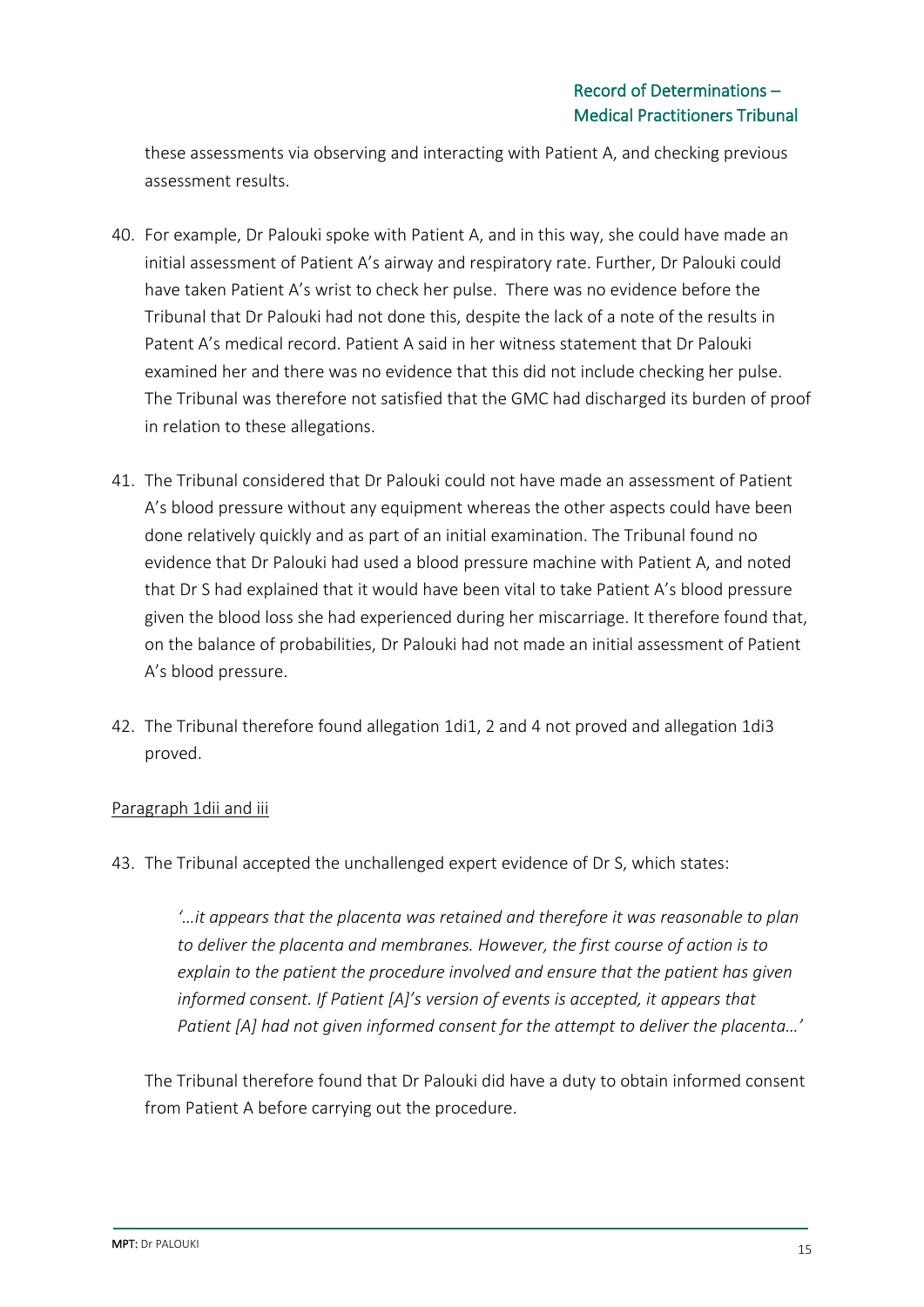44. The Tribunal had regard to Patient A's account of the consultation, which states:

*'I told her firmly on several occasions that the placenta will not be delivered naturally and that I would need to have an operation to remove the placenta. I knew this because the same thing happened to me in the past and it resulted in me losing two babies. She ignored me and continued to try and get the placenta out by pulling the umbilical cord.'* 

The Tribunal noted that Patient A's account was that she had not given consent, and, further, explained to Dr Palouki that another course of action should be taken when Dr Palouki began tugging the umbilical cord.

Dr Palouki stated in her oral evidence that she obtained verbal consent from patient A. She stated that this was a fast moving situation and she was keen to prevent Patient A from having to undergo an unnecessary and possibly risky surgical procedure. Dr Palouki stated that she had no recollection of Patient A saying that she did not agree that this was the correct approach. Dr Palouki also stated that as the doctor she was the professional and although patient A had an input into her care it was ultimately for her to decide the course of action. Dr Palouki indicated that in her view patients in the UK had more of a "word" in their treatment than was the case in Greece.

45. The Tribunal reminded itself that Dr Palouki had accepted Patient A's evidence, and had not taken the opportunity to challenge it. In addition, the Tribunal favoured Patient A's evidence over that of Dr Palouki's. Taking into account Dr Palouki's lack of recollection of the consultation and her evidence that Patient A was not a medical professional it considered that her evidence could not be relied upon. It therefore found that, on the balance of probabilities, Dr Palouki had failed to adequately explain to Patient A and thereby gain informed consent regarding the procedure to deliver the placenta and membranes. It therefore found paragraphs 1dii and iii proved.

### Paragraphs 1div, v and vi & ei and ii

46. The Tribunal had regard to Dr S's expert report, which states:

*'…I would then have expected Dr Palouki to make an assessment of the blood loss and initially consider administration of the drug syntometrine (this is an oxytocic drug containing oxytocin 5 IU and 500mcg of ergometrine; the former causes rhythmic*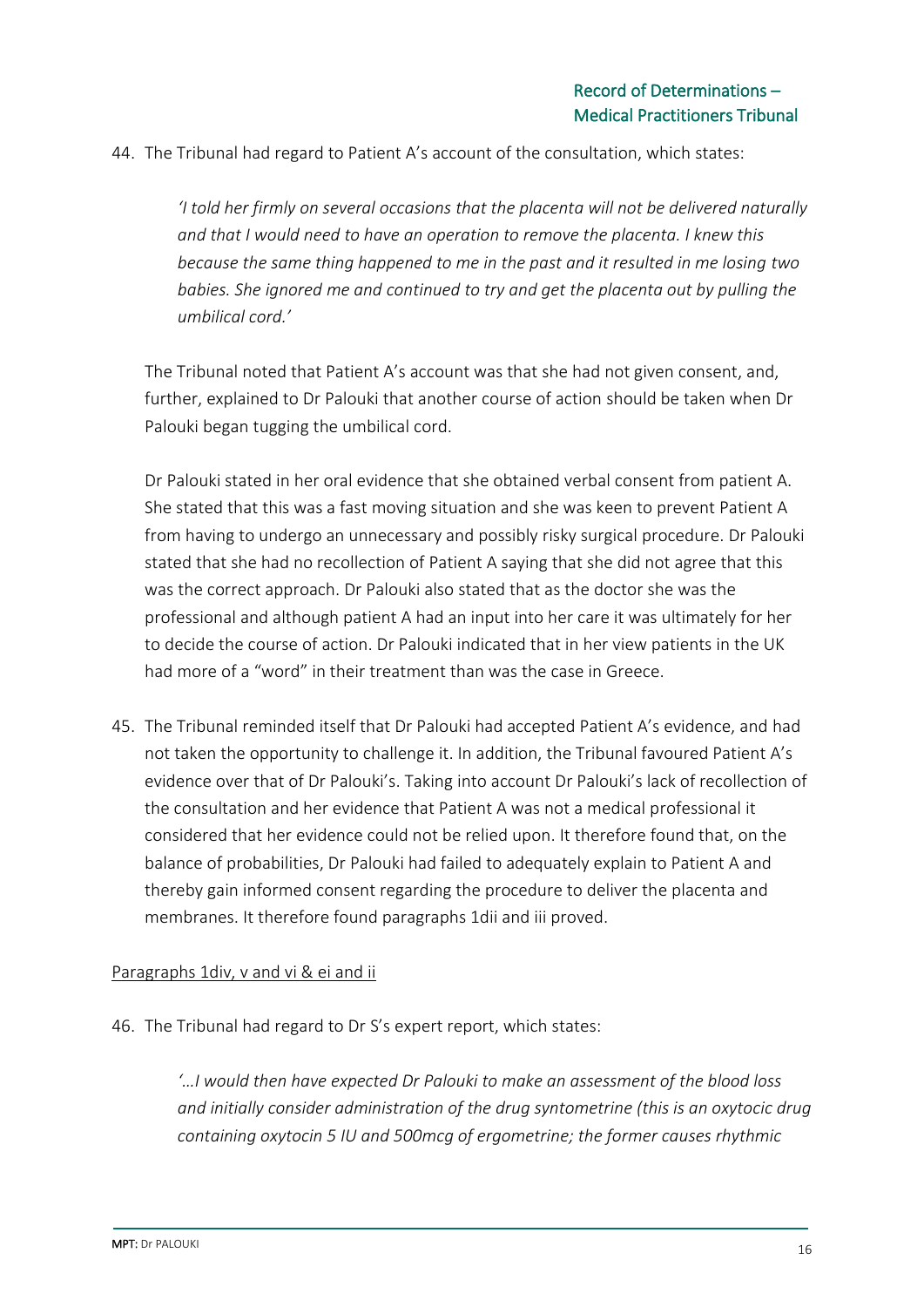## Record of Determinations – Medical Practitioners Tribunal

*uterine contractions and the latter causes a sustained uterine contraction). This drug*  facilitates a uterine contraction, delivery of the placenta and membranes and control *of the blood loss. Once there was a plan to deliver the placenta, I would then have expected an assessment as to whether there was any placental separation and once this had occurred, then the umbilical cord can be pulled with counter pressure being exerted on the lower aspect of the uterus just above the symphysis pubic bone through the abdomen to enable the placenta and membranes to be delivered. It is not apparent from the documents whether Dr Palouki undertook any of these actions. It must be noted that unsafe delivery of the placenta can place the woman at risk of pain, haemorrhage and/or uterine inversion.'*

- 47. The Tribunal accepted Dr S's evidence and concluded that Dr Palouki did have a duty to act / not act in the way alleged.
- 48. The Tribunal had regard to Patient A's evidence, which states:

*'When the baby was delivered, Dr Palouki started to tug on the umbilical cord. I told her firmly on several occasions that the placenta will not be delivered naturally and that I would need to have an operation to remove the placenta. I knew this because the same thing happened to me in the past and it resulted in me losing two babies. She ignored me and continued to try and get the placenta out by pulling the umbilical cord. This caused severe pain and just added to the already horrible experience. This went on for about 5 – 10 minutes, until Dr Palouki eventually left to go and arrange for me to have the placenta surgically removed.'*

- 49. The Tribunal noted that Patient A stated that she had previous experience of delivering a placenta, that she did not wish to have the umbilical cord pulled and that Dr Palouki did not appear to have carried out any of the assessments or considerations alleged.
- 50. The Tribunal noted that there were no records of Dr Palouki's actions, and that Dr Palouki had struggled to recall this specific consultation. Further, Dr Palouki had not questioned Patient A's evidence.
- 51. Dr Palouki looked at her consultation note and stated that she didn't consider that there was anything wrong with her actions. Dr Palouki stated that she did prescribe syntometrine. Dr Palouki stated that she had successfully delivered the placenta and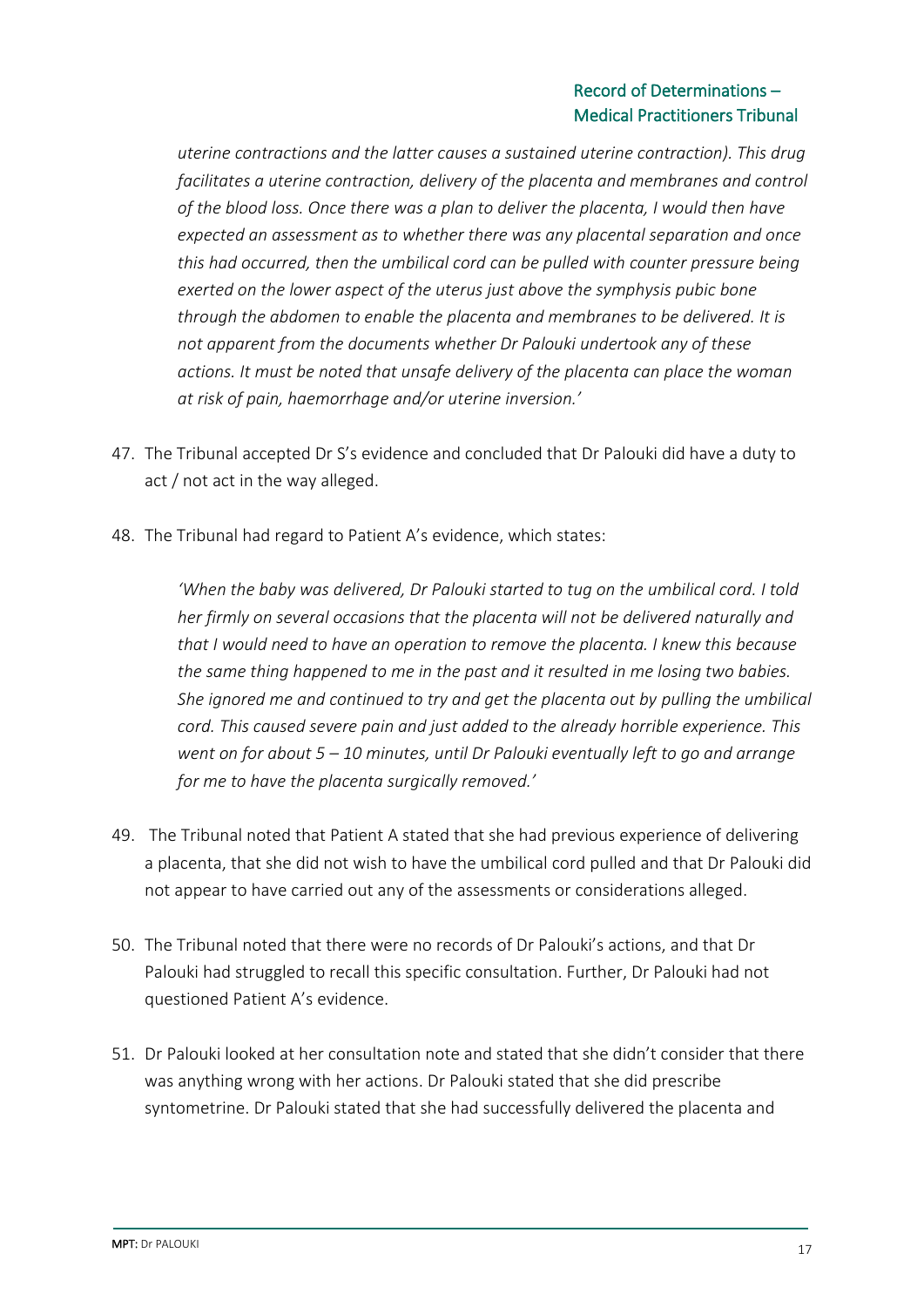membranes on the second pull of the umbilical cord and saved Patient A from an unnecessary and possibly risky operation.

- 52. The Tribunal had regard to the medical records of Patient A which confirmed that Dr Palouki had failed to deliver the placenta and membranes. The note made by Dr Palouki is illegible and Dr S has suggested it reads "need to remove the placenta and membranes" alternatively it could read "tried to remove the placenta and membranes." In the Tribunal's view there was no evidence within the records that either Patient A had been prescribed syntometrine or that the actions taken by Dr Palouki to deliver the placenta and membranes were in accordance with the appropriate and safe technique. There is no evidence within the records that Dr Palouki estimated Patient A's blood loss.
- 53. Dr Palouki's recollection of the incident was in stark contrast to the information contained within the medical records and the recollection of Patient A. The Tribunal considered that Dr Palouki was mistaken in relation to the outcome of her attempt to deliver the placenta and membranes and her recollection could not be relied upon.
- 54. For these reasons the Tribunal preferred the evidence of Patient A and the medical records when forming an understanding of the events that occurred. Given Patient A's evidence, it therefore found paragraphs 1div, v and vi & ei and ii proved.

## Paragraph 1f

55. The Tribunal had regard to Dr S's expert report, which states:

*Dr Palouki has not documented her initial assessment of Patient [A] when she was asked to attend. I would have expected documentation of:* 

- *The patient's vital signs (pulse, blood pressure, respiratory rate)*
- *Amount of blood loss*
- *Informed consent with regards to an attempt to deliver the placenta and membranes.*

And it reminded itself of the excerpt quoted in the Tribunal's consideration of paragraphs 1div, v and vi & ei and ii above.

56. The Tribunal found that Dr Palouki did have a duty to make an adequate record of the information contained in the allegation, as it had accepted Patient A's version of events.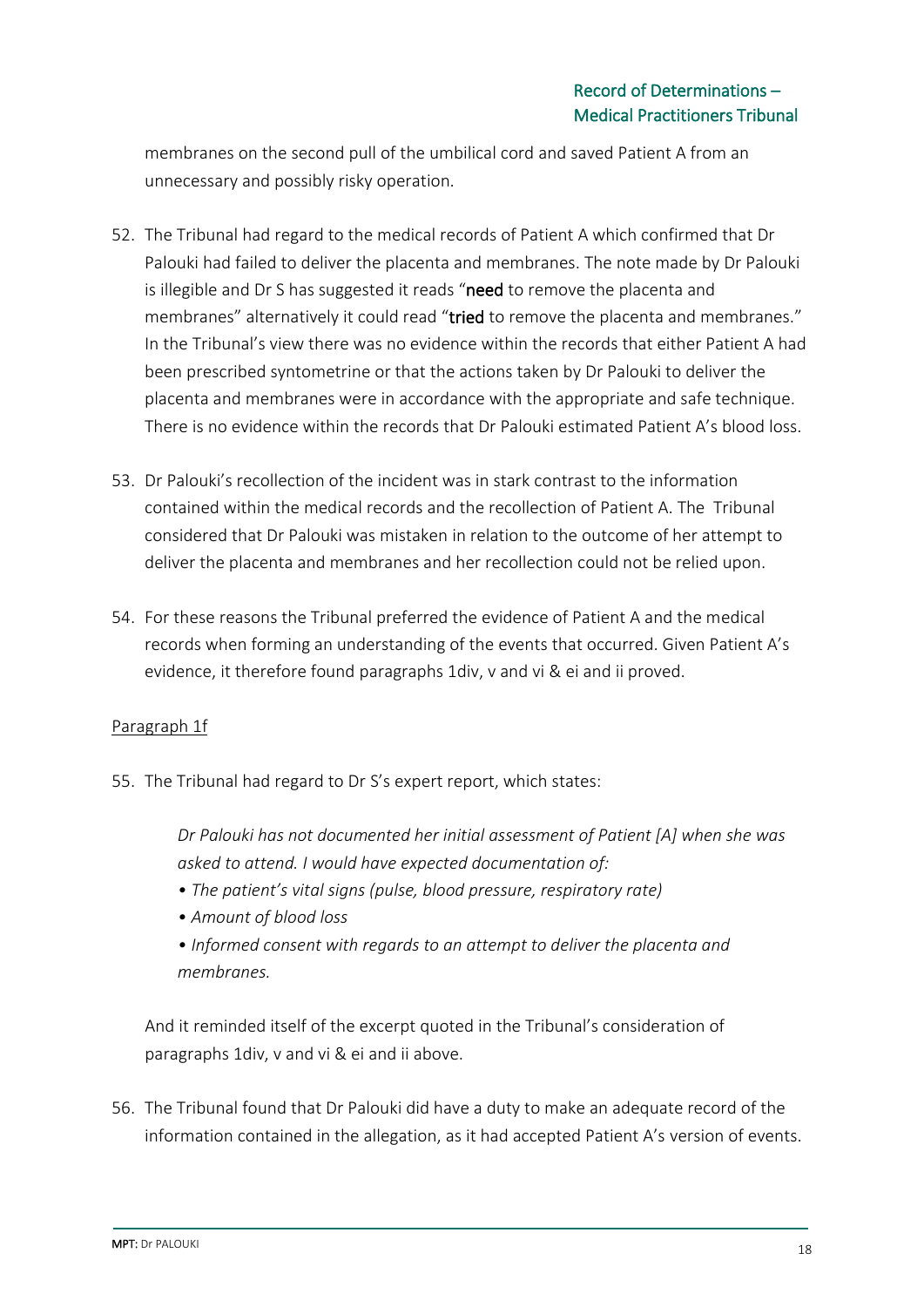57. The Tribunal noted that the only reference to Dr Palouki's actions were her notes made in Patient A's medical record, which states:

*'…Placenta still in uterus, (tried??/need??) to remove it, but patient still in a lot of pain'.*

The Tribunal did not consider this to be an adequate record of Dr Palouki's actions, and notes that it had not seen any other records regarding the consultation.

58. The Tribunal therefore found paragraph 1f proved in its entirety.

### Paragraph 2

59. The Tribunal noted that Dr Palouki had admitted this allegation, and gave various explanations for the reasons she was unable to attend her shift. The Tribunal found that these explanations did not alter its conclusion in accepting Dr Palouki's admission and finding the allegation proved.

### Paragraph 3

- 60. The Tribunal had regard to Dr Palouki's evidence, in which she now admitted this allegation. Dr Palouki explained that she had recorded the results she had been given by the scanning machine. However, she stated that the 'tracker ball' on the machine was faulty, as some gel had got into the machine, and that this was likely to have given inaccurate results.
- 61. The patients who had been scanned by Dr Palouki were then rescanned and accurate readings were taken.
- 62. Given Dr Palouki's admission and evidence, and the documentation showing the difference in scanning results, the Tribunal found this allegation proved.

## Paragraphs 4 and 5

63. The Tribunal noted that Dr Palouki had made admissions to these paragraphs. Dr Palouki's evidence was that she had not had much training performing these scans; that she was very busy; that she had usually been supervised, but was not on this occasion;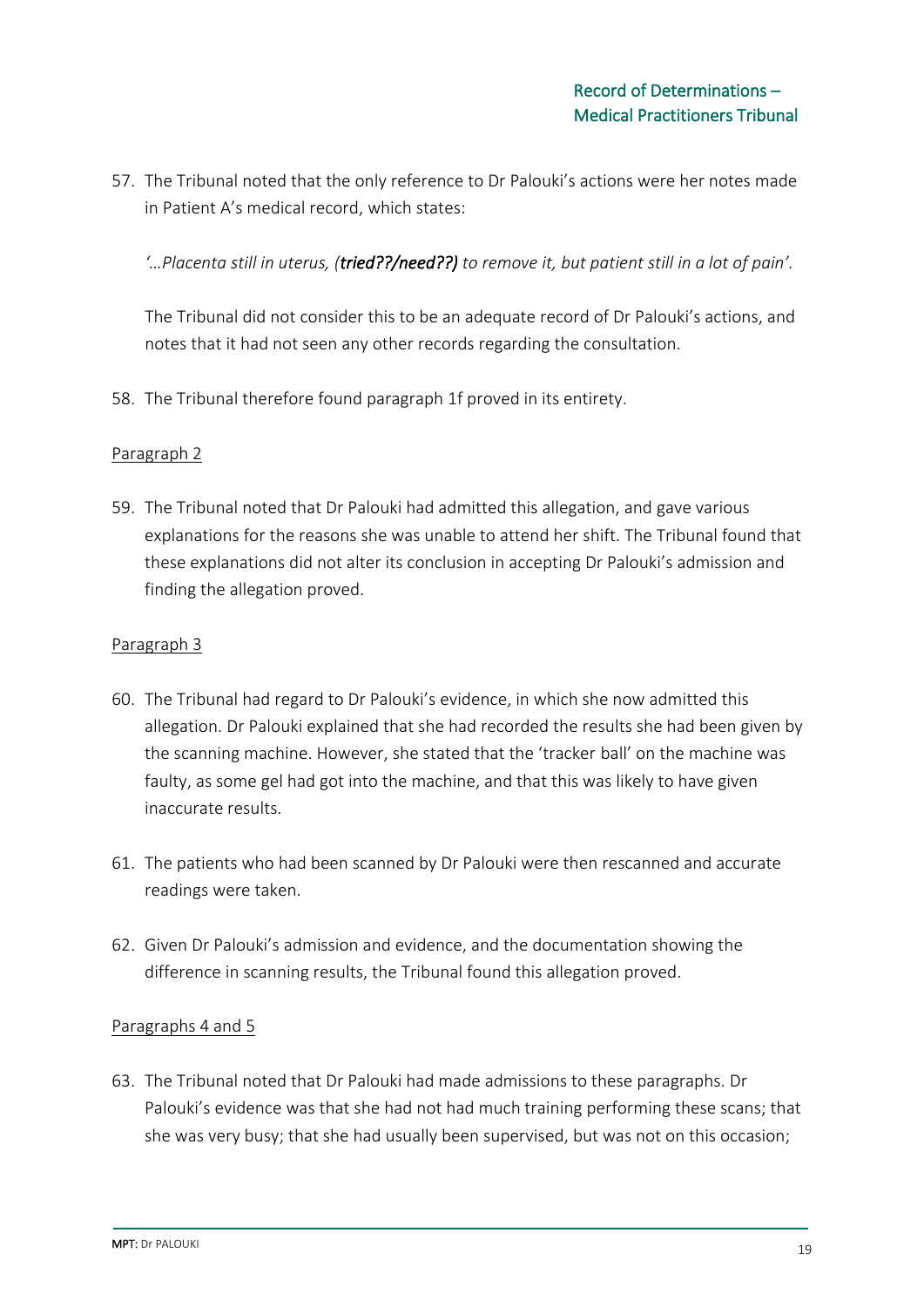and that other colleagues were also busy. She therefore did not feel that she could seek support with this issue.

## Paragraph 16a

- 64. The Tribunal considered this allegation at this point, as it relates to the actions alleged in Paragraphs 3, 4 and 5 of the Allegation.
- 65. The Tribunal had regard to the test set out in *Ivey* and first assessed Dr Palouki's knowledge of the facts. It noted that Dr Palouki had admitted allegation 3 and 4, that she knew she had taken incorrect scan results and had gone on to record them.
- 66. Further, the Tribunal noted that Dr Palouki did not go on to alert any colleagues of the problems with the scanning machine or that it was likely she had taken inaccurate readings and that she had recorded these incorrect readings. The Tribunal found that Dr Palouki's explanation that there was gel on the tracker ball causing the incorrect readings was a development of Dr Palouki's account of the incident, and did not take away from her state of knowledge at the time. The Tribunal was therefore satisfied that Dr Palouki was fully aware that the readings were inaccurate and she knew them to be so at the time she recorded them.
- 67. The Tribunal considered that an ordinary decent person would consider a doctor to have acted dishonestly if they had knowingly taken inaccurate readings and recorded these readings. The Tribunal considered that regardless of the reason for the inaccurate readings, the position remains that Dr Palouki recorded results that she was aware at the time were incorrect and took no steps to alert anyone to this position. It found that both limbs of the test set out in *Ivey* to have been met.
- 68. The Tribunal therefore found Paragraph 16a proved.

### Paragraph 6

69. The Tribunal noted that Dr Palouki cannot recall this consultation in any detail. The Tribunal therefore had to rely on Patient B's version of events and the medical records and letter that had been adduced in order to reach its conclusions. The Tribunal noted that Dr Palouki had not challenged Patient B regarding this evidence, and had accepted her evidence.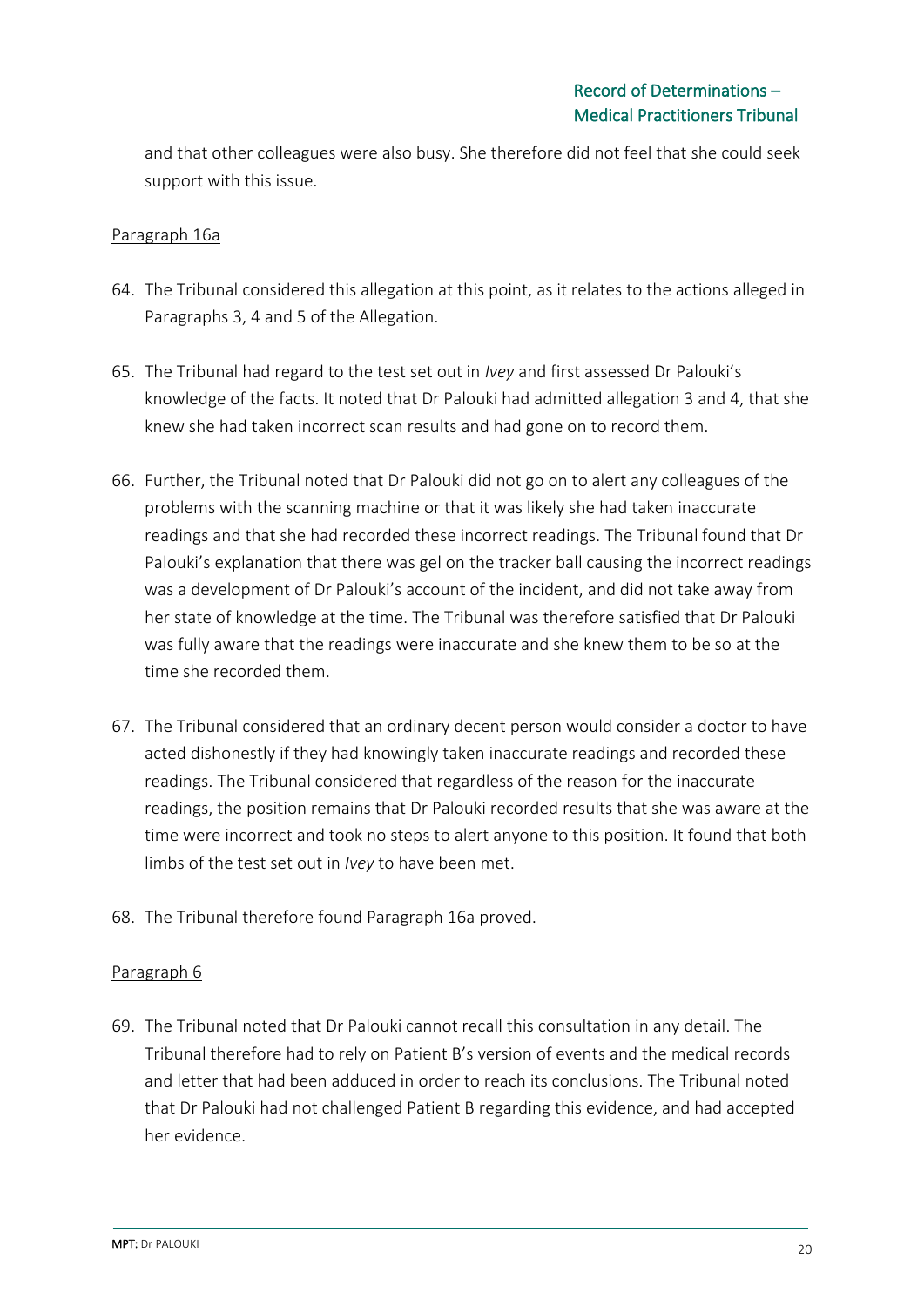70. In Patient B's GMC witnesses statement, she states:

*'The appointment was regarding fertility treatment. We [Patient B and her husband] had been trying for a baby and we wanted to find out if we were able to get in vitro fertilisation ('IVF') treatment. We had even prepared a list of questions we wanted to ask the doctor. […] She kept repeating the phrases "don't worry about it" and "you're fine" whenever we would ask a question. She didn't give us any useful information. […] In the beginning of the appointment, she told me I needed a scan of my throat. My husband and I were very confused because we were there to discuss fertility treatment.[…] she didn't go into much detail about anything and wasn't answering our questions. We asked Dr Palouki whether she thought we were ready for IVF treatment and she said yes and confirmed she would refer us. […] Dr Palouki then performed a speculum examination on me and we left shortly after. The whole appointment took roughly 15 minutes.'* 

The Tribunal noted that Patient B could not recall discussing any scan results in her subsequent letter of complaint and specifically stated that the scan results were not discussed.

71. The Tribunal had regard to Dr S's expert evidence, which states:

*'The documentation (history sheets and letter) is below but not seriously below, the standard expected. This is because Dr Palouki has reflected some clinical findings and management plan in both the clinical notes and letter including the description of the scan, blood tests, semen analysis and requirement for an MDT discussion. In addition, Dr Palouki has described the background history of Patient B which is reasonable practice. However, aspects of the documentation are inconsistent and incomplete:* 

*• there is documentation of painful sexual intercourse in the letter which is not documented in the history sheets but is inconsistent in the letter as described • the description of the speculum examination findings is incomplete. Although it is noted that the speculum examination was very uncomfortable, there is no documentation of the appearance of the cervix and vagina which would be reasonably expected.*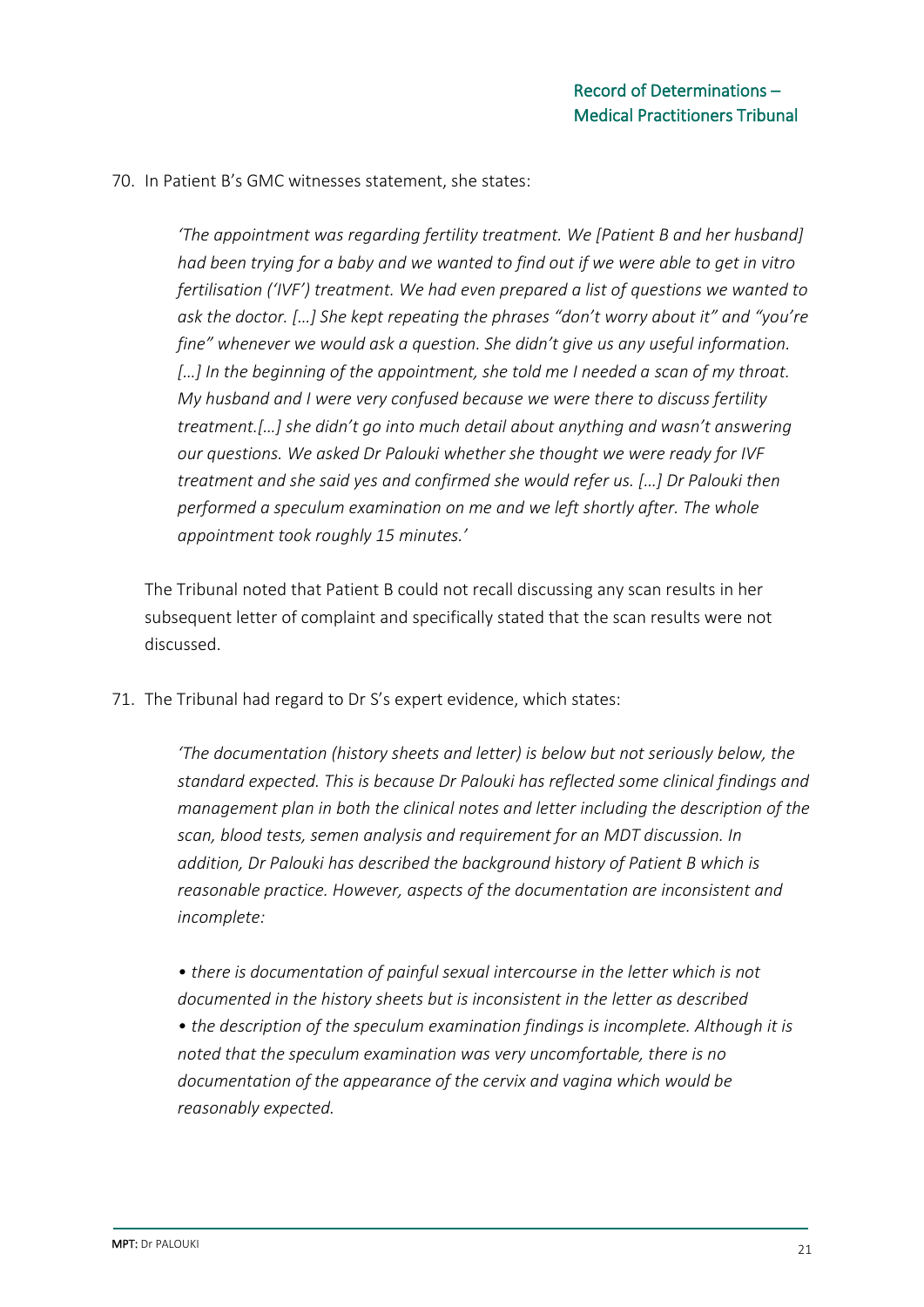*However if Patient B's version of events is accepted then there have been failures in communication with Patient B.*

- 72. The Tribunal noted that Dr S opined, and accepted, that Dr Palouki did have a duty to act in the way alleged.
- 73. The Tribunal had regard to the record Dr Palouki made of the consultation. It includes some numbering and lettering suggestive of results, such as *'PM: 53%, NF: 3%'* the notes then state:

*'Uterus seen 05x33x40 LO + RO not seen Not possible to inert the probe with either fornix despite several attempts Is there any possibility of a vagina septum remains?! TA ovaries are seen close to the uterine corpus*

*…Speculum that you could barely tolerate. Pin head hole > period blood tiny quantity coming out. Chaperoned by Crystal. Verbally consented for MDT'* 

74. When considering the discussion of scan results with Patient B, the Tribunal had regard to Patient B's witness statement, which states:

*Dr Palouki also mentioned in her letter that she had discussed my scan results with me. This is not true. She never mentioned any scan at any point during our appointment.* 

75. The Tribunal also had regard to a letter Dr Palouki sent to Patient B following their consultation, it states:

*Today I have reviewed you with your partner and the scan results.*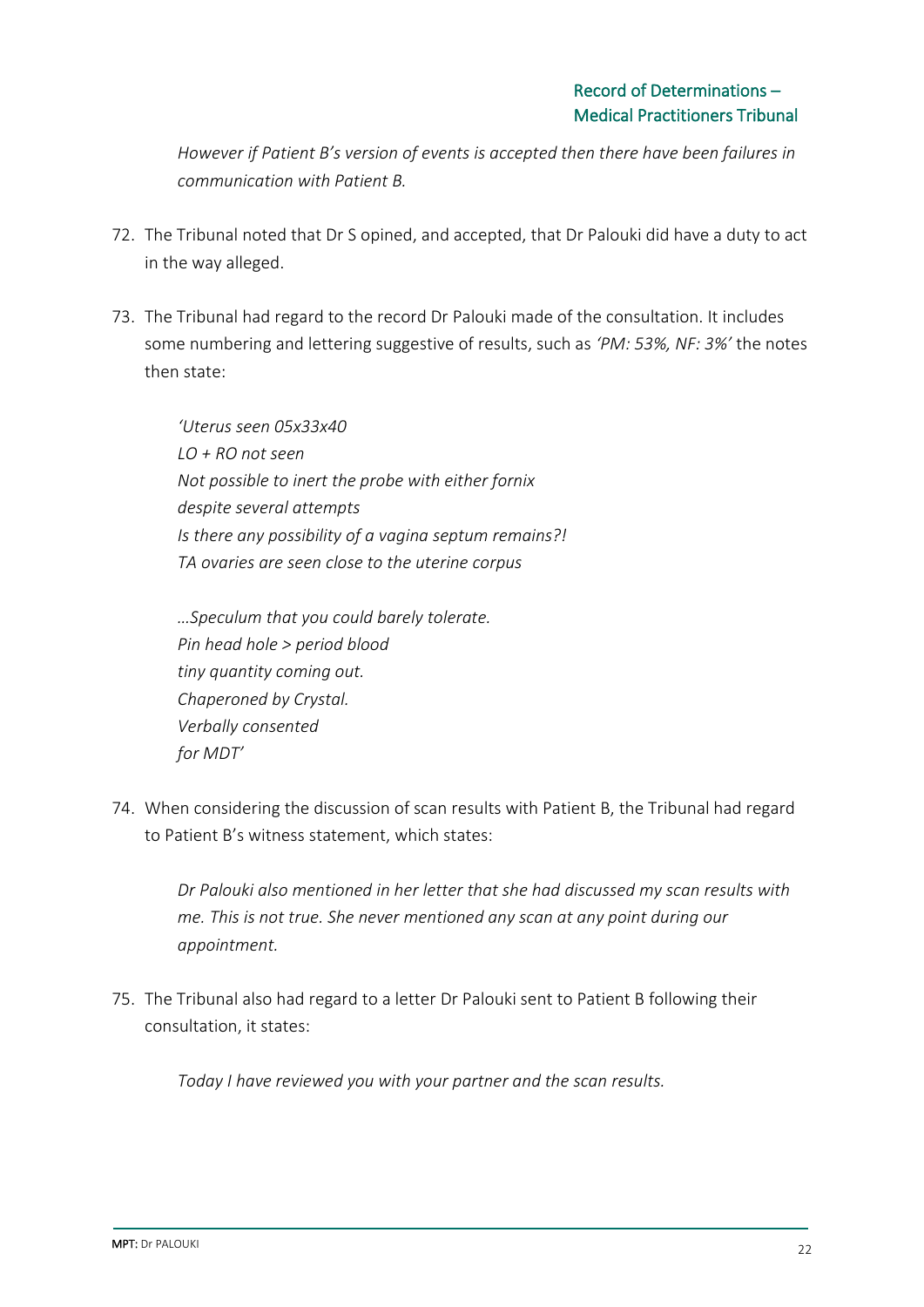- 76. The Tribunal could not find a note in the medical records of Dr Palouki discussing Patient B's scan results with Patient B, only a record of what may have been the results. It also noted that Dr Palouki's letter states that she had 'reviewed' the results of Patient B, and not 'discussed' them. The Tribunal found that it could not infer from the letter or notes whether Dr Palouki was asserting within those documents that the results were discussed. It therefore found that, as it had found Patient B's evidence to be more reliable and specific to this consultation, then on the balance of probabilities the results were not discussed with Patient B. It therefore found paragraph 6a proved.
- 77. The Tribunal considered allegation 6b, that Dr Palouki had not informed patient B that her treatment was going to be considered at a multi-disciplinary meeting ('MDT'). The Tribunal noted that Dr Palouki had recorded in the note of the consultation that Patient B was "for MDT refer to FC".
- 78. The Tribunal also considered that Patient B had stated in her witness statement that she was unhappy that she discovered that she would need further treatment before being referred for fertility treatment. Patient B did not state that she was unhappy that it was not discussed with her that her case would need to be reviewed at an MDT. In her initial complaint to BWH Trust, Patient B wrote:

*'I understand you will review my case in a MDT meeting. i just ask you not to take into consideration what Dr Palouki wrote regarding last meeting (21june18) because its false!'* 

- 79. The Tribunal noted that Patient B was keen to ensure that information contained in the clinic letter was not put before the MDT as potentially it could affect her suitability for fertility treatment. However, there is no suggestion that the MDT was not discussed with Patient B or that she was not aware of it having to go ahead before fertility treatment could commence. Therefore, given that Dr Palouki made a note of the outcome of the consultation as for MDT and refer to FC and Patient B appeared to be aware of this, the Tribunal found that on the balance of probabilities Dr Palouki did inform Patient B about her case being reviewed at an MDT. It therefore found this allegation not proved.
- 80. The Tribunal noted that Dr Palouki had mentioned Patient B's speculum in her notes, but that Dr S had stated that an adequate record of a speculum examination would have included documenting the appearance of the cervix and vagina. Given that this did not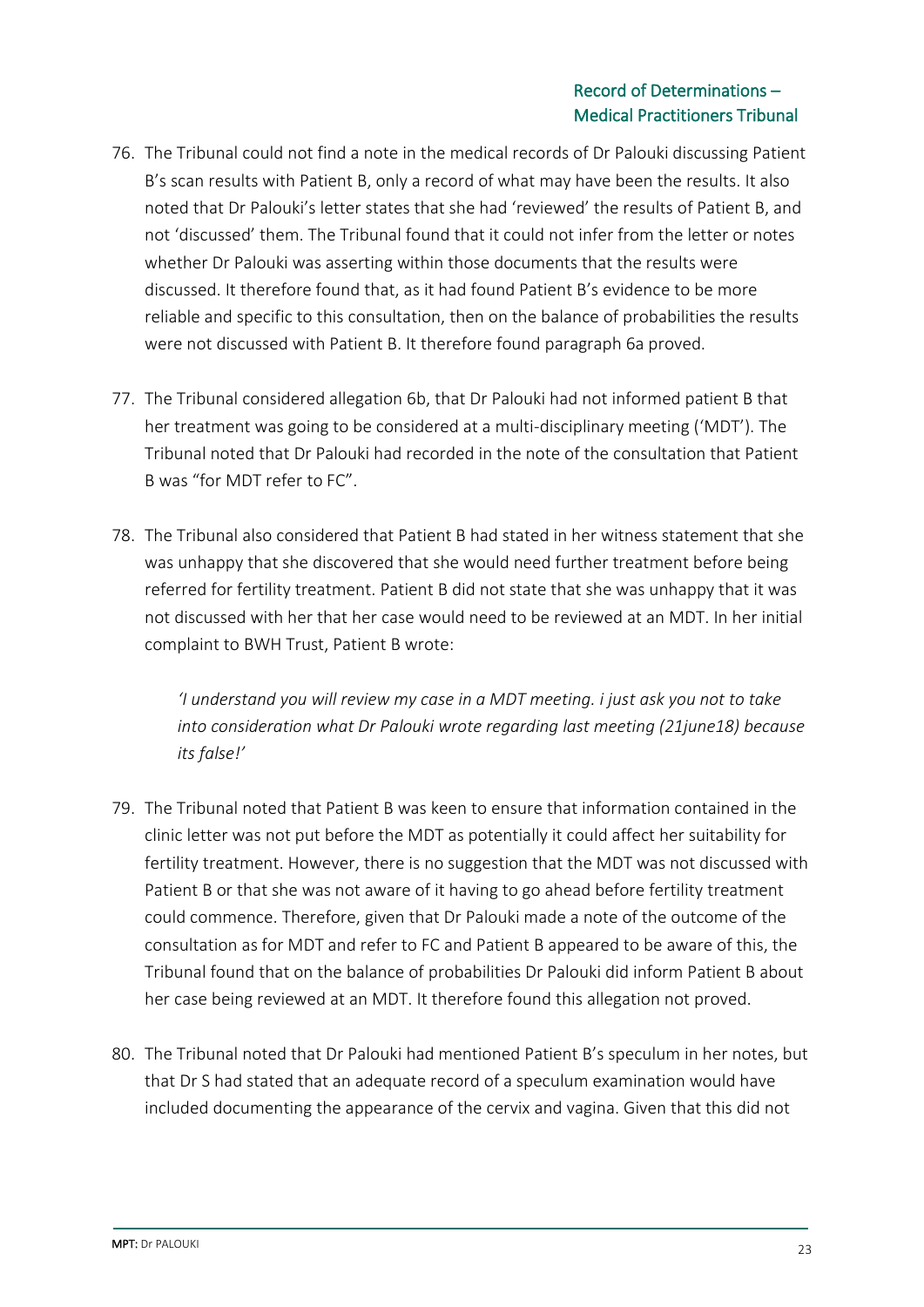appear to be documented, and that Dr S had stated that it should have been, the Tribunal found paragraph 6c proved.

## Paragraph 7a

81. The Tribunal noted that it had preferred Patient B's account of the consultation. In her complaint to BWH Trust, she stated:

*'NEVER did i mention i still have pain during sexual intercourse'* 

82. It found that there was no evidence in the record made by Dr Palouki of the consultation to support that Patient B stated during that consultation that she had pain during sexual intercourse. It also reminded itself that Dr Palouki had accepted Patient B's evidence and had not sought to challenge it. It therefore found this allegation proved.

## Paragraph 7b

- 83. The Tribunal was mindful of its findings of paragraph 6a of the Allegation, including the excerpt from the letter Dr Palouki wrote to Patient B following the consultation.
- 84. The Tribunal noted that the letter does not state that the scan results were discussed, only that a review of the scan results was undertaken. The Tribunal therefore found that whilst the letter could give the impression the scan results were discussed, the letter itself did not explicitly state this. Therefore, the Tribunal found this paragraph not proved.

## Paragraph 7c

85. The Tribunal noted that Patient B stated that she had perceived there were no issues with the examination, stating in her complaint to BCW Trust:

*'she also exageratted the speculum examination claiming i could barely tolerate this which was not the case! Also i was having period during this time she did not mention this!'* (sic)

86. The Tribunal noted that was in contrast to Dr Palouki's record of the consultation, in which she stated that Patient B could *'hardly tolerate'* the examination, and this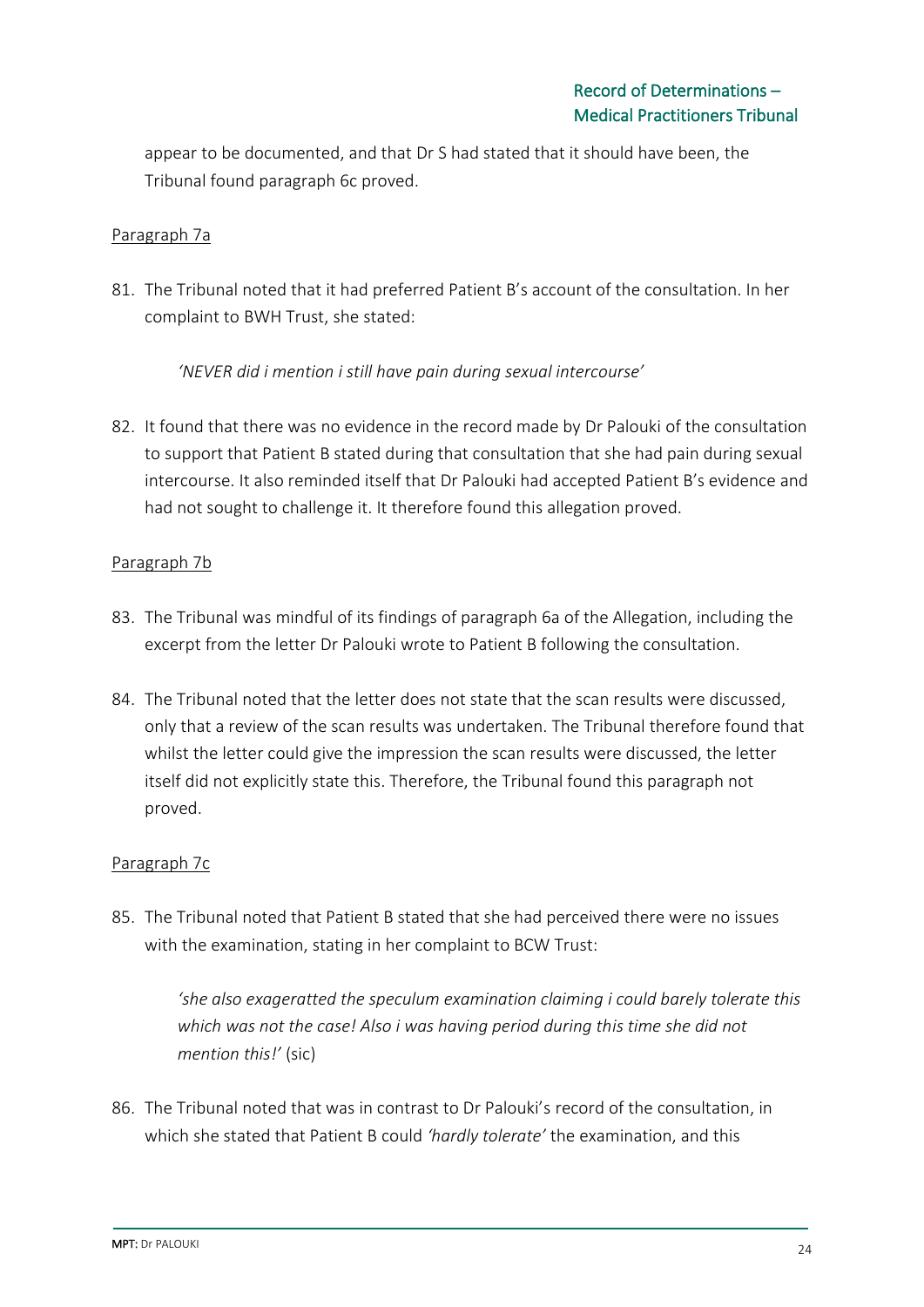assessment is repeated in her letter to Patient B. In her oral evidence Dr Palouki stated that she would have recorded this if the woman made a lot of noises indicating she was uncomfortable or in pain.

87. The Tribunal considered that there was some scope for a difference of interpretation of Patient B's discomfort during the exam. Whilst Patient B may have felt she could tolerate the exam the Tribunal considered it was also likely that Dr Palouki may have reasonably interpreted that she was in discomfort and had recorded her clinical judgement of that examination. Patient B stated that Dr Palouki "exaggerated" the speculum examination which would suggest that there was some discomfort evidenced by Patient B which Dr Palouki exaggerated as barely tolerating. It is clear from the letter written by Patient B that she did not want this information considered by the MDT as she may have perceived this would be considered as an adverse indicator for fertility treatment. Given all these considerations, the Tribunal could not be satisfied that the information in the letter about the speculum examination was inaccurate. It therefore found paragraph 7c not proved.

## Allegation 8

- 88. The Tribunal was mindful that its determination is based on its findings of Allegation 7, and that it had only found allegation 7a proved.
- 89. The Tribunal noted that Patient B, in her complaint, explains that her period was not mentioned in the consultation or letter, stating:

*'she also exageratted the speculum examination claiming i could barely tolerate this which was not the case! Also i was having period during this time she did not mention this!'* 

Tribunal notes that Dr Palouki did discuss Patient B's period in the letter, stating:

*'there was just a tiny hole and some blood from your period was noted'*

The Tribunal considered that Patient B had been mistaken about this point, and that her complaint regarding the letter may be less reliable in this regard.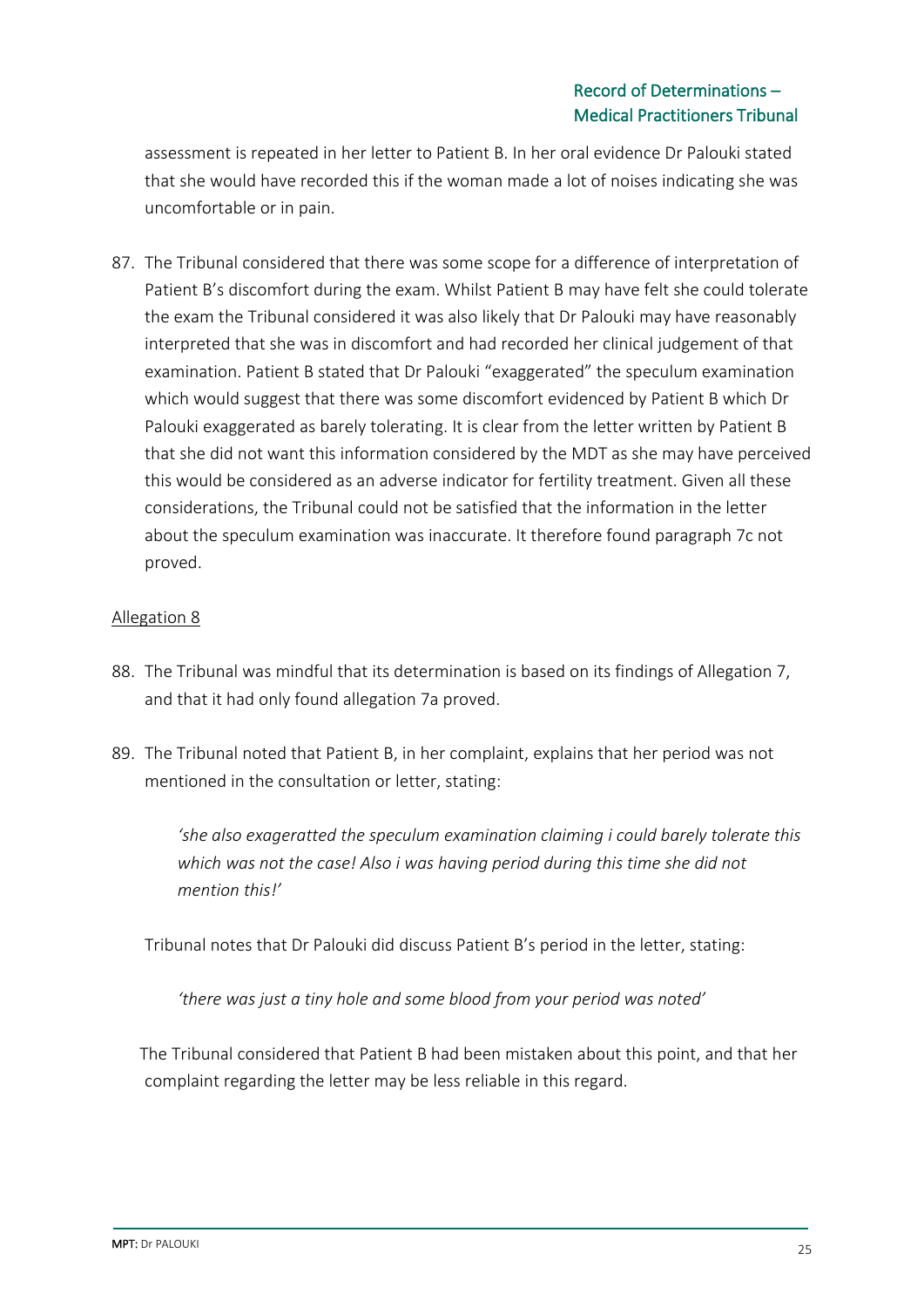- 90. Further, the Tribunal found that the letter gave a general overview of the discussion points that the notes indicate were raised in the consultation. The Tribunal noted that although the letter was issued to Patient B sometime after the consultation, it was dictated by Dr Palouki on the day of the consultation. The Tribunal therefore considered that Dr Palouki, when dictating the letter, was recalling parts of the consultation from memory, parts from the notes she made and also taking into consideration previous records of consultations Patient B had had with other clinicians. The Tribunal found that it was likely that certain parts of the letter were discussed with Patient B, but that Dr Palouki had drawn in information from other sources when creating the letter.
- 91. In addition, the Tribunal considered that Dr Palouki would have had no motivation to include incorrect information in the letter, and would not have needed to have suggested something different occurred in the consultation in the letter.
- 92. Given the Tribunal's view of the letter and Dr Palouki's motives, it considered that whilst the letter may have been inaccurate about the description of painful sexual intercourse given during that consultation, Dr Palouki had not set out to knowingly put incorrect information into the letter. It was clear from the notes that this had been an issue previously. The Tribunal concluded that it was more likely that Dr Palouki had made an unwitting mistake about whether it was still an issue based on her recollection of the consultation. It therefore found paragraph 8 not proved.
- 93. The Tribunal subsequently found paragraph 16b not proved, as Dr Palouki could not have acted dishonestly if she did not know that she was including incorrect information in the letter.

## Paragraph 9, 10, 11

94. The Tribunal reminded itself that Dr Palouki admitted these allegations, and that it was satisfied that there was documented evidence to demonstrate the Dr Palouki's actions and XXX.

## Paragraph 12, 13, 14 and 16d

95. The Tribunal noted that Dr Palouki had admitted paragraphs 12 and 13, in that she had been informed that she was under investigation by the GMC.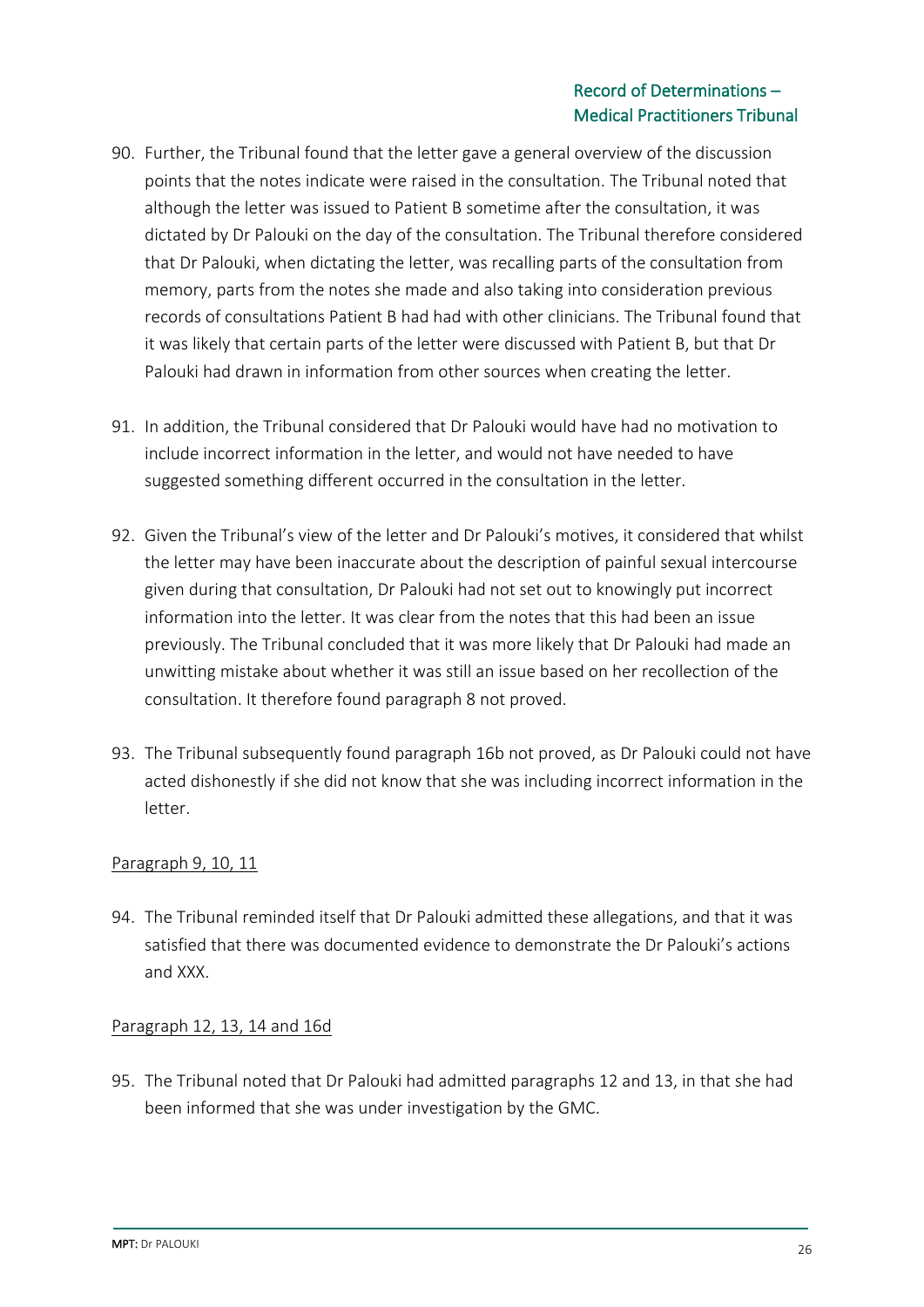96. The Tribunal had regard to the email sent by Dr Palouki to a locum agency, ID Medical, regarding the role at James Paget Hospital, dated 22 November 2018, which states:

*'I am writing to confirm that I am happy to accept the SHO post at James Paget commencing from Monday 26th November 2018 for 3 make months. I am not looking to work via DRC for this assignment and I can confirm that I am not under investigation from the GMC. Kindest regards Dr. P. Palouki,* 

- 97. The Tribunal noted that, given Dr Palouki's admission to Allegation 13 that the GMC notified her that it had opened an investigation into her fitness to practise in an email dated 13 November 2018, she would have known, when writing the email to the HR department at James Paget Hospital just 9 days later, that she was under investigation.
- 98. The Tribunal noted Dr Palouki's evidence that her recollection of this incident was fuzzy, and that she wasn't aware what was being asked of her. She explained that she was being booked for shifts from two different agencies, which may have caused the confusion, and that she was already employed at a hospital in Southampton and had no need to accept this post.
- 99. Nevertheless, the Tribunal was satisfied that given the timings of the emails and her admissions, it was clear that Dr Palouki was under investigation and that she would have known she was under investigation. It found paragraph 14 proved.
- 100.The Tribunal noted that Dr Palouki is of previous good character, and therefore is less likely to have acted in the way alleged. However, the Tribunal considered that Dr Palouki's statement, that she was not under investigation by the GMC, was an attempt to obtain a role that she may not have been able to obtain if she had stated she was under investigation. In effect, she was knowingly trying to keep the information from James Paget Hospital. The Tribunal found that an ordinary decent person would consider this to be dishonest. It therefore found paragraph 16d proved.

## Paragraph 15 and 16e

101.The Tribunal noted Dr Palouki's admissions to paragraphs 12 and 13, in that she had received information that she was under investigation by the GMC on 13 November 2018. The Tribunal had regard to the SMS sent to Dr Palouki from DRC Locums on 22 November 2018 and noted her telephone response on 23 November 2018.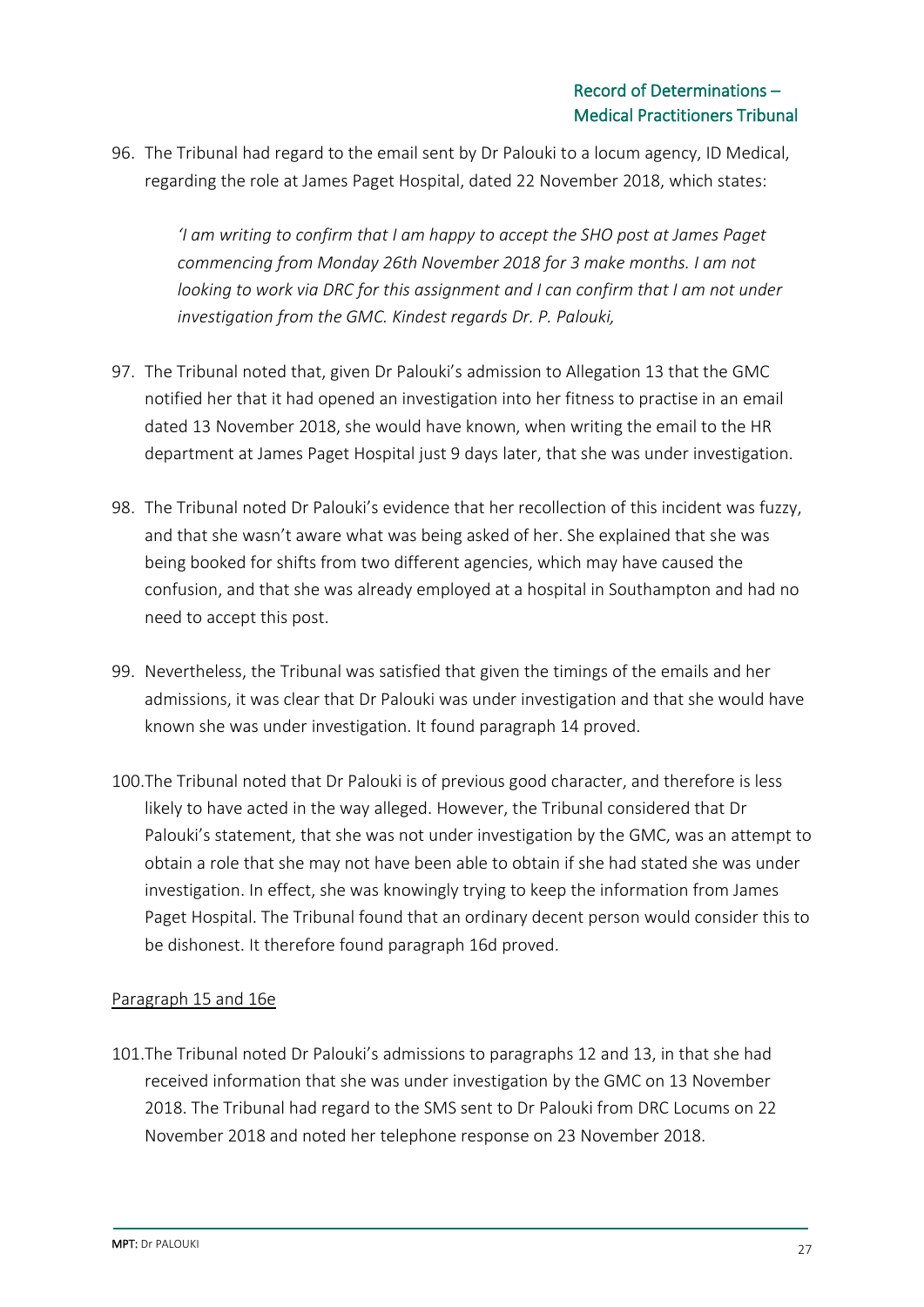*'Hi Dr Palouki – I just wanted to reconfirm if you have any investigation on GMC. its important reply to me…'* 

*'Panagiota Palouki SWD said she had internal investigation going on within trust of Birmingham womens and Children NHS Trust She said ID has got her this long term job with full rota and she will work at JP only through them She wont cover Peterborough at all and hung up while i was discussing.'*

- 102.The Tribunal considered that a reasonable inference could be drawn from the SMS that the sender was enquiring about any GMC investigations. Dr Palouki appeared to have only disclosed information regarding an internal investigation during her phone call the agency a day later. It could see no evidence that Dr Palouki had informed DRC Locums of her GMC investigation. The Tribunal rejected her evidence that she was unaware of what was being asked of her as it had clearly been set out in a text message the day before.
- 103.The Tribunal had regard to its reasoning set out in its finding of paragraph 14 of the Allegation, and was satisfied that Dr Palouki knew she was under investigation by the GMC at the time of her phone conversation with DRC Locums on 23 November 2018. The Tribunal therefore found paragraph 15 proved.
- 104.The Tribunal noted that doctors use locum agencies in order to obtain work, and that this possibility may be compromised if the doctor is under investigation by the GMC. It therefore considered that it was more likely that Dr Palouki had avoided telling DRC Locums that she was under investigation by the GMC to ensure that she is still offered roles. The Tribunal considered that the ordinary decent person would find this behaviour to be dishonest. It therefore found paragraph 16e proved.

## The Tribunal's Overall Determination on the Facts

105.The Tribunal has determined the facts as follows:

That being registered under the Medical Act 1983 (as amended):

## University Hospital NHS Foundation Trusts (formerly Heart of England NHS Trust) ('UHFT')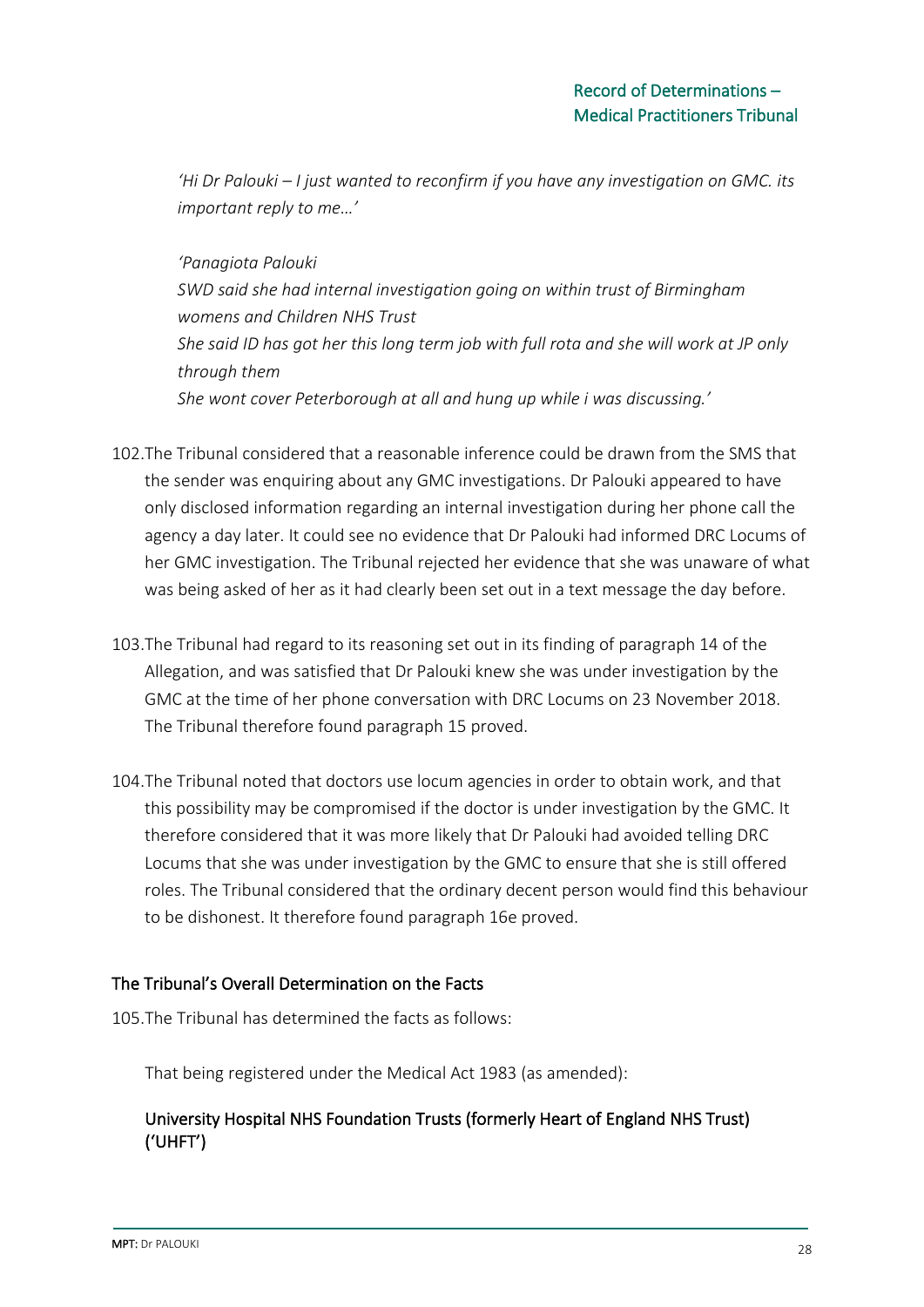1. On 3 June 2017 you consulted with Patient A, who was suffering a miscarriage and you:

a. were rude and abrupt;

b. inappropriately pushed and pulled Patient A into a seated position on the hospital bed;

c. kept grabbing at Patient A's face and turning it to face you;

d. failed to:

- i. make an initial assessment of Patient A's vital signs, including her:
	- 1. airway;
	- 2. pulse;
	- 3. blood pressure;
	- 4. respiratory rate;

ii. explain to Patient A the procedure involved for delivering the placenta and membranes;

iii. obtain informed consent from Patient A to deliver the placenta and membranes;

- iv. estimate Patient A's blood loss;
- v. consider administration of the medication, syntometrine;
- vi. assess whether there was any placental separation;
- e. pulled on the umbilical cord more than once, despite Patient A informing you that:
	- i. the placenta would not deliver naturally;
	- ii. she would need to have an operation to remove the placenta;
- f. failed to make an adequate record of your treatment of Patient A, including:
	- i. any initial assessment;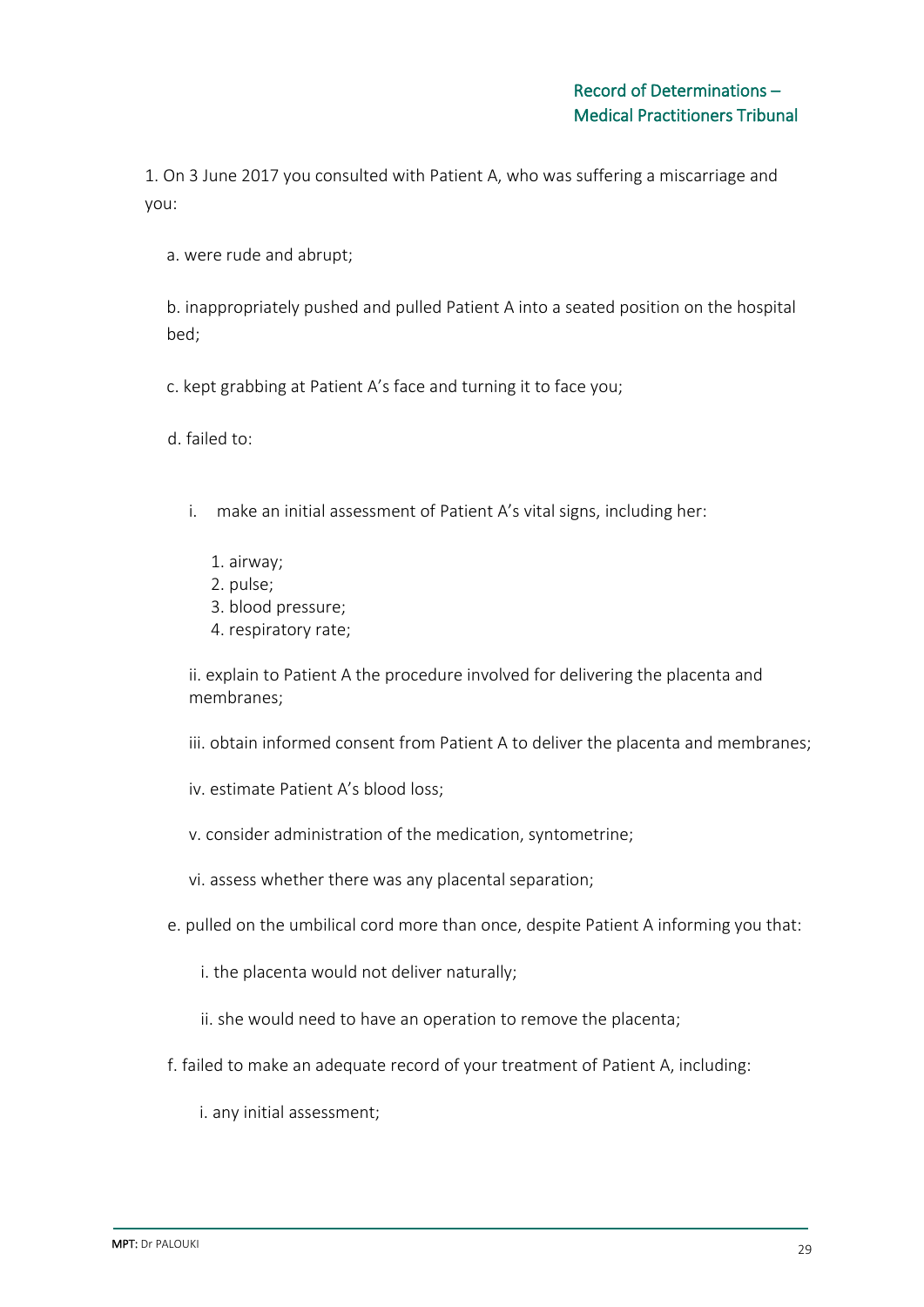ii. whether you had obtained informed consent to attempt to deliver the placenta and membranes;

iii. Patient A's blood loss;

iv. your attempt to deliver the placenta and membranes.

## 1 a, b, c, di(3),ii,iii,iv,v,vi, e and f Determined and found proved,

## di(1, 2 and 4) Determined and found not proved

- 2. On or around 27 July 2018 you failed to:
	- a. attend your locum shift at UHFT;
	- b. notify anyone that you would not be in work.

## Admitted and found proved

## Birmingham Women's and Children's NHS Foundation ('BWCT')

3. On 8 June 2018 you recorded incorrect scan results for more than one patient (the 'Scan Patients').

## Determined and found proved

4. You knew you recorded incorrect scan results for more than one Scan Patient as you knew:

- a. you could not see or take accurate measurements of the follicles;
- b. the follicle measurements you had taken were not correct.

### Admitted and found proved

- 5. You failed to:
	- a. inform a colleague(s) that: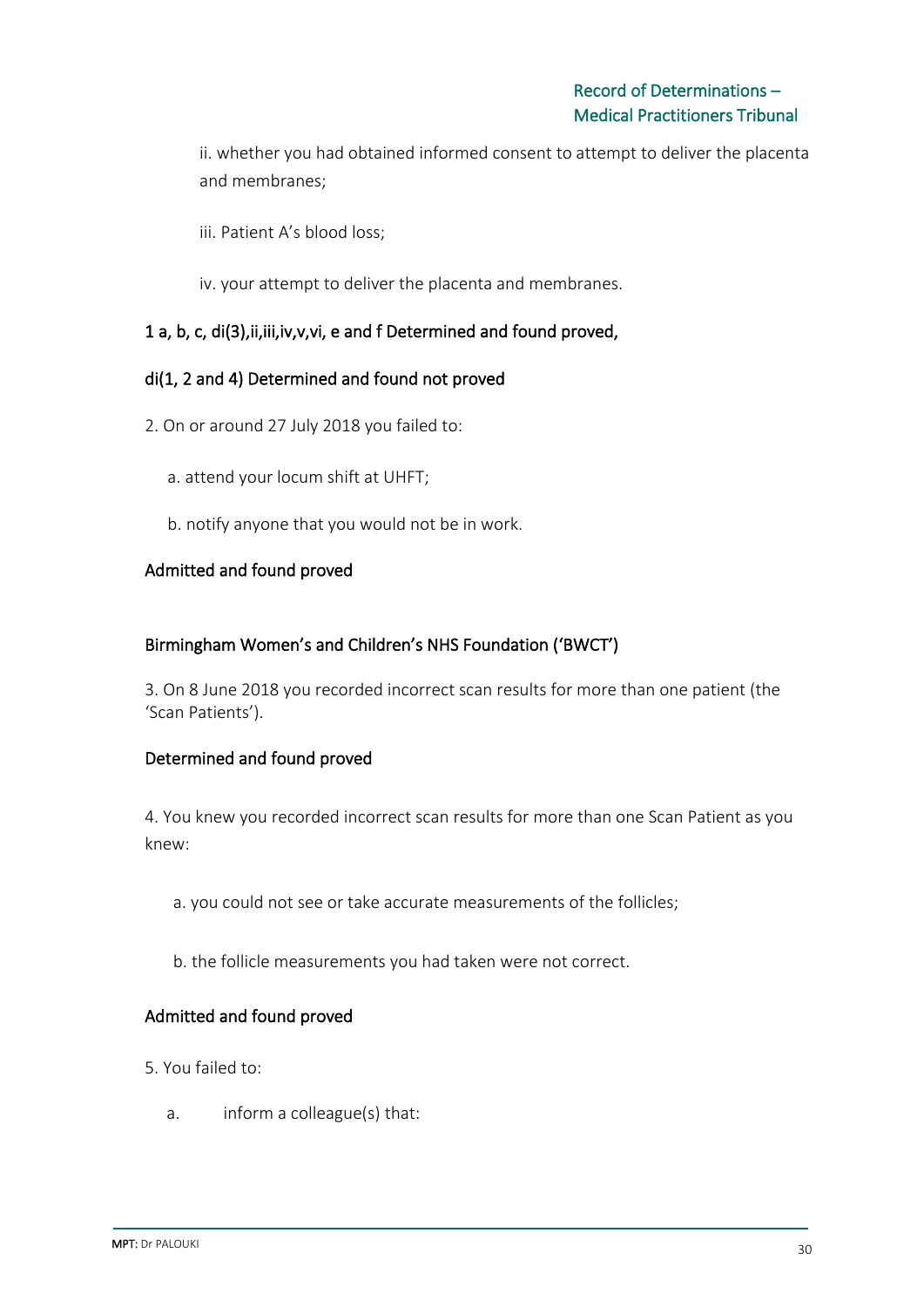i. you were having difficulties in scanning the Scan Patients and/or reading the follicle measurements;

ii. your follicle measurements for more than one of the Scan Patients were incorrect.

- b. seek assistance from a more experienced colleague;
- c. rescan any of the Scan Patients to obtain further follicle measurements.

### Admitted and found proved

6. On 21 June 2018 you consulted with Patient B with regard to fertility matters ('the June Consultation') and you failed to:

a. discuss the results of the scan undertaken before the consultation on 21 June 2018;

b. inform Patient B of the requirement for her case to be discussed at a multidisciplinary meeting before IVF treatment could be commenced;

c. make an adequate record of your clinical findings of the speculum examination performed, in that you did not document the appearance of the cervix and vagina.

## 6a and c Determined and found proved, 6b Determined and found not proved

7. Following the June Consultation you dictated and/or authorised a clinic letter, dated 20 July 2018, to Patient B which contained inaccurate information, in that it stated:

- a. Patient B had pain during sexual intercourse;
- b. Patient B's scan results were discussed;
- c. Patient B could not tolerate the speculum examination.

## 7a Determined and found proved, 7b and c Determined and found not proved

8. You knew the information contained in the letter at paragraph 7 was incorrect.

## Determined and found not proved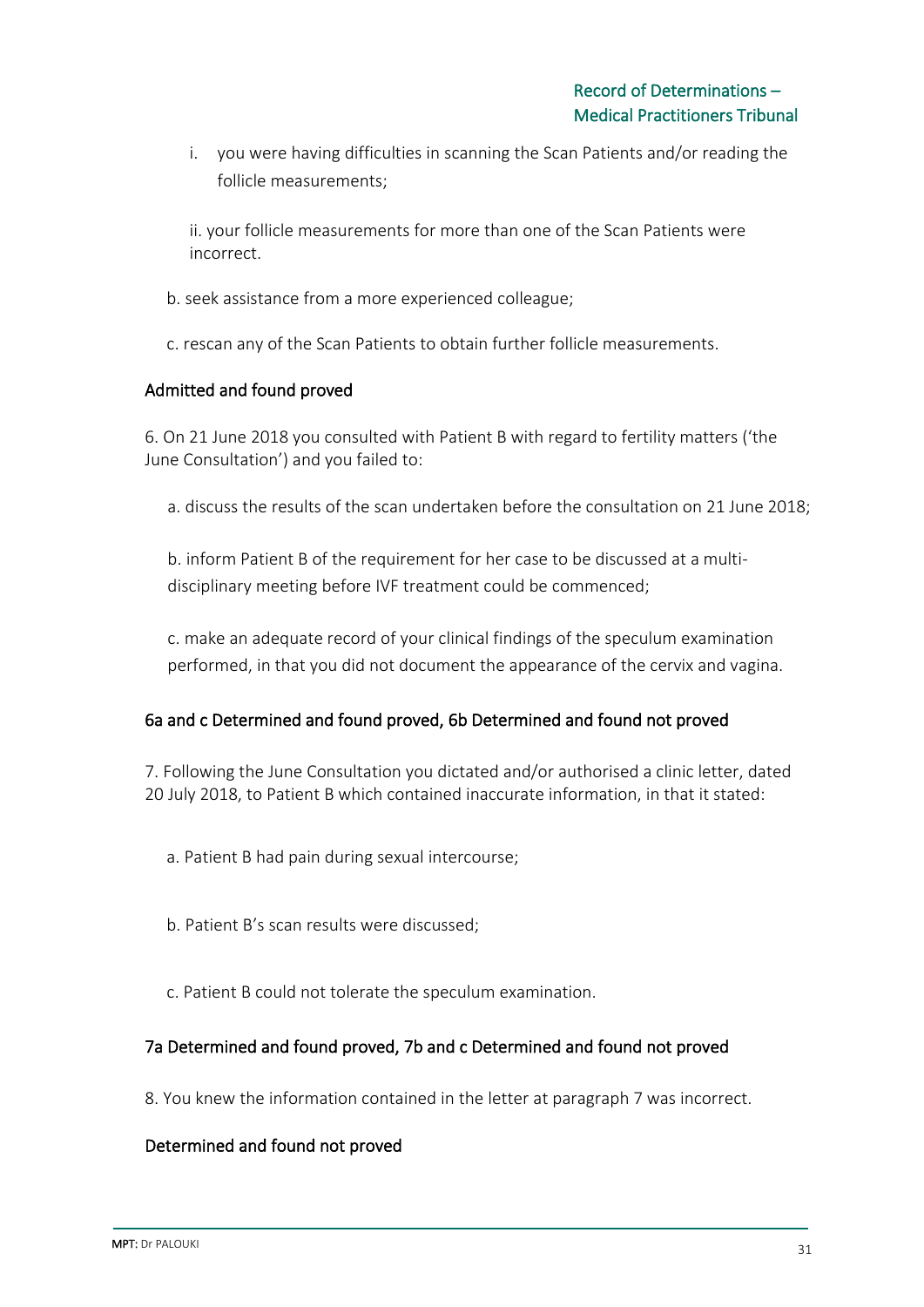9. On 13 September 2018 you arrived at BWCT for a meeting under the influence of alcohol ('the Incident').

## Admitted and found proved

10. On 28 September 2018 you:

a. emailed the Investigating Officer at BWCT and gave Ms C's name as someone to ask about the Incident;

b. sent Ms C, a staff member at BWCT, a text:

i. and you asked Ms C to say you were 'not under the influence of alcohol', when you knew that was untrue;

ii. telling Ms C 'you will help me a lot please. XXX. Please' which was inappropriate.

## Admitted and found proved

11. During a meeting at BWCT on 19 September 2018 you produced confidential patient records which had been taken from other hospitals without:

- a. adequate redaction/anonymisation;
- b. the requisite permission from:
	- i. the patients;
	- ii. the hospitals.

## Admitted and found proved

### Additional matters

12. During a telephone call on 12 November 2018 you were notified by the General Medical Council ('GMC') that:

- a. information had been received which raised concerns about your fitness to practise;
- b. the GMC had opened an investigation into your fitness to practise.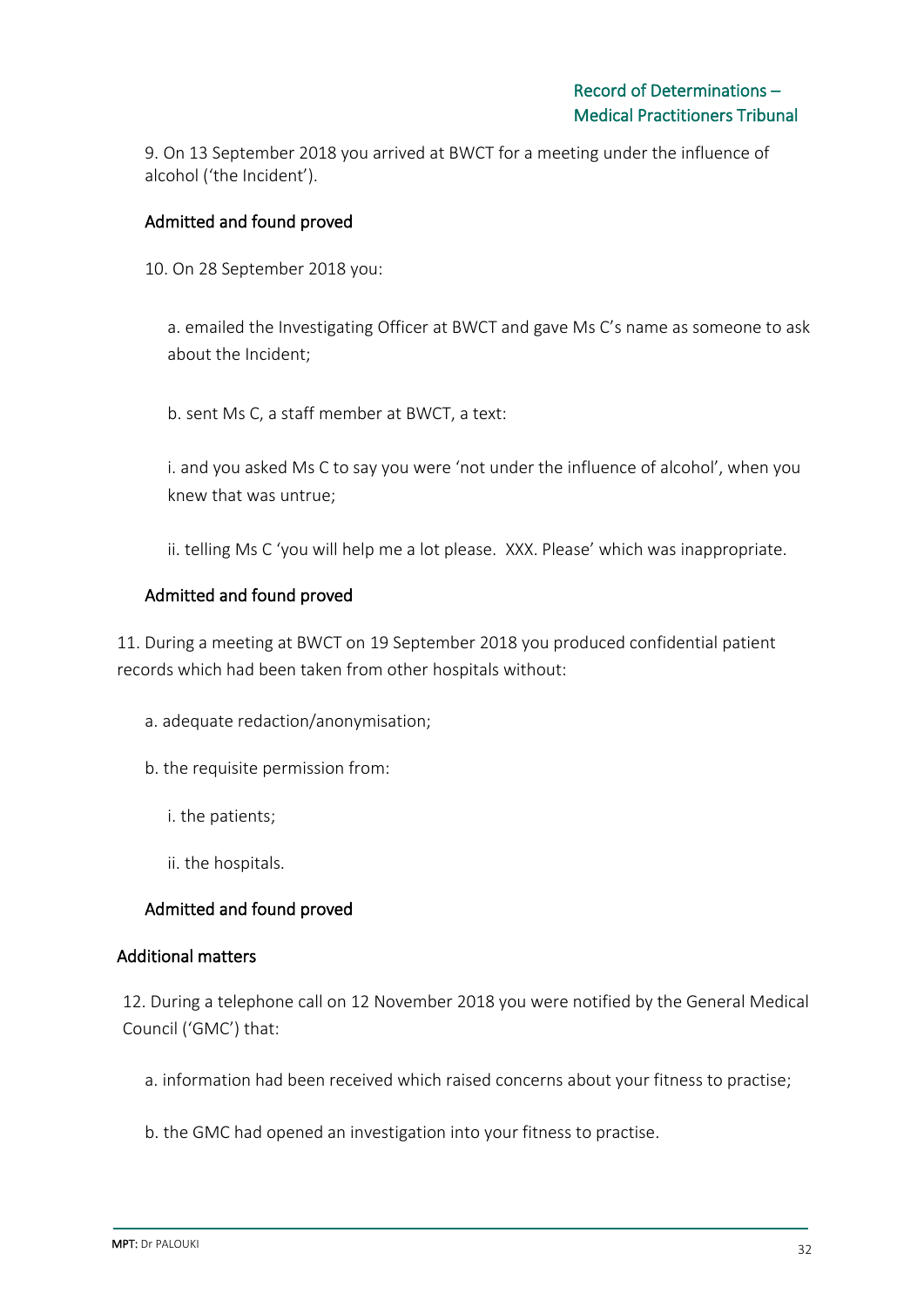### Admitted and found proved

13. In correspondence sent to you by email on 13 November 2018, the GMC notified you that they had opened an investigation into your fitness to practise.

### Admitted and found proved

14. On 22 November 2018 in accepting a post at James Paget Hospital you stated in an email 'I am not under investigation from the GMC' which:

- a. was untrue;
- b. you knew was untrue.

### Determined and found proved

15. On 22 November 2018 DRC Locums contacted you to ask if you 'have any investigation on on (sic) GMC' and you:

a. failed to notify DRC Locums of your GMC investigation during a telephone call on 23 November 2018 (the Telephone Call');

b. you knew you were under a GMC investigation during the Telephone Call.

## Determined and found proved

- 16. Your conduct at paragraph(s)
	- a. 3 was dishonest by reason of paragraph 4;
	- b. 7 was dishonest by reason of paragraph 8;
	- c. 10b was dishonest by reason of paragraph 9;
	- d. 14a was dishonest by reason of paragraphs 12, 13 and 14b
	- e. 15a was dishonest by reason of paragraphs 12, 13 and 15b.

### 16a, d and e Admitted and found proved, 16b and c Determined and found not proved

17. XXX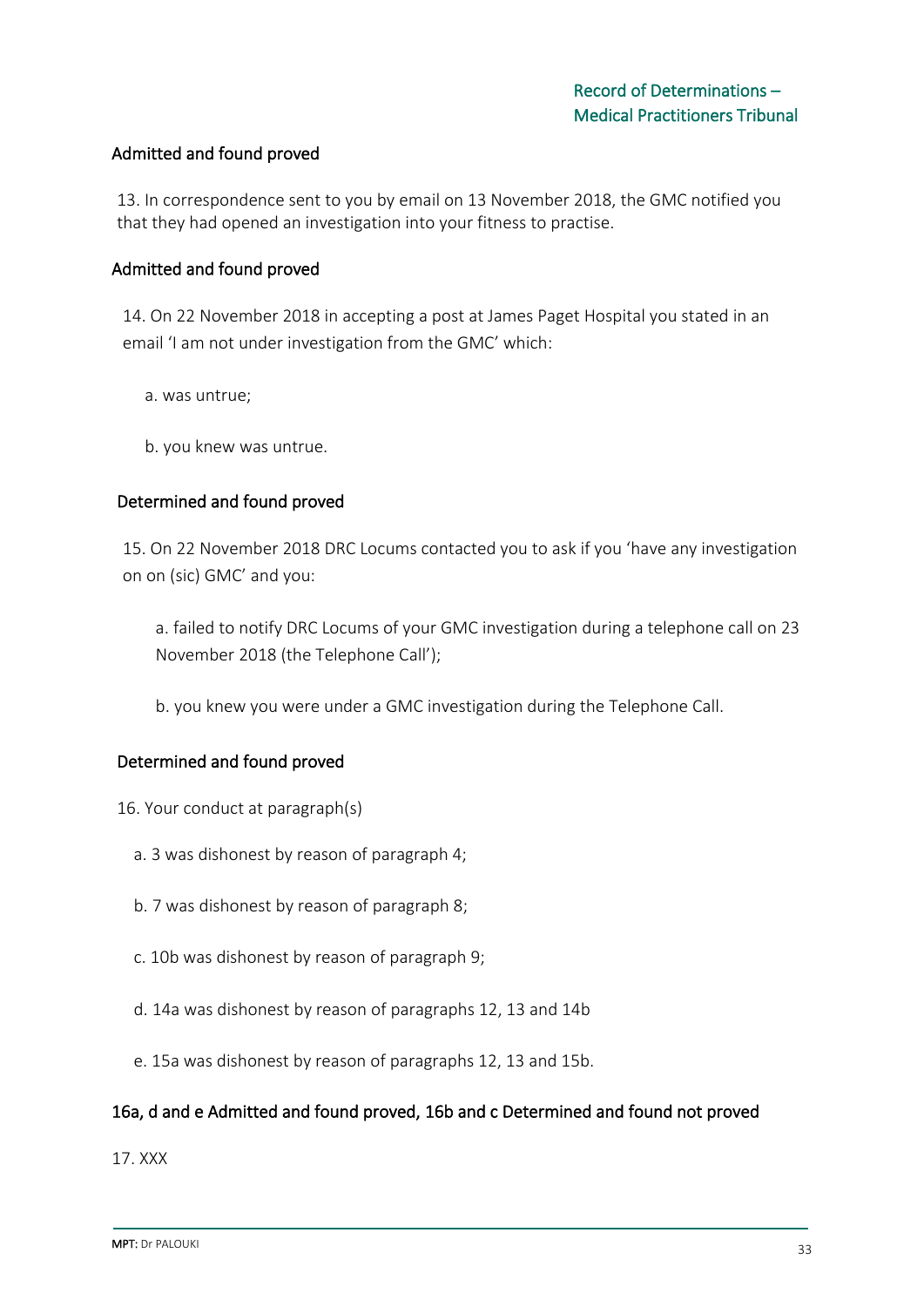## Admitted and found proved

And that by reason of the matters set out above your fitness to practise is impaired because of your:

- a. misconduct in respect of paragraphs 1 to 16;
- b. XXX

## To be determined

### Determination on Impairment - 26/04/2022

- 106.This determination will be read in private. However, as this case concerns Dr Palouki's misconduct, a redacted version will be published at the close of the hearing with those matters relating to XXX removed.
- 107.The Tribunal now has to decide in accordance with Rule 17(2)(l) of the Rules whether, on the basis of the facts which it has found proved as set out before, Dr Palouki's fitness to practise is impaired by reason of her misconduct and XXX.

## The Evidence

108.The Tribunal has taken into account all the evidence received during the facts stage of the hearing, both oral and documentary. No further evidence was received at this stage.

### **Submissions**

### On behalf of the GMC

- 109.Ms Duckworth submitted that Dr Palouki had, overall, failed to maintain good standards of practice and act within the guidelines of good medical practice.
- 110.Ms Duckworth submitted that misconduct could be defined as conduct that is regarded as deplorable by fellow practitioners or properly informed members of the public as set out in *General Medical Council v Meadow [2006] EWCA Civ 1390 (26 October 2006)* and involves some act or omission which falls short of what would be proper in the circumstances as defined in *Roylance v GMC [2001] 1 AC 311.*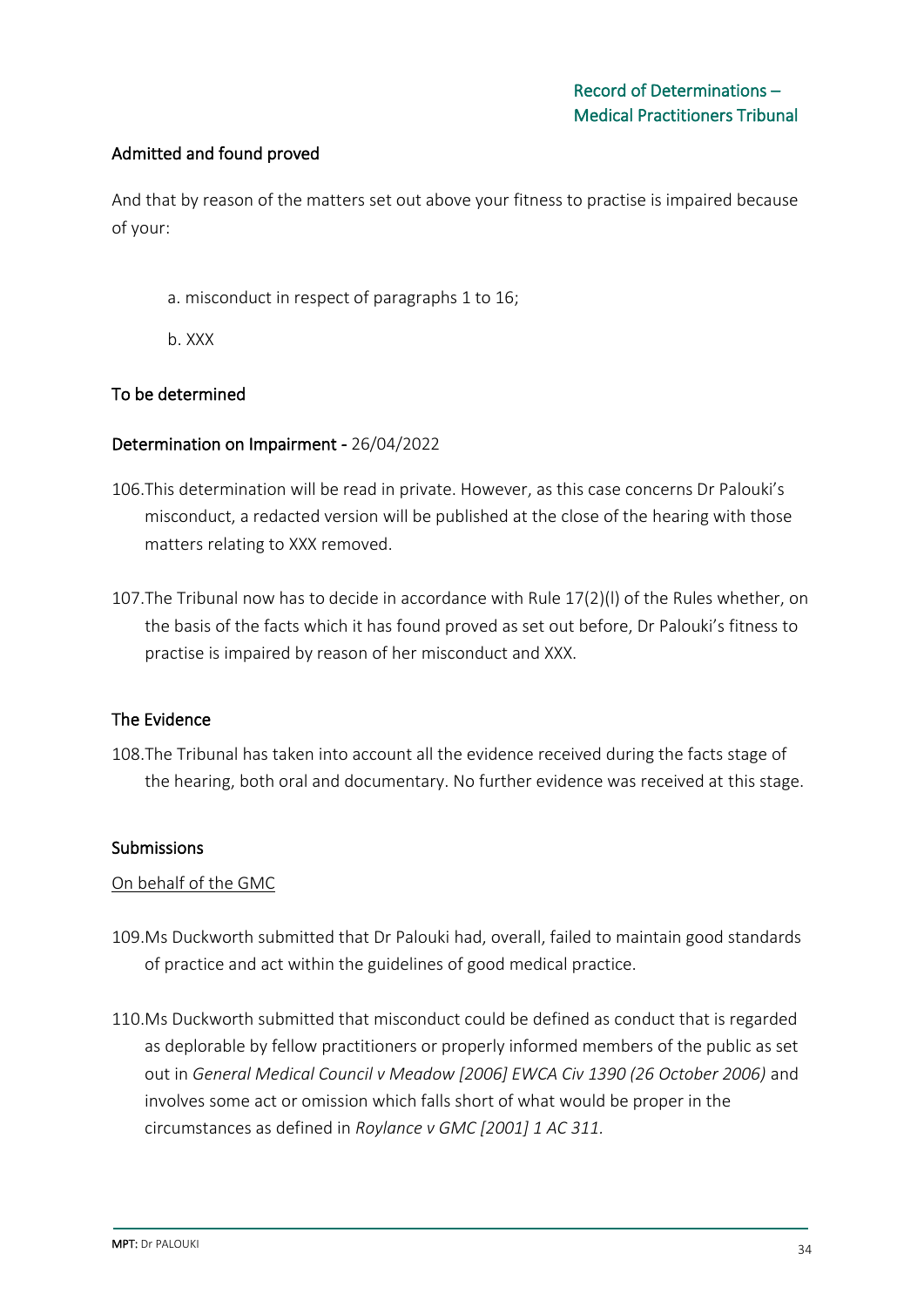- 111.Ms Duckworth submitted that Dr Palouki's misconduct is wide ranging, and this in itself makes it serious, in particular regarding her treatment of Patients A and B, and her conduct when performing and recording scans.
- 112.Ms Duckworth submitted that Dr Palouki's conduct in relation to the allegations found proved regarding Patient A was deemed to have fallen seriously below the standard expected of a medical professional by Dr S in his expert report, and therefore amounted to serious misconduct.
- 113.Ms Duckworth submitted that the Tribunal should exercise caution when considering Dr S's opinions of Dr Palouki's overall treatment of Patient B, as Dr S considered some matters found not proved by this Tribunal and allegations not put before this Tribunal. However, Ms Duckworth submitted that Dr S did conclude that Dr Palouki would reasonably have been expected to discuss the scan results with Patient B, and in not doing so, Dr Palouki's conduct fell below, but not seriously below, the standard expected of a medical professional.
- 114.However, Ms Duckworth submitted that the Tribunal could fully rely on Dr S's conclusions with regard to Dr Palouki's conduct when taking and recording scans. She submitted that Dr S had opined that Dr Palouki's conduct fell seriously below the standard expected.
- 115.Ms Duckworth drew the Tribunal's attention to paragraphs of Good Medical Practice (2013 edition) ('GMP'), which Dr Palouki had breached. This included:

*7 You must be competent in all aspects of your work, including management, research and teaching.* 

*14 You must recognise and work within the limits of your competence.* 

*15 You must provide a good standard of practice and care. If you assess, diagnose or treat patients, you must:* 

*a adequately assess the patient's conditions, taking account of their history (including the symptoms and psychological, spiritual, social and cultural factors), their views and values; where necessary, examine the patient b promptly provide or arrange suitable advice, investigations or treatment where necessary*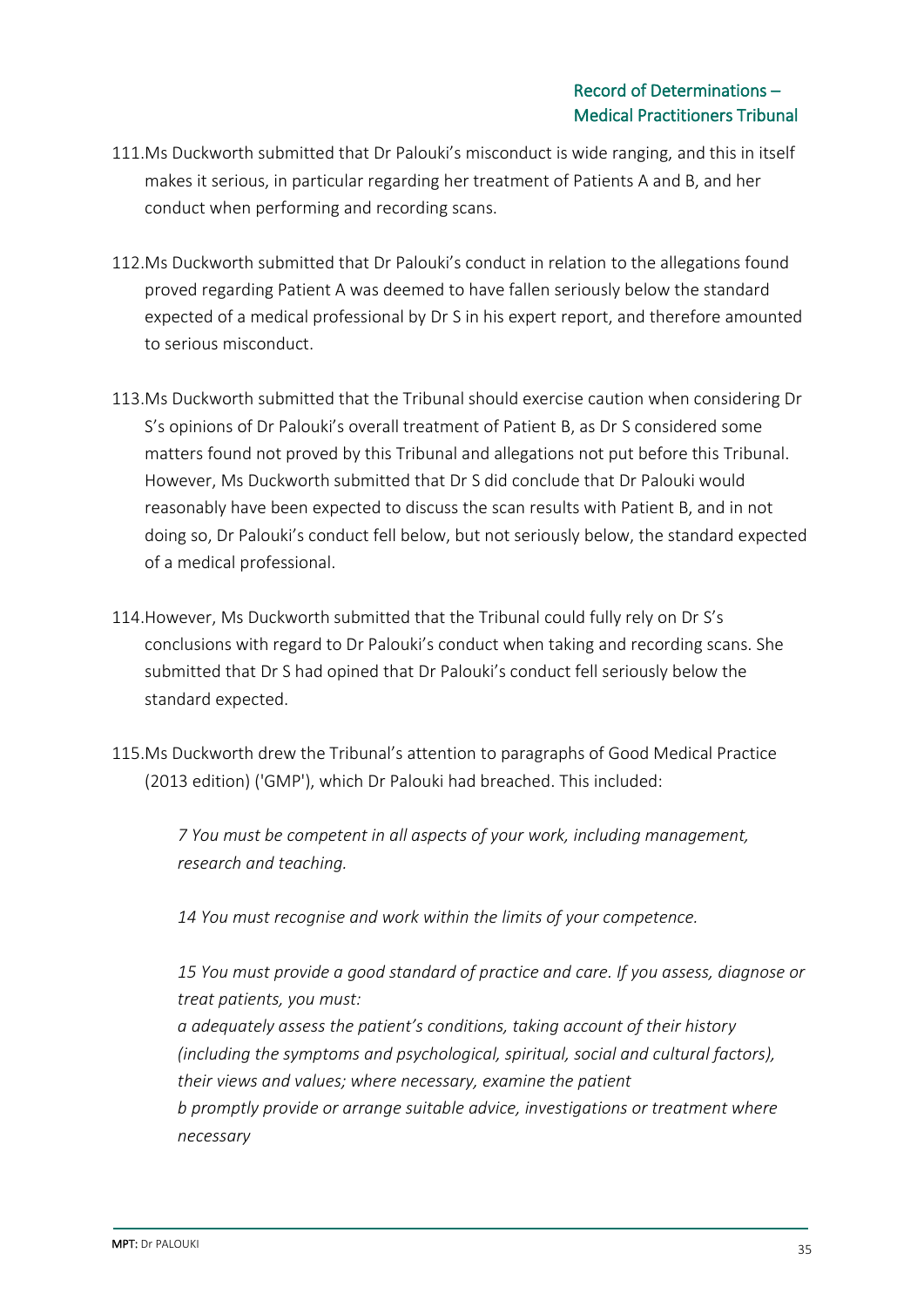*c refer a patient to another practitioner when this serves the patient's needs.* 

*17 You must be satisfied that you have consent or other valid authority before you carry out any examination or investigation, provide treatment […]*

*19 Documents you make (including clinical records) to formally record your work must be clear, accurate and legible.[…]* 

*31 You must listen to patients, take account of their views, and respond honestly to their questions.* 

*46 You must be polite and considerate.* 

*47 You must treat patients as individuals and respect their dignity and privacy.* 

*48 You must treat patients fairly and with respect whatever their life choices and beliefs*.

*49 You must work in partnership with patients, sharing with them the information they will need to make decisions about their care, including:*

*a their condition, its likely progression and the options for treatment, including associated risks and uncertainties b the progress of their care, and your role and responsibilities in the team c who is responsible for each aspect of patient care, and how information is shared within teams and among those who will be providing their care*

116.Ms Duckworth submitted that Dr Palouki's serious misconduct was compounded by the Tribunal's findings of dishonesty. In particular, her dishonesty in relation to her response to locum agencies stating she was not under investigation by the GMC and when texting a colleague to ask her to falsely state that she was not under the influence of alcohol when attending for a meeting. Ms Duckworth submitted that Dr Palouki had prioritised her own interests over that of the medical profession and had not made patients her first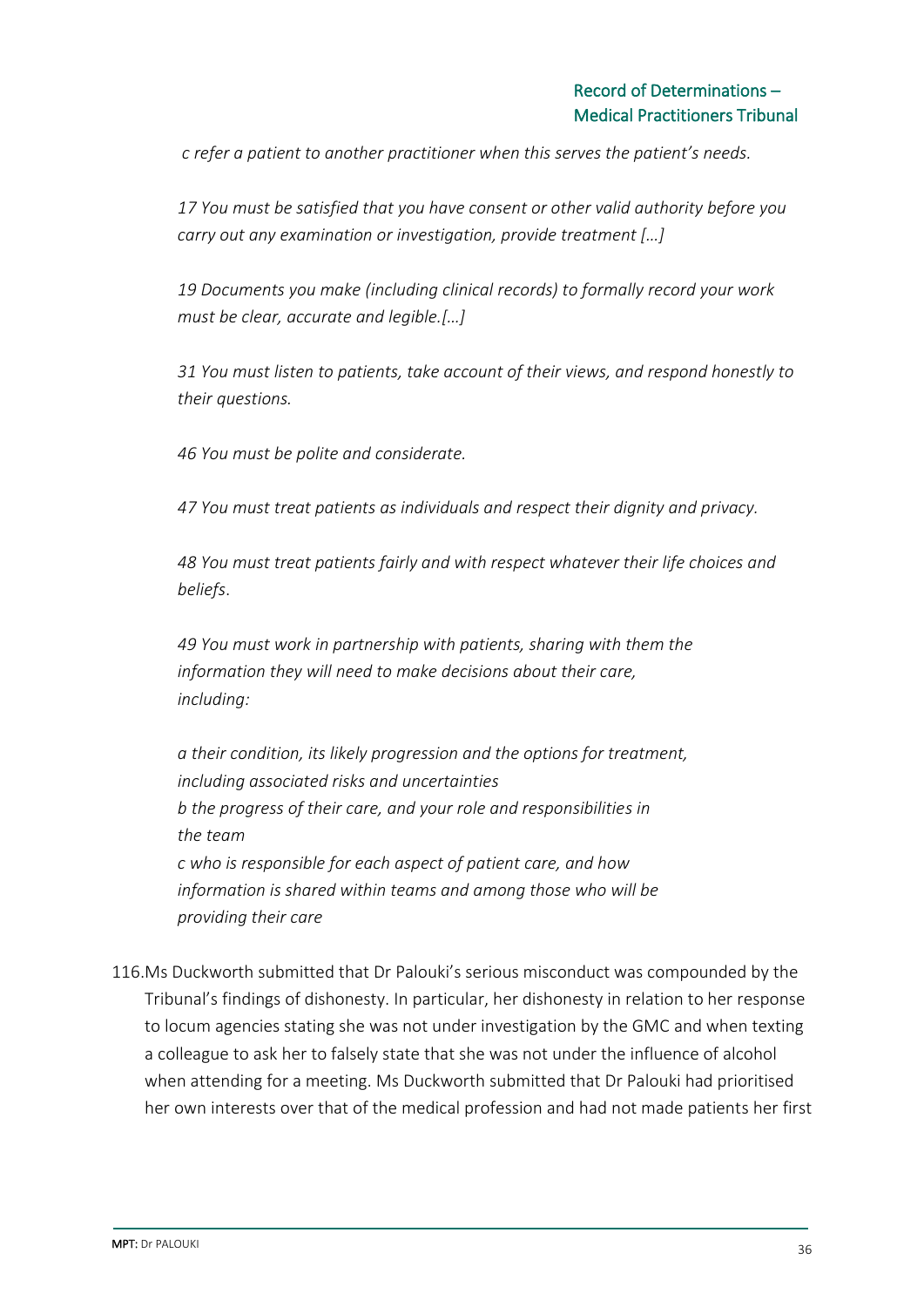concern. Ms Duckworth submitted that these actions were a breach of paragraphs 65 and 68 of GMP

*65 You must make sure that your conduct justifies your patients' trust in you and the public's trust in the profession.* 

*68 You must be honest and trustworthy in all your communication with patients and colleagues. This means you must make clear the limits of your knowledge and make reasonable checks to make sure any information you give is accurate.* 

117.In addition, Ms Duckworth submitted that Dr Palouki's actions in producing confidential patient records in a meeting, when she did not have permission to do so, was a further occasion of Dr Palouki putting her interests before that of the medical profession, and breached paragraph 50 of GMP, which states:

*50 You must treat information about patients as confidential.[…]*

- 118.Ms Duckworth submitted that Dr Palouki's failure to attend a locum shift on 27 July 2018 put patient safety at risk. She submitted that the Tribunal may not be satisfied by Dr Palouki's explanations of why she did not attend or communicate her non-attendance to anyone.
- 119.Ms Duckworth submitted that it would be difficult for the Tribunal to assess whether Dr Palouki's clinical work XXX. However, she submitted that the Tribunal may wish to take into consideration Patient B's account of her consultation with Dr Palouki, in which Patient B described Dr Palouki as XXX. Ms Duckworth said this might be because of the stress of work or XXX.
- 120.In terms of Impairment, Ms Duckworth drew the Tribunal's attention to the case of *Cheatle v General Medical Council [2009] EWHC 645 (Admin) (27 March 2009)*

*'In circumstances where there is misconduct at a particular time, the issue becomes whether that misconduct, in the context of the doctor's behaviour both before the misconduct and to the present time, is such as to mean that his or her fitness to practise is impaired. The doctor's misconduct at a particular time may be so egregious that, looking forward, a panel is persuaded that the doctor is simply not fit to practise medicine without restrictions, or maybe at all. On the other hand, the*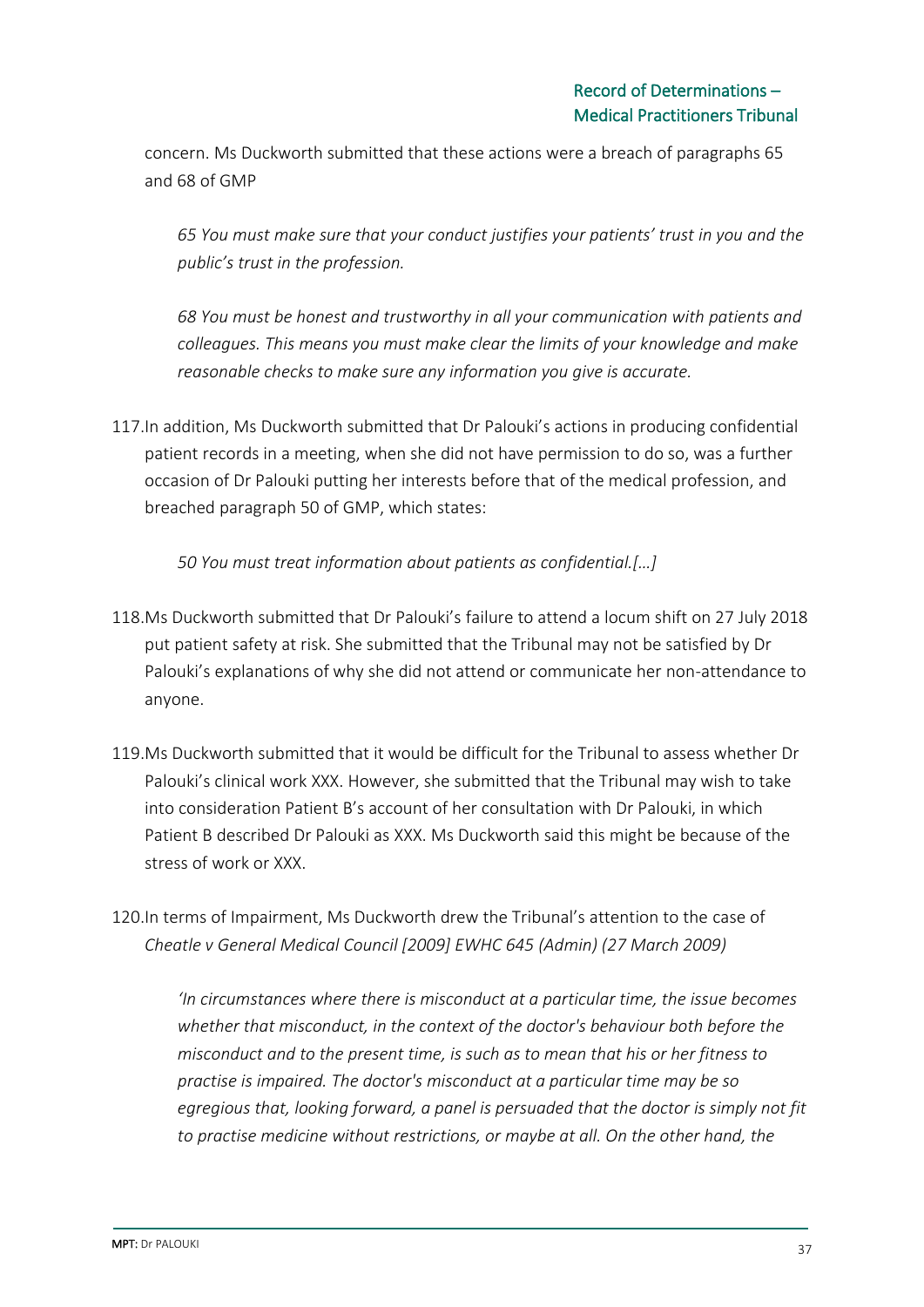*doctor's misconduct may be such that, seen within the context of an otherwise unblemished record, a Fitness to Practise Panel could conclude that, looking forward, his or her fitness to practise is not impaired, despite the misconduct.'* 

Ms Duckworth submitted that because there is a wide range of Dr Palouki's serious misconduct which occurred over a period of time, it cannot be viewed as isolated.

121.Ms Duckworth drew the Tribunal's attention to Dame Janet Smith's test for impairment in *The Fifth Shipman Report,* cited in *CHRE v NMC and P Grant [2011] EWHC 927 (Admin)*  which states:

*a) Whether the registrant has in the past acted and/or is liable in the future to act so as to put a patient or patients at unwarranted risk of harm; b) Whether the registrant has in the past brought and/or is liable in the future to bring the profession into disrepute; c) Whether the registrant has in the past breached and/or is liable in the future to breach one of the fundamental tenets of the profession. d) Whether the registrant has in the past acted dishonestly and/or is liable to act* 

- 122.Ms Duckworth submitted that Dr Palouki had caused distress to Patients A, B and those who had their scans taken and recorded incorrectly. Further, her failure to attend her locum shift and her dishonesty in not disclosing that she was under investigation by the GMC to the locum agencies had an impact on patient care and effective regulation of the profession.
- 123.In addition, Ms Duckworth submitted that Dr Palouki's dishonesty was a breach of the fundamental tenets of honesty and trust and had brought the medical profession into disrepute. For these reasons, Ms Duckworth submitted Dr Palouki is impaired by reason of her misconduct.

## 124.XXX

*dishonestly in the future* 

## Dr Palouki

125.Dr Palouki submitted that it may have been the locum agencies who had been dishonest in recording that she had accepted a job offer whilst under investigation by the GMC, in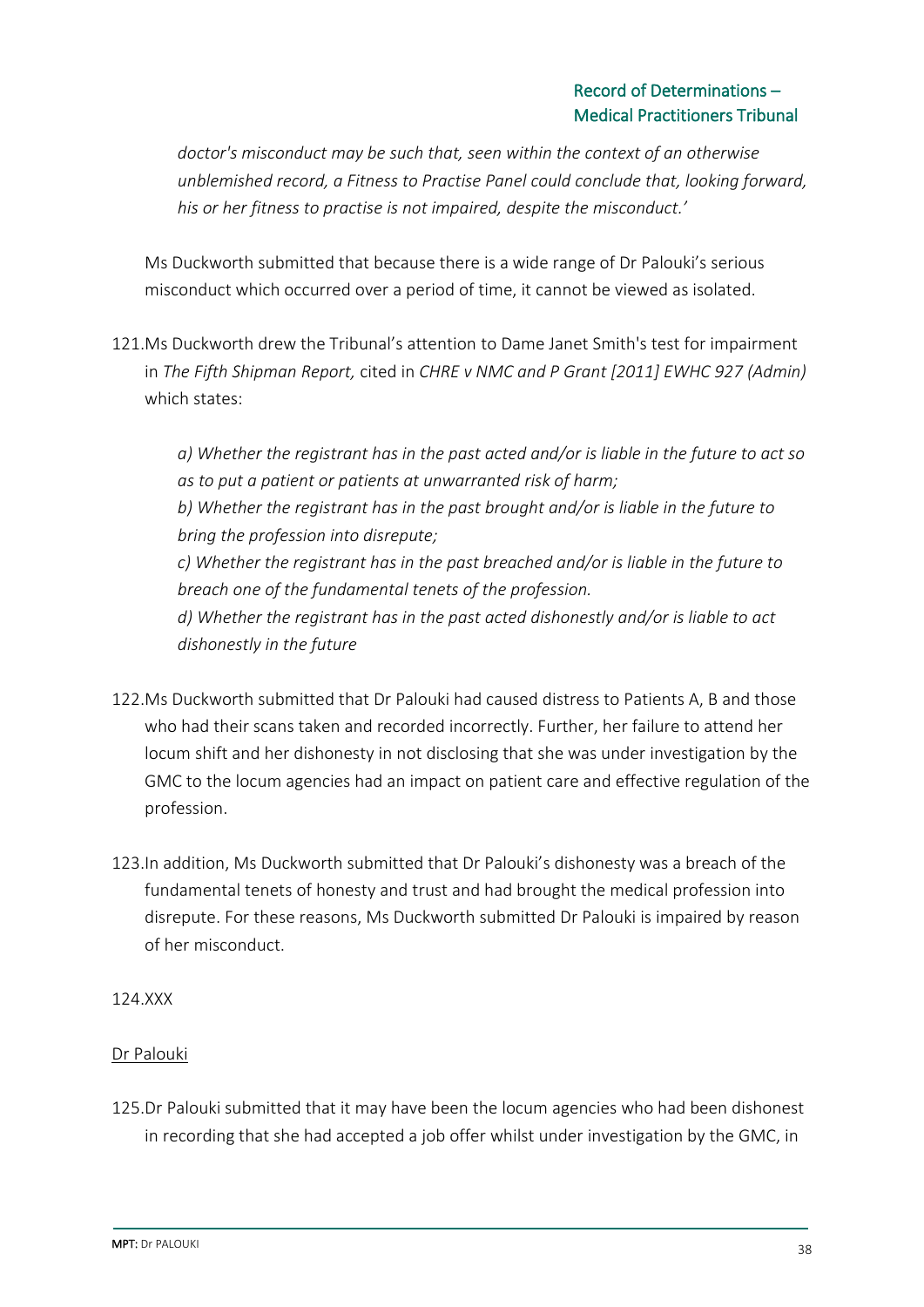an attempt to frame her. She submitted that she was working as a registrar in Southampton at the time, and questioned why she would accept an offer to be a senior house officer at another hospital.

### 126.XXX

127.Dr Palouki submitted that it was not her intention to return to practise in the UK, especially after going through this hearing process. She submitted that she is satisfied with her medical post in Greece, and has family and friends there.

### The Relevant Legal Principles

- 128.The Tribunal reminded itself that at this stage of proceedings, there is no burden or standard of proof and the decision on impairment is a matter for the Tribunal's judgement alone.
- 129.In approaching the decision, the Tribunal was mindful of the two stage process to be adopted when considering misconduct: first whether the facts as found proved amounted to misconduct, and that the misconduct was serious, and then whether the finding of that misconduct could lead to a finding of impairment.
- 130.When considering misconduct, The Tribunal had regard to the case of *Roylance,* which states:

*Misconduct is a word of general effect, involving some act or omission which falls short of what would be proper in the circumstances. The standard of propriety may often be found by reference to the rules and standards ordinarily required to be followed by a [medical] practitioner in the particular circumstances. The misconduct is qualified in two respects. First, it is qualified by the word professional which links the misconduct to the profession [of medicine]. Secondly, the misconduct is qualified by the word serious. It is not any professional misconduct which would qualify. The professional misconduct must be serious.* 

131.The Tribunal was mindful that it could consider the mitigating circumstances of Dr Palouki's case, but that any personal mitigation should not downgrade any finding of serious misconduct to any lesser misconduct.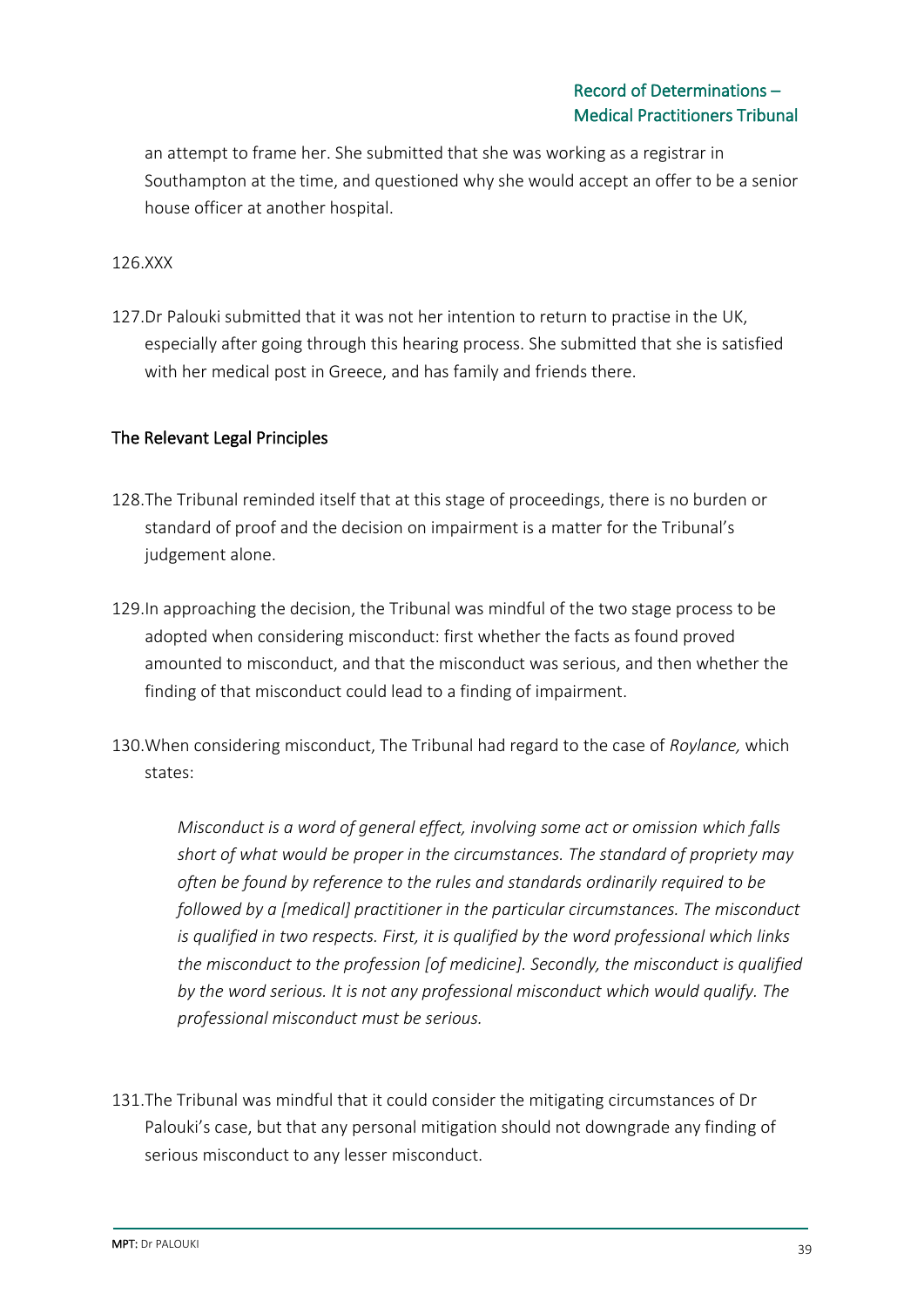- 132.Should the Tribunal find misconduct, the Tribunal was mindful that it does not necessarily need to go on to make a finding of impairment. It had regard to the cases of *Cheatle* and *Grant* as outlined in the GMC's submissions.
- 133.The Tribunal noted that a proper consideration of impairment also involves an assessment of the degree of insight on the part of the practitioner, and *'that, first, his or her conduct which led to the charge is easily remediable; that, second, it has been remedied; and, third, that it is highly unlikely to be repeated' R (Cohen) v GMC [2008] EWHC 581 (Admin).* The Tribunal noted that Dr Palouki continued to deny some of the allegations she faced. It reminded itself that this is not of itself evidence that she lacks insight and she was entitled to defend the allegations against her.

### The Tribunal's Determination on Impairment

### Misconduct

- 134.The Tribunal first considered Dr Palouki's treatment of Patient A. The Tribunal considered that, in relation to allegation 1a, b and c, there was a possibility that that Patient A had misinterpreted Dr Palouki's actions as rude and abrupt in the context of a challenging set of circumstances. Nevertheless, Patient A was distressed by the experience and the HCA was so concerned as to report the matter to a senior midwife. On balance, the Tribunal considered that Dr Palouki's attitude towards Patient A was rude and abrupt and caused her distress in an already very upsetting situation. The Tribunal considered that this amounted to serious professional misconduct.
- 135.The Tribunal considered that Dr Palouki's actions in not gaining informed consent from Patient A, and, further, ignoring Patient A's explanation as to why she did not give consent, were concerning. The Tribunal noted that Dr Palouki persisted with her actions in the face of Patient A explaining why the procedure would not work. It also considered that not estimating Patient A's blood loss and continuing to pull the umbilical cord was inappropriate and could have had a serious impact on Patient A's health. It was mindful that Patient A needed a surgical procedure after this incident, and that she had been put in a potentially dangerous position because Dr Palouki had not assessed her blood pressure or estimated her blood loss.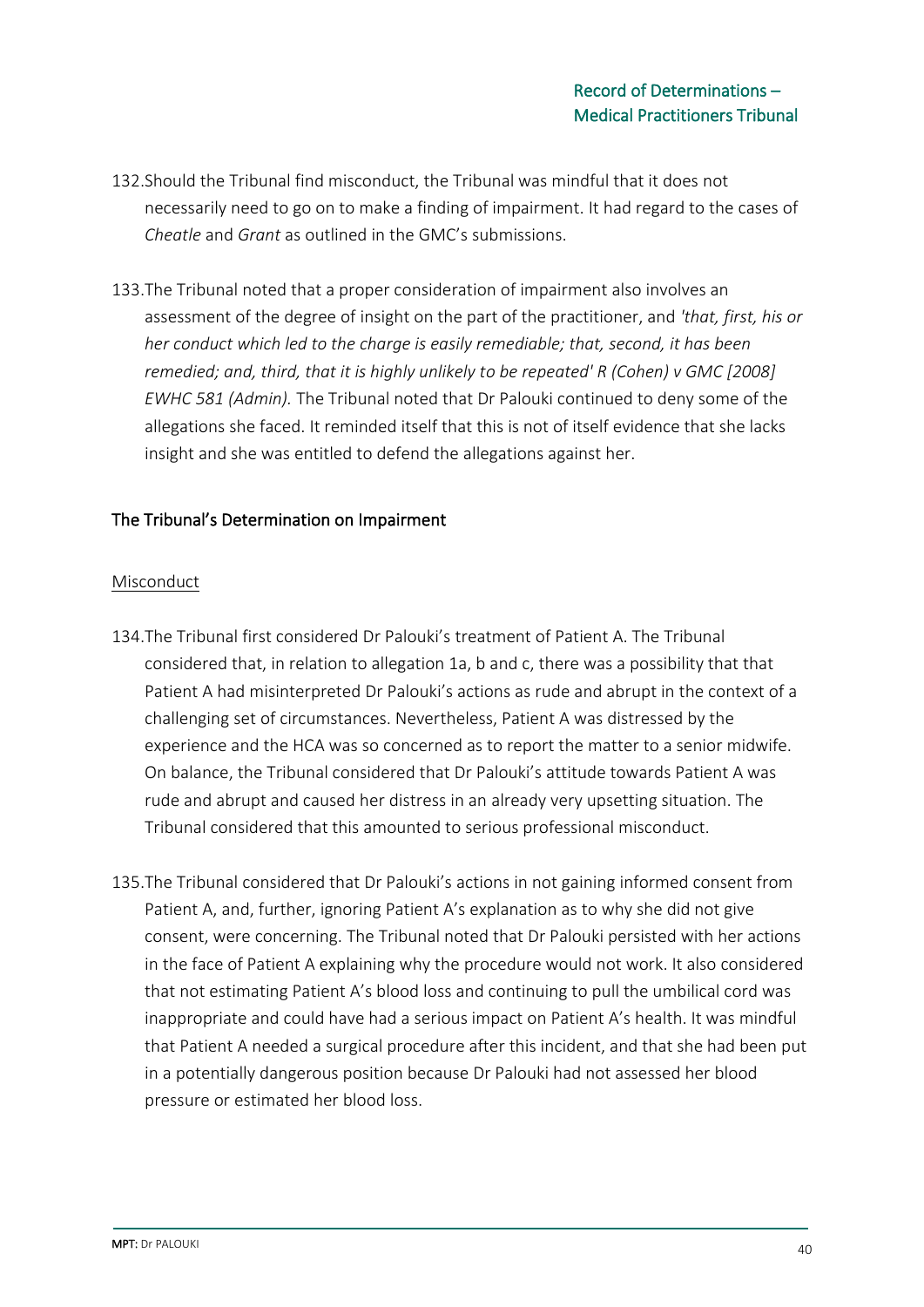- 136.The Tribunal had regard to Dr S's expert report which stated that Dr Palouki's conduct when treating Patient A fell seriously below the standard expected of a doctor. The Tribunal also considered that Dr Palouki's actions had breached paragraphs 15,17,31,46,47,48,49 of GMP as outlined in Ms Duckworth's submissions.
- 137.Given these considerations, it found that Dr Palouki's actions would be considered deplorable by fellow practitioners, and amounted to serious misconduct.
- 138.The Tribunal next considered Dr Palouki's conduct when she failed to attend a locum shift, and did not inform anyone that she was not going to attend. The Tribunal noted that this incident had not, in itself, prompted investigation into Dr Palouki's conduct. Nevertheless, it was mindful that Dr Palouki had not offered a clear explanation of why she had not attended the shift, nor why she had not told anyone she was unable to. Instead, Dr Palouki had sought to minimise the impact of her actions and stated that everyone had missed shifts.
- 139.The Tribunal considered that Dr Palouki's actions breached paragraph 38 of GMP, which states:

*38 Patient safety may be affected if there is not enough medical cover. So you must take up any post you have formally accepted,[…] unless the employer has reasonable time to make other arrangements.*

- 140.The Tribunal found that Dr Palouki's conduct regarding this allegation were consistent with a pattern of behaviour and her general attitude towards her obligations. However, on its own, despite the breach of GMP, the Tribunal considered that Dr Palouki's conduct was not so serious as to amount to serious misconduct.
- 141.When considering Dr Palouki's conduct whilst administering and recording the follicle scan results, the Tribunal was mindful of Dr S's expert opinion. He stated that her conduct fell seriously below the standard expected. The Tribunal also had regard to the paragraphs of GMP outlined in Ms Duckworth's submissions, in particular paragraph 19, which the Tribunal considered Dr Palouki had breached.
- 142. The Tribunal noted that the only reason the patients were re-scanned was because another doctor reviewed Dr Palouki's results and found them to be abnormal. The Tribunal considered that Dr Palouki had therefore caused distress to patients, who were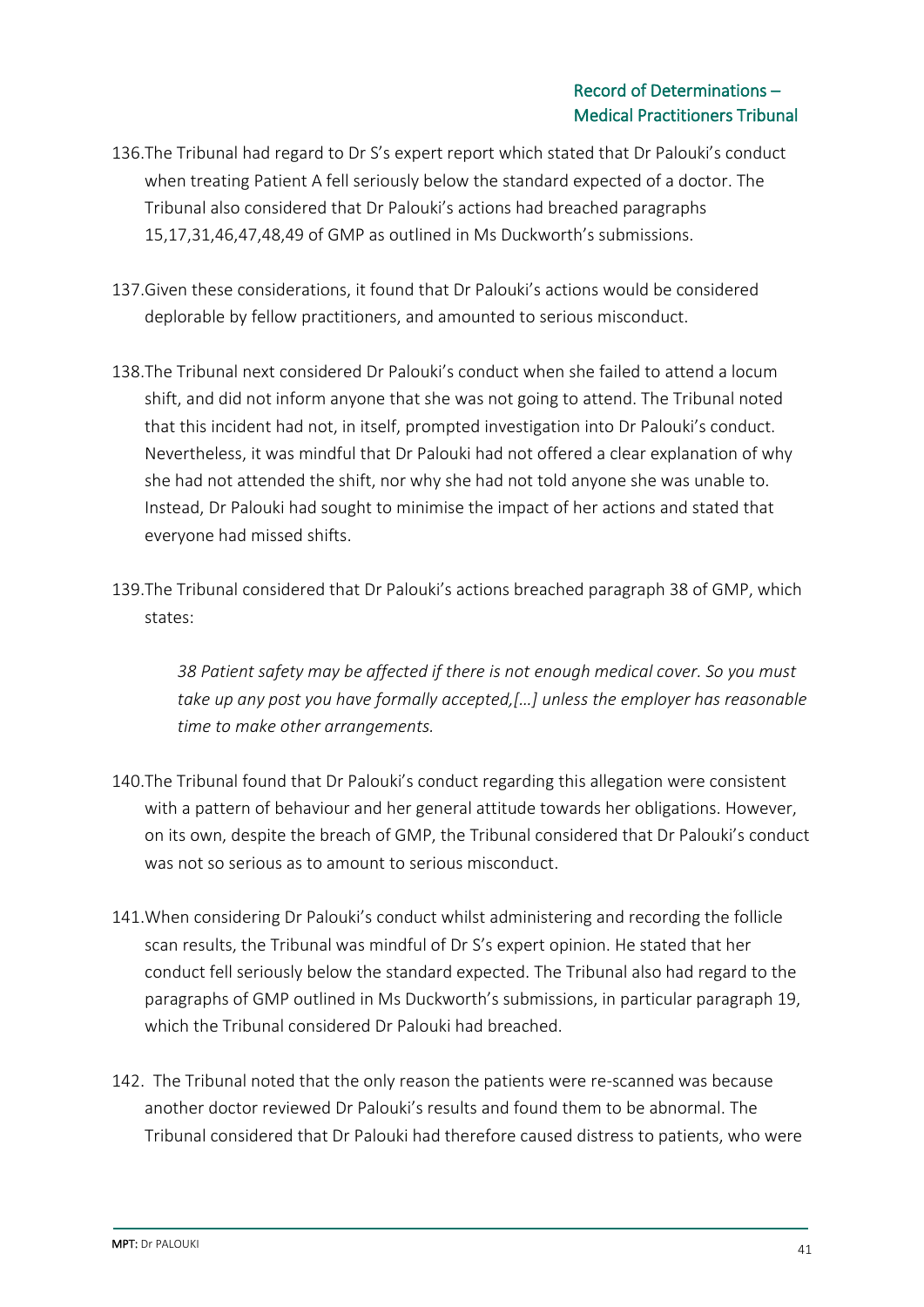already emotionally invested in their IVF process, by recording the incorrect scan readings. Her conduct had the potential to cause the cycle of IVF to fail.

- 143.Given these considerations, the Tribunal found that Dr Palouki's conduct amounted to misconduct, and that this misconduct was serious professional misconduct.
- 144.The Tribunal considered Dr Palouki's care of Patient B. It noted that Dr S had found that Dr Palouki's failure to discuss scan results with Patient B had fallen seriously below the standard expected of a doctor, as it had not met Patient B's expectations.
- 145.However, the Tribunal was mindful that Dr S's opinion was formed from reviewing all the allegations, some of which were not found proved before this Tribunal. It noted that Patient B's distress appeared to stem from the inaccurate clinic letter which detailed pain during intercourse and being unable to tolerate the speculum examination which she said was untrue. Patient B did not want the contents of the clinic letter discussed at a multi-disciplinary team meeting in relation to IVF treatment because they were inaccurate. Patient B's distress and complaint did not arise from Dr Palouki's failure to discuss the scan results with her or tell her that an MDT meeting was required. In relation to the expectations of Patient B, the complaint letter and statement made it clear that she was upset that she wasn't told that she may need further treatment before IVF could be considered but this was not an allegation before this Tribunal.
- 146.The Tribunal found that Dr Palouki should have discussed and documented the scan results with Patient B. But, her conduct in not doing so fell below, but not seriously below, the standard expected of a doctor. The Tribunal considered that Dr Palouki did fall short in her recording of the consultation and her preparation of the subsequent letter, but her failings were not so serious as to amount to misconduct.
- 147.The Tribunal next considered Dr Palouki's actions in attending a professional meeting under the influence of alcohol and asking a colleague, via text, to say that she was not under the influence. The Tribunal was mindful that, until this hearing, Dr Palouki had denied attending the meeting under the influence of alcohol. XXX.
- 148.The Tribunal noted that Dr Palouki had attempted to include a junior colleague in her dishonesty with the aim of misleading an investigation into her conduct. The Tribunal considered this was extremely serious. The Tribunal was in no doubt that her actions in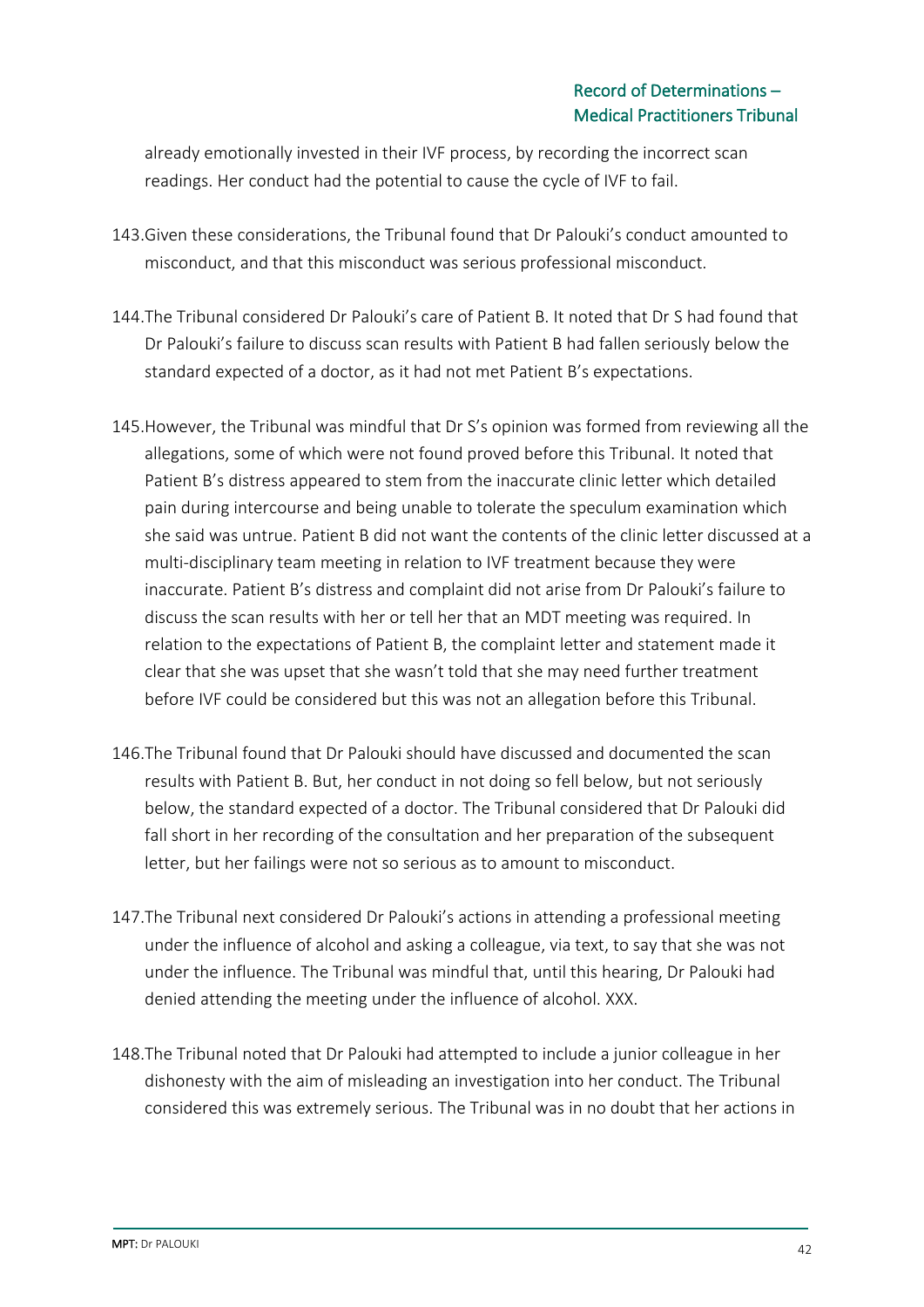attending a professional meeting into her conduct under the influence of alcohol was not conduct expected of a doctor and amounted to serious professional misconduct.

- 149.When considering Dr Palouki's use of confidential patient material in a meeting, the Tribunal was mindful that Dr Palouki was attempting to demonstrate her medical abilities in a private forum. The Tribunal had no evidence before it that Dr Palouki was attempting to use this information for any other purpose or that it had been shared more widely.
- 150.Nevertheless, the Tribunal considered that Dr Palouki would have known that she should not have accessed this information without authorisation and should have ensured that it was anonymised before it was shared. The Tribunal considered that there was a potential for the information to have been lost and that, in any event, this breach may have distressed patients to know that their medical records were being used in this way. Further, Dr Palouki's actions were a serious data breach which required addressing by the organisations involved. The Tribunal considered that Dr Palouki had breached patient confidentiality and in doing so had placed her own needs above those of her patients.
- 151.Given these considerations, the Tribunal found that Dr Palouki's actions did amount to serious misconduct.
- 152.The Tribunal next considered Dr Palouki's conduct when responding to locum agencies stating that she was not under investigation by the GMC following their enquiries.
- 153.The Tribunal noted Dr Palouki's submissions that she was not looking for a job and may have misunderstood what the locum agencies were requesting, or that the locum agencies had attempted to frame her.
- 154.However, the Tribunal dismissed Dr Palouki's submissions as it had found that Dr Palouki was aware of the investigation and had said in both an email and a telephone call that she was not subject to a GMC investigation. The Tribunal considered that Dr Palouki's actions undermined the role of the medical regulator and her responsibilities as a regulated professional doctor. The Tribunal considered that it was of the utmost importance for potential employers to be able to rely on what doctors say about their status to ensure safe and effective care for patients. Regardless of whether Dr Palouki was intending to take up the post, it was her responsibility to be open and honest about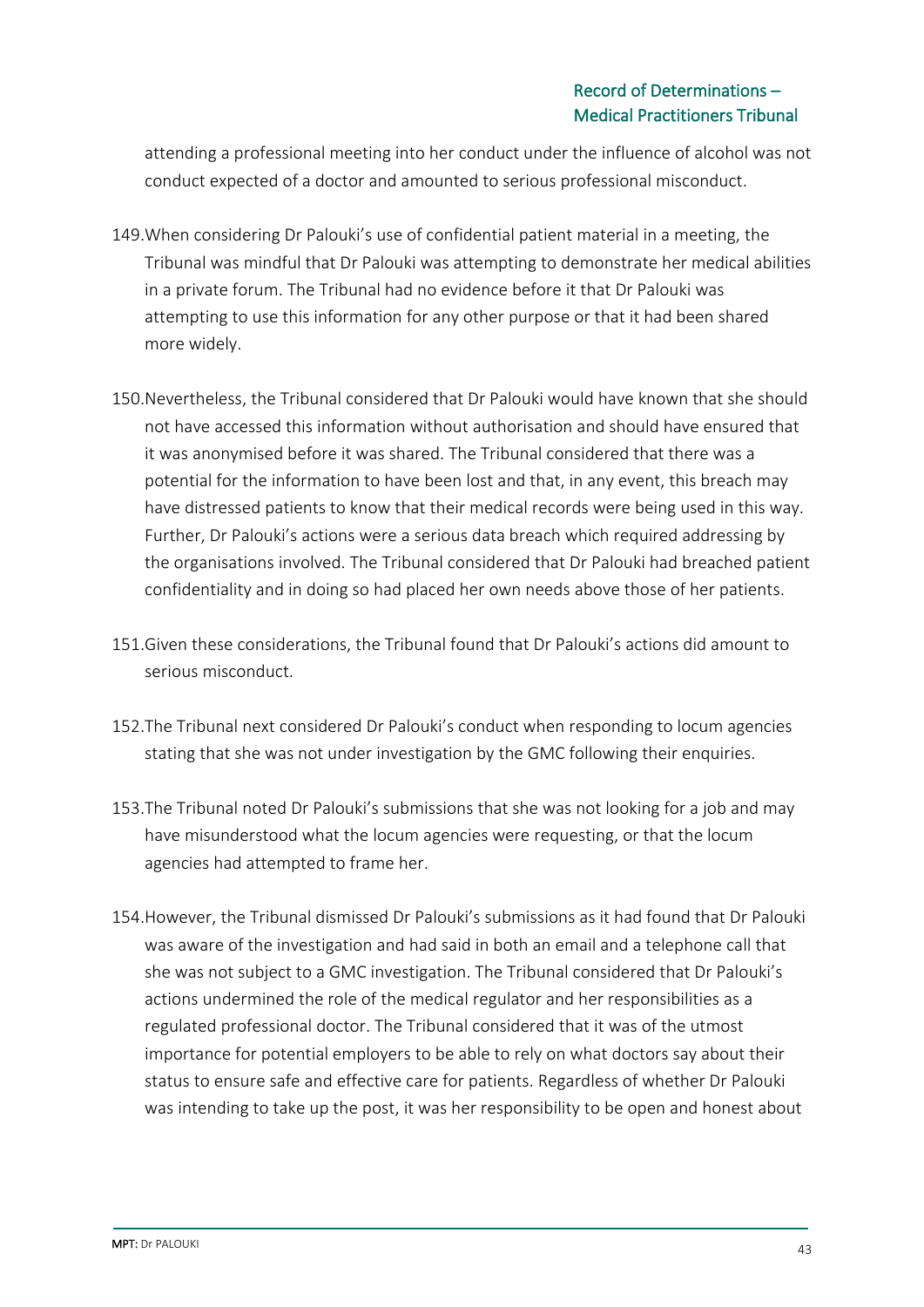the GMC investigation. Given these factors, the Tribunal found that Dr Palouki's actions amounted to serious misconduct.

- 155.The Tribunal went on to consider whether Dr Palouki was impaired by reason of her actions that had amounted to serious misconduct.
- 156.The Tribunal was mindful that some concerns, such as her dishonesty, may be difficult to remediate, but that other issues, such as her treatment of Patients A and B and her scanning abilities may be easier to remediate. However, the Tribunal found little evidence of any remediation. There was no evidence before the Tribunal of courses attended or properly informed testimonials demonstrating safe and effective practice and communication with patients. The Tribunal therefore considered that the issues raised by the allegations, such as being able to communicate effectively with patients or Dr Palouki's clinical failings had not been adequately addressed. The Tribunal acknowledged Dr Palouki's oral evidence that she was working effectively in Greece at a senior level.
- 157.The Tribunal noted that Dr Palouki appeared to have little understanding of her misconduct, and that she felt people were 'making a big deal out of this'. This indicated to the Tribunal that Dr Palouki had yet to gain insight into the seriousness of her actions, particularly the dishonesty aspects.
- 158.Given the lack of insight into her actions and the lack of remediation, the Tribunal found that there was a high likelihood of Dr Palouki repeating her actions.
- 159.The Tribunal was also mindful of the seriousness of Dr Palouki's actions which encompassed wide ranging failures compounded by several instances of dishonesty. Given the seriousness of the misconduct and the effect on public confidence in the profession it concluded that there would be a public interest in finding Dr Palouki's fitness to practise impaired.
- 160.In view of the overall considerations of this case, the Tribunal determined that Dr Palouki's fitness to practise was impaired by reason of serious misconduct.

XXX

161.XXX.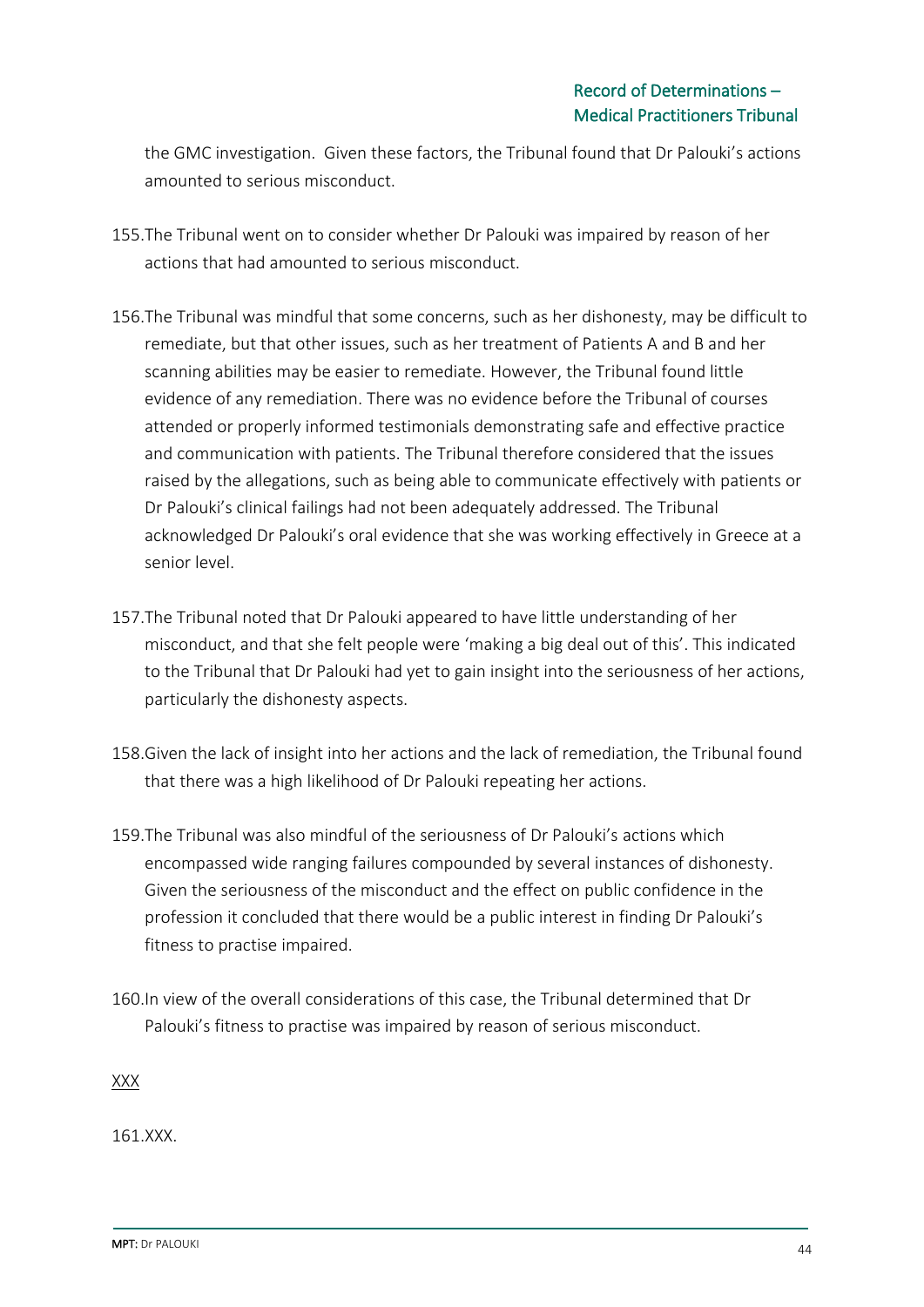162.XXX.

163.XXX.

164.XXX.

165.XXX.

166.XXX.

#### Determination on Sanction - 27/04/2022

- 167.This determination will be read in private. However, as this case concerns Dr Palouki's misconduct, a redacted version will be published at the close of the hearing with those matters relating to XXX removed.
- 168.Having determined that Dr Palouki's fitness to practise is impaired by reason of misconduct, the Tribunal now has to decide in accordance with Rule 17(2)(n) of the Rules on the appropriate sanction, if any, to impose.

### The Evidence

169.The Tribunal has taken into account evidence received during the facts stage of the hearing where relevant to reaching a decision on sanction. No further evidence was received at this stage.

#### Submissions

#### On behalf of the GMC

- 170.Ms Duckworth submitted that sanctions are not designed to punish a doctor but may have a punitive effect. The primary purpose of a sanction is to uphold the overarching objective. She submitted that patients must be able to trust doctors, and that a doctor's conduct must justify this trust.
- 171.Ms Duckworth submitted that the benchmark Dr Palouki was expected to meet was that set out in Good Medical Practice ('GMP'). She submitted that the Tribunal had found that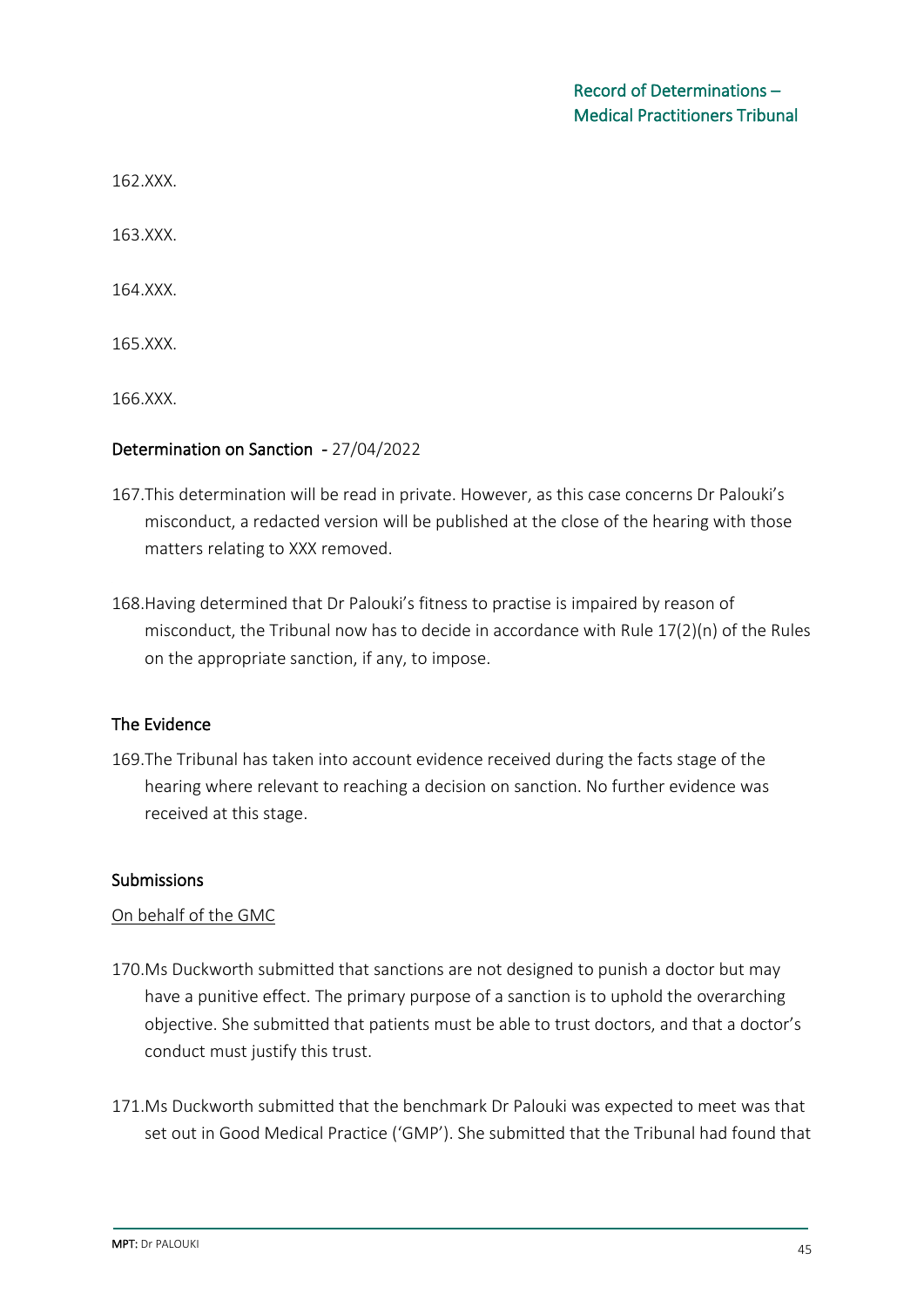Dr Palouki had committed serious breaches of GMP, in a number of different ways, and on a number of different occasions. Given these considerations, Ms Duckworth submitted that taking no action would not be appropriate.

- 172.When considering the mitigating factors of this case, Ms Duckworth submitted that Dr Palouki had gained insight XXX and that there had been a lapse of time since the incidents. In addition, there have been no previous fitness to practise concerns regarding Dr Palouki. Further, Dr Palouki appeared to have been under some work-related stress at the time of the incidents.
- 173.However, Ms Duckworth submitted that Dr Palouki had a responsibility to recognise the affect of XXX and take action where this may have impaired patient safety. Additionally, Ms Duckworth submitted that whilst some incidents may have occurred due to cultural differences, Dr Palouki had worked in the UK for a reasonable amount of time and would have been expected to familiarise herself with standards expected of UK employment. Further, some misconduct, such as inviting Ms C to engage in dishonest behaviour, could not easily be explained as the result of cultural differences.
- 174.Ms Duckworth submitted that the Tribunal had found little evidence of Dr Palouki remediating her misconduct or sufficiently understanding the seriousness of her actions. In addition, she submitted that the Tribunal had also found that Dr Palouki had not gained insight into her actions and dishonesty, and that this therefore meant there was a high likelihood of repetition. Ms Duckworth submitted that any apologies Dr Palouki had made for her actions may be viewed as equivocal or grudgingly made.
- 175.Ms Duckworth submitted that given Dr Palouki's lack of insight, this was not a case suited to the sanctions of undertakings or conditions, as she would not recognise the steps needed to remediate. These sanctions would also not address the wide-ranging failures Dr Palouki had made, which were compounded by her dishonesty, nor would they satisfy the public interest.
- 176.Ms Duckworth drew the Tribunal's attention to paragraph 97 of SG, which states

*Some or all of the following factors being present (this list is not exhaustive) would indicate suspension may be appropriate.*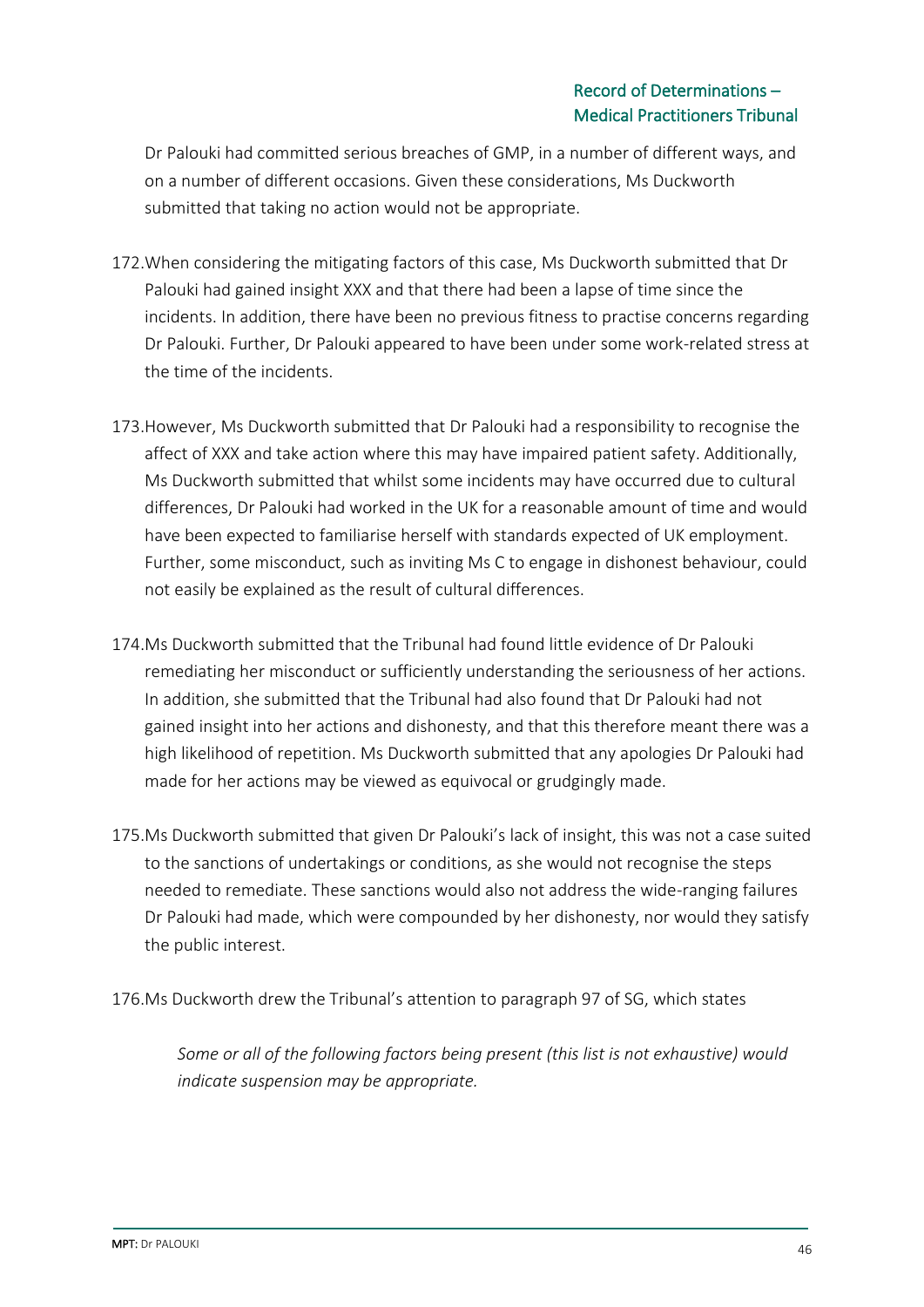*a A serious breach of Good medical practice, but where the doctor's misconduct is not fundamentally incompatible with their continued registration, therefore complete removal from the medical register would not be in the public interest. However, the breach is serious enough that any sanction lower than a suspension would not be sufficient to protect the public or maintain confidence in doctors. b In cases involving deficient performance where there is a risk to patient safety if the doctor's registration is not suspended and where the doctor demonstrates potential for remediation or retraining.* 

*[…]*

*f No evidence of repetition of similar behaviour since incident. g The tribunal is satisfied the doctor has insight and does not pose a significant risk of repeating behaviour.* 

Ms Duckworth submitted that the Tribunal had not seen evidence of any steps taken by Dr Palouki to mitigate her misconduct, and therefore cannot be satisfied that she is unlikely to repeat her behaviour.

177.Ms Duckworth submitted that, given the findings of the Tribunal, nothing short of erasing Dr Palouki's name from the medical register would be appropriate. She drew the Tribunal's attention to paragraphs 108 and 109 of SG, which state:

*108 Erasure may be appropriate even where the doctor does not present a risk to patient safety, but where this action is necessary to maintain public confidence in the profession. For example, if a doctor has shown a blatant disregard for the safeguards designed to protect members of the public and maintain high standards within the profession that is incompatible with continued registration as a doctor.* 

*109 Any of the following factors being present may indicate erasure is appropriate (this list is not exhaustive).*

*a A particularly serious departure from the principles set out in Good medical practice where the behaviour is fundamentally incompatible with being a doctor. b A deliberate or reckless disregard for the principles set out in Good medical practice and/or patient safety.* 

*c Doing serious harm to others (patients or otherwise), either deliberately or through incompetence and particularly where there is a continuing risk to patients. d Abuse of position/trust.*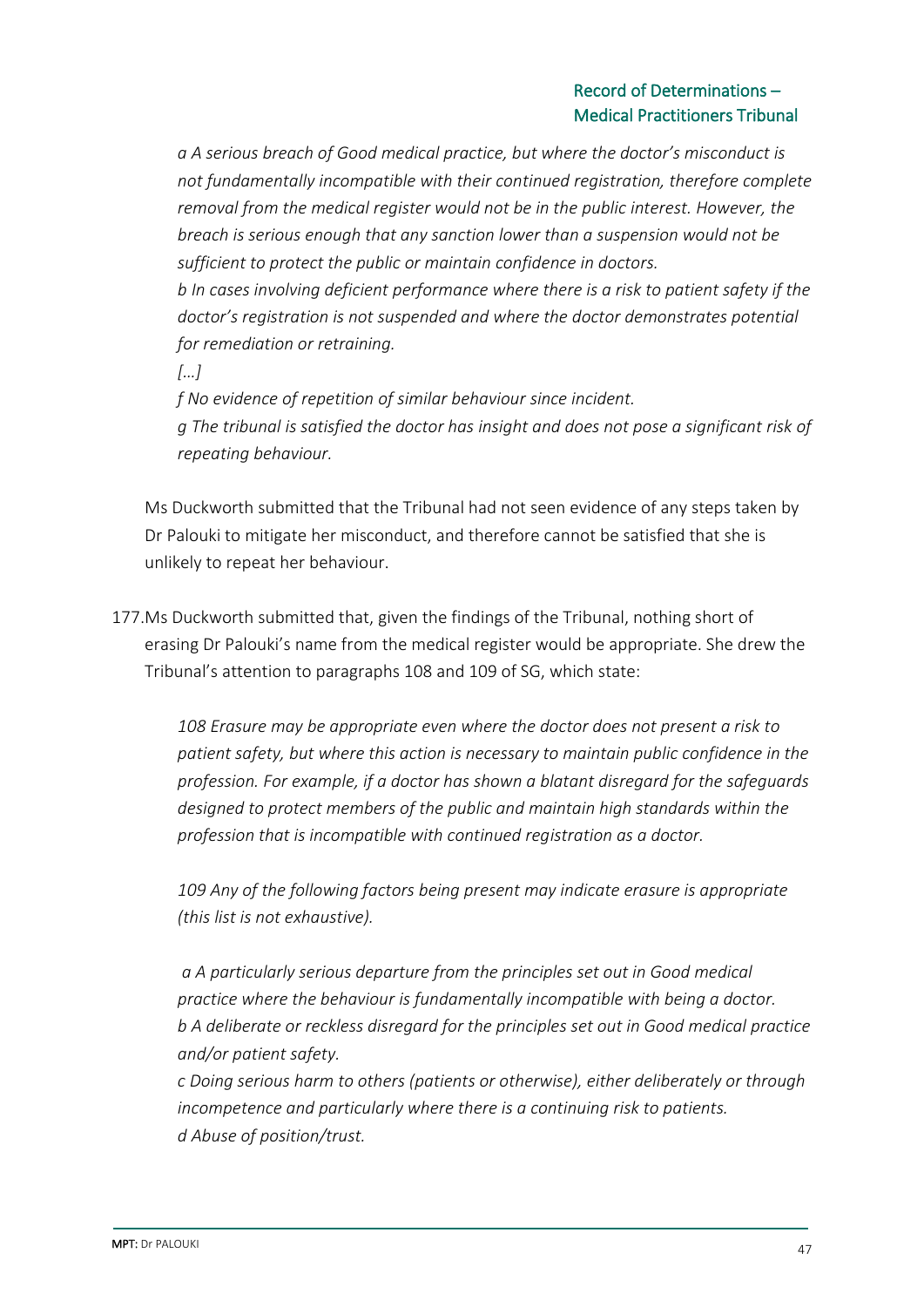*e Violation of a patient's rights/exploiting vulnerable people […] h Dishonesty, especially where persistent and/or covered up i Putting their own interests before those of their patients j Persistent lack of insight into the seriousness of their actions or the consequences.* 

- 178.Ms Duckworth submitted that Dr Palouki had been reluctant to take remedial action; reluctant to apologise; reluctant to address her failings over a period of time; failed to be open and honest; displayed a lack of candour during interviews; attempted to dishonestly involve a colleague in covering up an issue; been dishonest with locum agencies; and XXX.
- 179.Ms Duckworth concluded by submitting that Dr Palouki had shown a reckless disregard for patient safety causing the potential for patient harm; demonstrated repeated and sustained dishonesty; and shown a persistent lack of insight into her actions or remediation for them. Given these aggravating factors, and the possibility that she may repeat her actions, Ms Duckworth submitted that the only appropriate sanction would be to erase Dr Palouki's name from the medical register.

## Dr Palouki

- 180.Dr Palouki submitted that she was willing to gain insight into her actions and apologise for and remediate her mistakes. This included gaining better communication skills, apologising for the non-anonymisation of medical records, understanding that she had not documented everything she should have during consultations, and working on her scanning abilities. She accepted that these areas were below the standard required. Dr Palouki submitted that, for example, she had completed a masters in foetal maternal medicine and would be capable of performing scans that could find foetal abnormalities in any hospital setting.
- 181.However, she submitted that she should not have to apologise when other parties, such as the locum agencies, had told 'a pack of lies', and she submitted had tried to frame her.
- 182.Dr Palouki submitted that she had been working across the UK since 2013 as a clinical fellow and working in medicine since 2002. She submitted that no complaints were made about her work until the alleged incidents.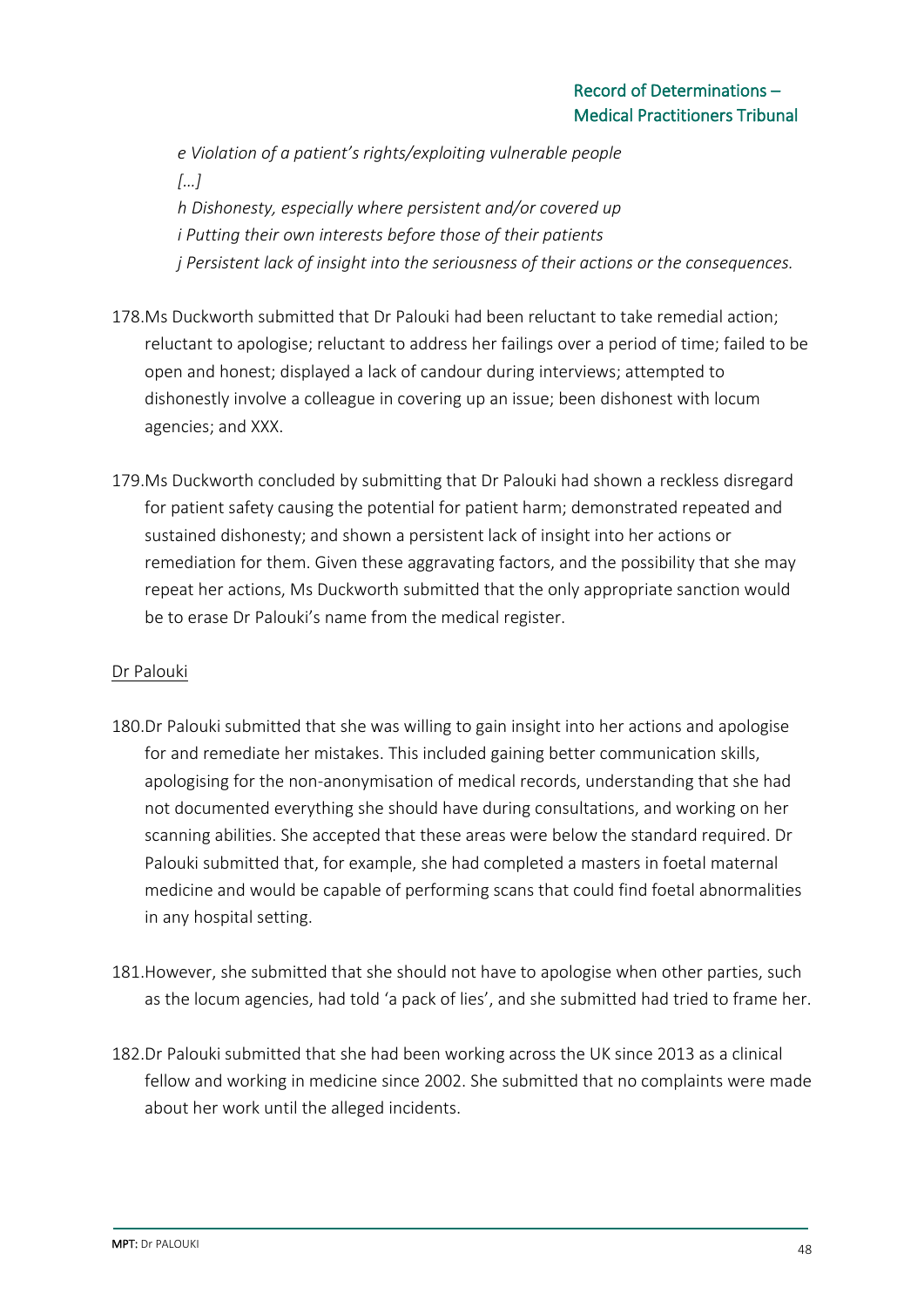183.Dr Palouki submitted that she was working in an area beyond her skills at Birmingham hospital. In relation to Patient A, she submitted that she was attempting to avoid Patient A requiring surgery, and that the incident occurred during a busy night where she was constantly being beeped.

## The Tribunal's Determination on Sanction

184.The Tribunal considered the aggravating and mitigating factors in this case.

### Aggravating

- 185.The Tribunal considered that Dr Palouki had a lack of insight into her misconduct, and this was an aggravating feature. It noted that Dr Palouki had not demonstrated an appreciation or acceptance of the concerns that have been raised about her practice and dishonesty. The Tribunal found that Dr Palouki had, at times, given explanations that were incompatible with the evidence, for example in relation to the outcome of her attempt to deliver the placenta for Patient A. Dr Palouki had also suggested that she had been "framed" by the locum agencies but had not challenged this evidence at the facts stage or provided any credible evidence in support of such an assertion. The Tribunal considered that this was her attempt to deflect responsibility and create a false narrative of events.
- 186.The Tribunal noted that Dr Palouki had, on several occasions, strenuously denied being under the influence of alcohol when attending for a meeting. This included during a local disciplinary meeting, XXX and at the early stages of this GMC investigation. The Tribunal found that this suggested that Dr Palouki did not appreciate or understand her responsibility to be open and honest with those investigating concerns and this aggravated her lack of insight.
- 187.The Tribunal also considered that Dr Palouki had failed to work collaboratively with colleagues, including attempting to involve Ms C in dishonest conduct when asking her to provide false evidence during an internal investigation.
- 188.The Tribunal did not accept Dr Palouki's explanation that parts of her conduct would be acceptable in Greece. For example, it found that dishonesty is not a cultural concept, and would not have been accepted in Greece. Further, it was mindful that Dr Palouki had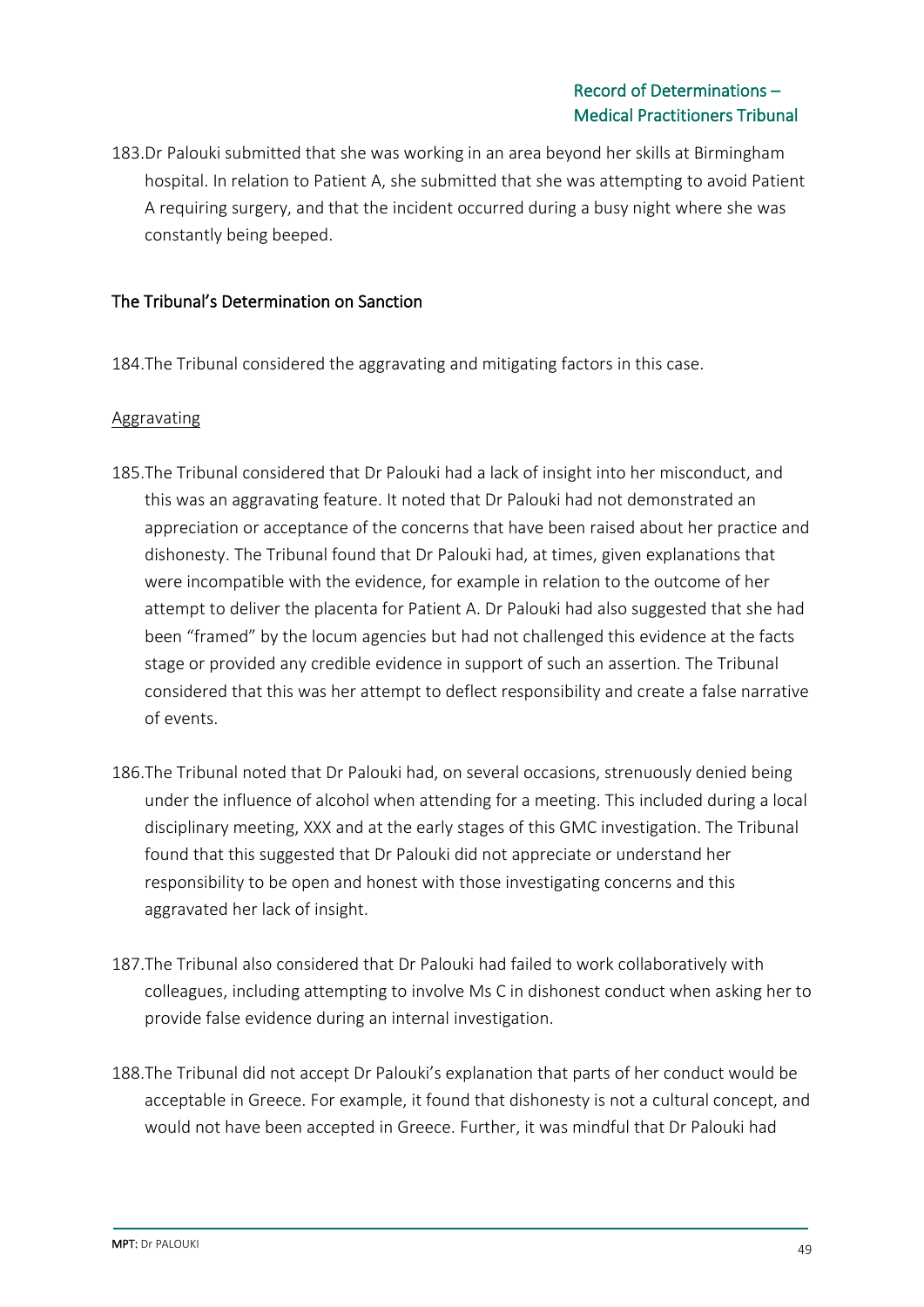worked in the UK since 2013, and that by the time the incidents occurred, she should have been familiar with good practice in the UK.

189.The Tribunal also considered that Dr Palouki's failure to raise her concerns when she was aware that she had recorded the incorrect results from the scanner, was an aggravating feature as this put patients at risk of a failed IVF cycle.

### **Mitigating**

- 190.The Tribunal noted that it had no evidence of any fitness to practice concerns before the alleged incidents. In addition, Tribunal noted a testimonial that explained Dr Palouki had been working as an Assistant Obstetrician in Gynaecology-Obstetrics since April 2019 without "interruption".
- 191.The Tribunal accepted that Dr Palouki was inexperienced in scanning at the time of the scanning incident and had usually worked under supervision.
- 192.The Tribunal noted that Dr Palouki had explained that she was experiencing work related stress during the incidents.
- 193.Dr Palouki had offered limited apologies for parts of her misconduct, and, for example, now shows an acceptance and understanding that she should not use confidential medical record records without permission.
- 194.Dr Palouki cooperated fully throughout the hearing.

### **Sanction**

- 195.The decision as to the appropriate sanction to impose, if any, in this case is a matter for this Tribunal exercising its own judgement.
- 196.In reaching its decision, the Tribunal has taken account of the SG and of the overarching objective. Throughout its deliberations, the Tribunal has applied the principle of proportionality, balancing Dr Palouki's interests with the public interest. It has borne in mind that the purpose of sanctions is not to be punitive, but to protect patients and the wider public interest, although the sanction may have a punitive effect.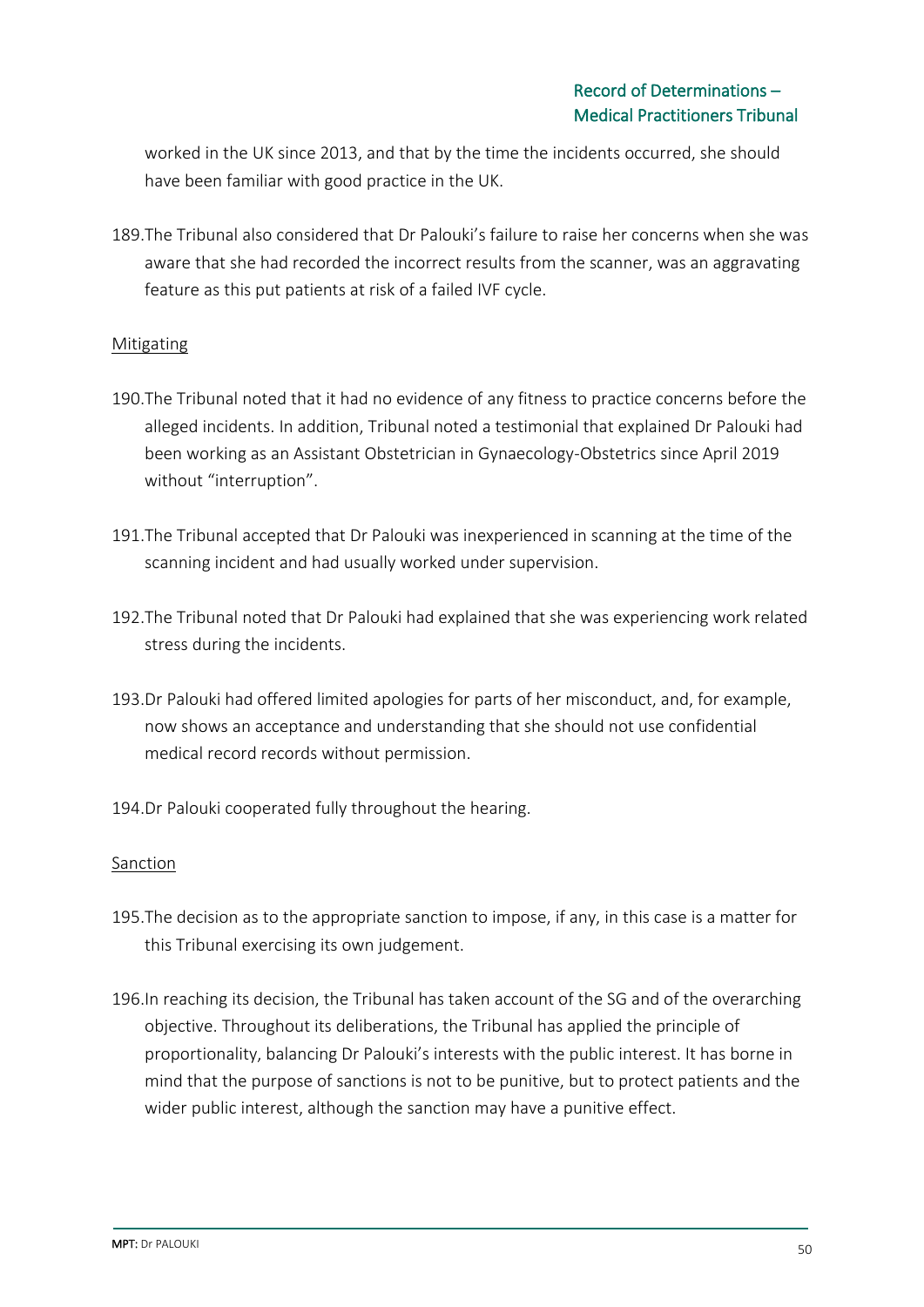197.The Tribunal had regard to the case of *Bolton v Law Society [1994] 1 WLR 512,*

*'the reputation of the profession is more important than the fortunes of any one individual member. Membership of a profession brings many benefits, but that is a part of the price'* 

- 198.The Tribunal noted that it is entitled to depart from the SG but must give clear and cogent reasons for doing so.
- 199.In coming to its decision as to the appropriate sanction, if any, to impose in Dr Palouki's case, the Tribunal first considered whether to conclude the case by taking no action.

### No action

200.The Tribunal determined that in view of the serious nature of the Tribunal's findings at the facts stage and on impairment, it would be neither sufficient, proportionate nor in the public interest, to conclude this case by taking no action.

### **Conditions**

- 201.The Tribunal next considered whether it would be sufficient to impose conditions on Dr Palouki's registration. It has borne in mind that any conditions imposed would need to be appropriate, proportionate, workable, and measurable.
- 202.The Tribunal was mindful that Dr Palouki's dishonesty was at the top end of the spectrum. It was wide ranging and encompassed a number of different aspects which were related to Dr Palouki's clinical practice. The Tribunal found that it would be difficult for it to compose a set of appropriate conditions that would address these failures as well as mark the seriousness of this aspect.
- 203.Further, the Tribunal found that Dr Palouki's lack of insight into her misconduct meant that she had shown little evidence of the areas of practise she needed to develop if she was subject to a set of conditions. The Tribunal was not confident Dr Palouki would comply with reporting conditions given her failure to be open with the Trust inquiry and the locum agencies. In addition, the Tribunal noted that Dr Palouki was currently based in Greece and had indicated that she had no intention of returning to the UK. Given all these factors, the Tribunal considered that imposing conditions on Dr Palouki's practice would not be workable, appropriate, or proportionate.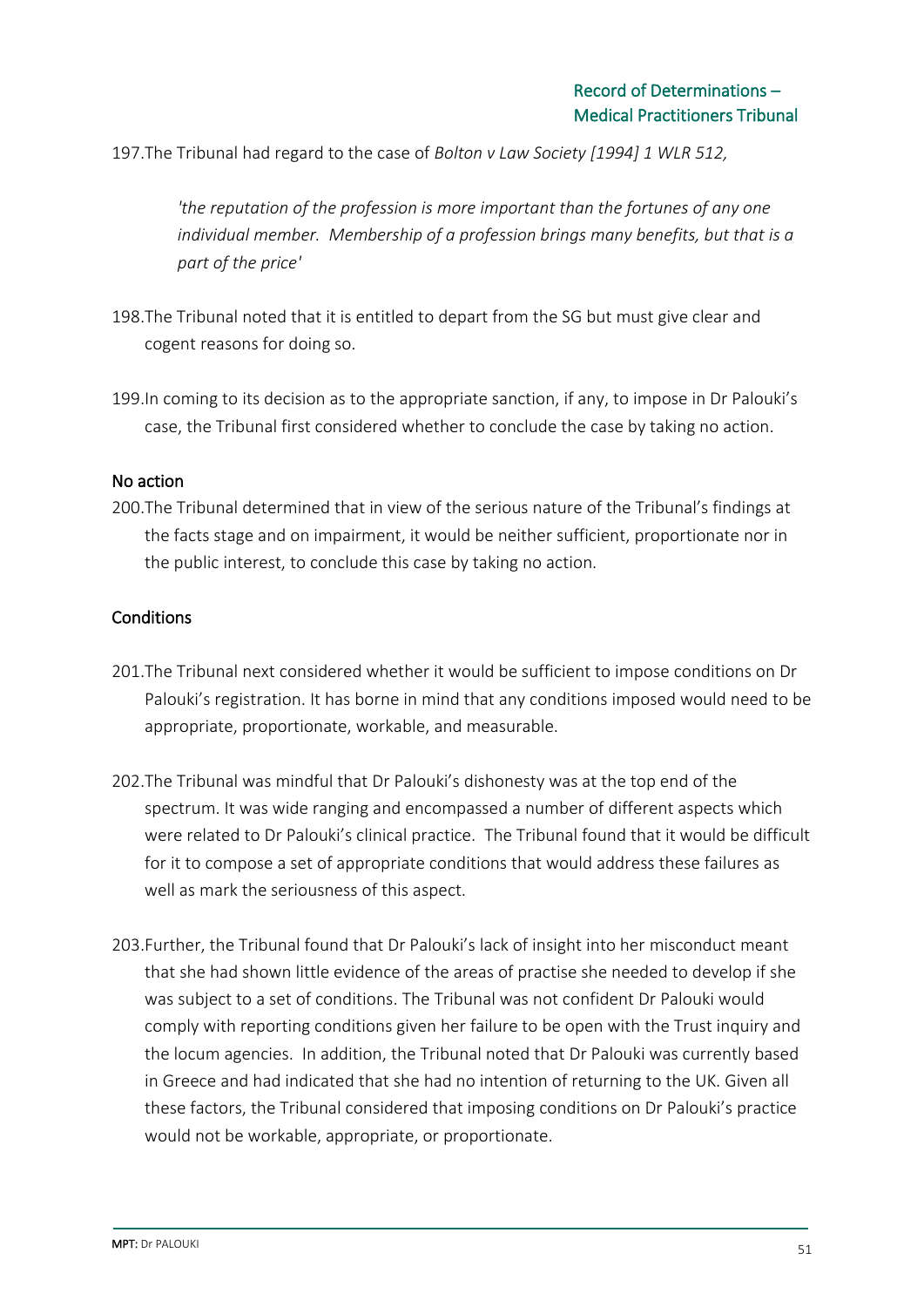204.The Tribunal therefore determined not to impose conditions.

### Suspension

205.Tribunal then went on to consider whether suspending Dr Palouki's registration would be appropriate and proportionate. It had regard to paragraph 92 of SG, which states:

*'Suspension will be an appropriate response to misconduct that is so serious that action must be taken to protect members of the public and maintain public confidence in the profession. A period of suspension will be appropriate for conduct that is serious but falls short of being fundamentally incompatible with continued registration'* 

and paragraph 97 of SG, as set out in Ms Duckworth's submissions.

- 206.The Tribunal considered the aggravating features of this case. It noted the scale of Dr Palouki's misconduct, which included putting patients at risk of harm, multiple examples of dishonesty and undermining the public's confidence in the medical profession. Further, it noted that Dr Palouki had not gained sufficient insight into her misconduct in order to satisfy the Tribunal that her misconduct was highly unlikely to be repeated.
- 207.The Tribunal found that Dr Palouki had not met the requirements set out in paragraphs 92 and 97 of SG. In addition, it was not persuaded that Dr Palouki would develop insight into her actions, and so a suspension would therefore serve little purpose. It therefore determined that suspending Dr Palouki's registration would be inappropriate and not fulfil the overarching objective.

### Erasure

208.The Tribunal had regard to paragraph 128 of SG, which states:

*128 Dishonesty, if persistent and/or covered up, is likely to result in erasure* 

The Tribunal noted its findings at earlier stages where it had concluded that Dr Palouki had been dishonest on a number of occasions and that this dishonesty was at the highest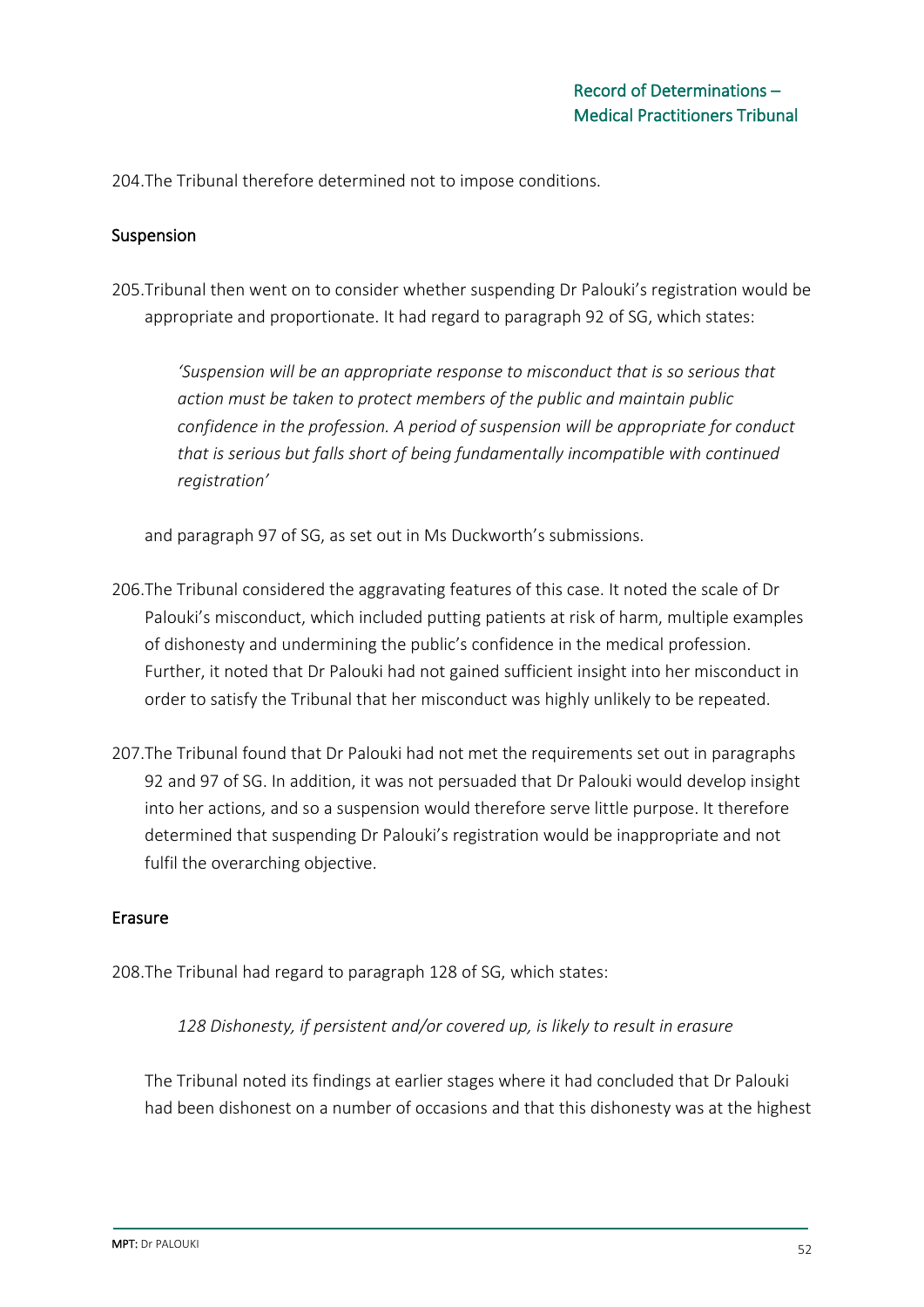end of the spectrum. It was mindful that this undermined Dr Palouki's integrity and found that Dr Palouki had not demonstrated the probity a good doctor requires.

- 209.The Tribunal also remined itself that it had found that Dr Palouki had chosen her own interests over that of the medical profession and her patients on more than one occasion. The Tribunal considered that Dr Palouki was unable to take responsibility when she has made mistakes or errors and sought to blame patients and others for her failings. This attitude had put patients at risk. Given the evidence before the Tribunal it had little confidence that Dr Palouki would be able to address this attitudinal failing and it considered that when faced with difficulty it was likely Dr Palouki would again be dishonest. The Tribunal considered that this pervasive attitude is fundamentally incompatible with continued registration as a doctor in the UK.
- 210.Given these considerations, the Tribunal determined that erasing Dr Palouki's name from the medical register was the appropriate sanction in this case. It found that this sanction would protect the public and send a message to the profession that Dr Palouki's behaviour was unacceptable, and maintain public trust in the profession.
- 45. The Tribunal had regard to the impact of such an order on Dr Palouki, but it considered that the public interest was such that these considerations outweighed those of Dr Palouki.

## Determination on Immediate Order - 27/04/2022

211.Having determined to erase Dr Palouki's name from the medical register, the Tribunal has considered, in accordance with Rule 17(2)(o) of the Rules, whether Dr Palouki's registration should be subject to an immediate order.

## **Submissions**

## On behalf of the GMC

- 212.Ms Duckworth submitted that imposing an immediate order was necessary given the Tribunal's findings. This included Dr Palouki's wide ranging dishonesty and the number of aspects relating to her poor clinical practice.
- 213.Ms Duckworth submitted that the scale of Dr Palouki's misconduct had put patients at risk of harm and undermined public confidence in the medical profession. Further, she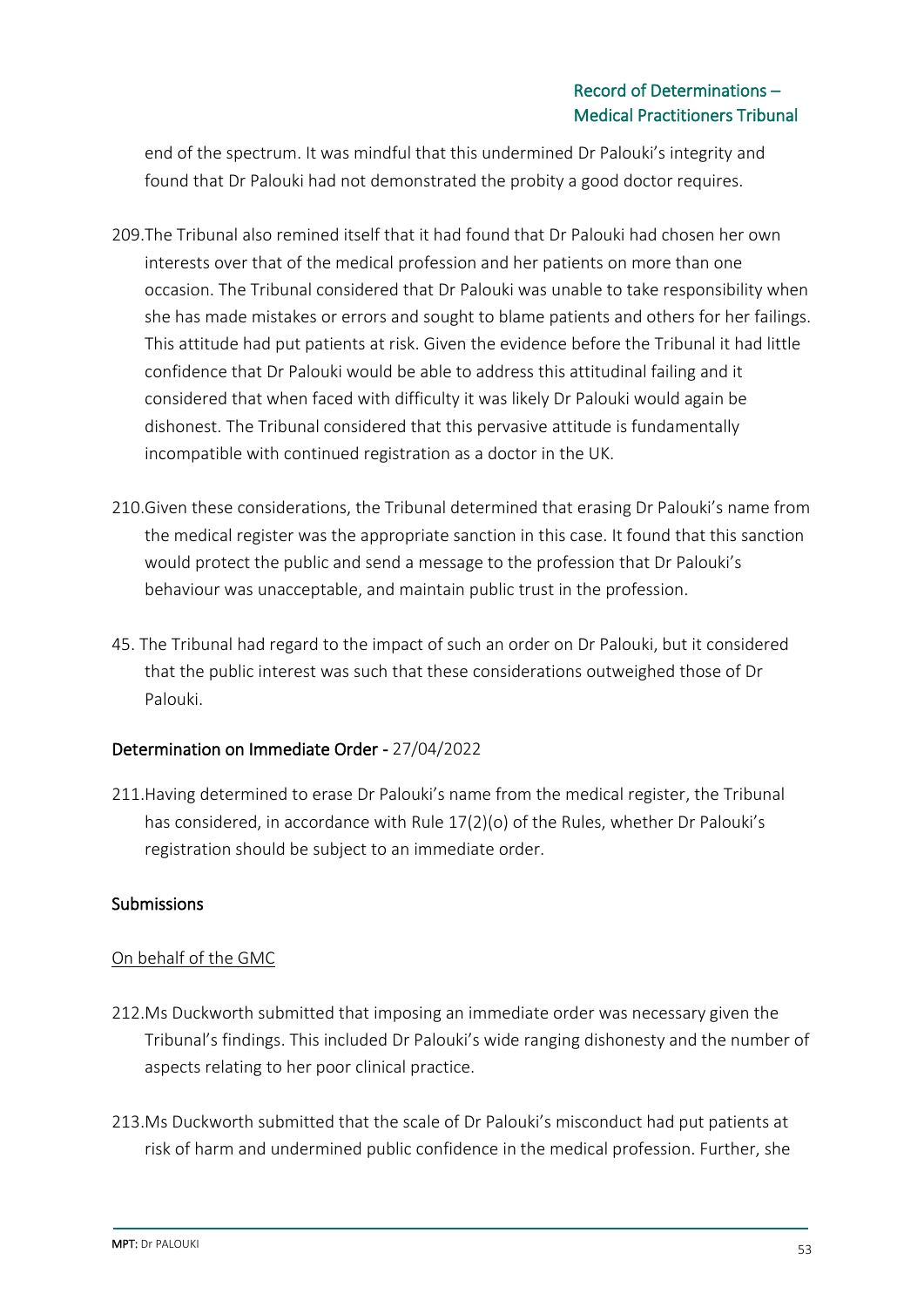submitted that the Tribunal had found that Dr Palouki lacked sufficient insight into her misconduct and was likely to repeat it.

214.Ms Duckworth submitted that imposing an immediate order would protect the public's confidence in the medical profession and reinforce the Tribunal's decision to erase Dr Palouki from the medical register.

## Dr Palouki

215.Dr Palouki submitted that there would not be a risk to patients as she was not practising in the UK.

## The Tribunal's Determination

216.The Tribunal had regard to the section regarding immediate orders in the Sanctions Guidance (November 2020) ('SG'), including paragraph 172, which states:

*172 The tribunal may impose an immediate order if it determines that it is necessary to protect members of the public, or is otherwise in the public interest, or is in the best interests of the doctor. The interests of the doctor include avoiding putting them in a position where they may come under pressure from patients, and/or may repeat the misconduct, particularly where this may also put them at risk of committing a criminal offence. Tribunals should balance these factors against other interests of the doctor, which may be to return to work pending the appeal, and against the wider public interest, which may require an immediate order.* 

- 217.The Tribunal also had regard to all the circumstances of this case and all the determinations it has made so far when making this determination.
- 218.The Tribunal noted that given it had determined to impose the sanction of erasure, it would now need to consider if an immediate order of suspension was appropriate. Its was mindful that this may be on the grounds of protecting the public interest or to uphold patient safety.
- 219.The Tribunal was mindful that although Dr Palouki is not currently practising in the UK, it would be open to her to return to unrestricted practice within the appeal period if it did not impose an immediate order. Given Dr Palouki's lack of probity, the risk she poses to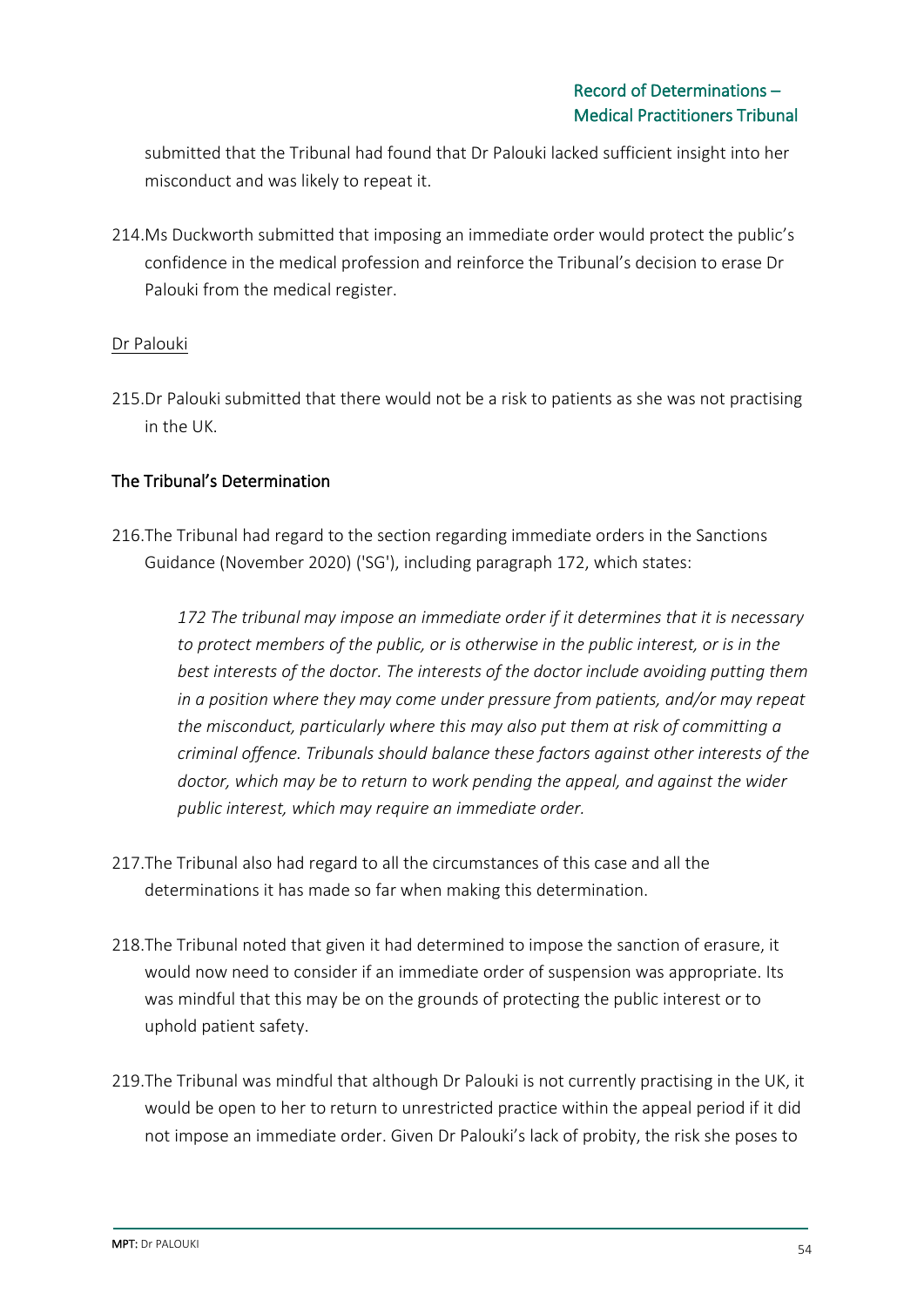## Record of Determinations – Medical Practitioners Tribunal

patient safety, and the Tribunal's overall determination of her serious misconduct at earlier stages of this hearing, the Tribunal considered that Dr Palouki's practise did need to be restricted during any appeal period. The Tribunal therefore imposed an immediate order of suspension on Dr Palouki's registration, and considered that to do otherwise would not address its previous concerns around Dr Palouki's practice.

- 220.This means that Dr Palouki's registration will be suspended from when notification is deemed to have been served. The substantive direction, as already announced, will take effect 28 days from when written notice of this determination has been served upon Dr Palouki, unless an appeal is made in the interim. If an appeal is made, the immediate order will remain in force until the appeal has concluded.
- 221.The interim order currently imposed on Dr Palouki's registration will be revoked when the immediate order takes effect.